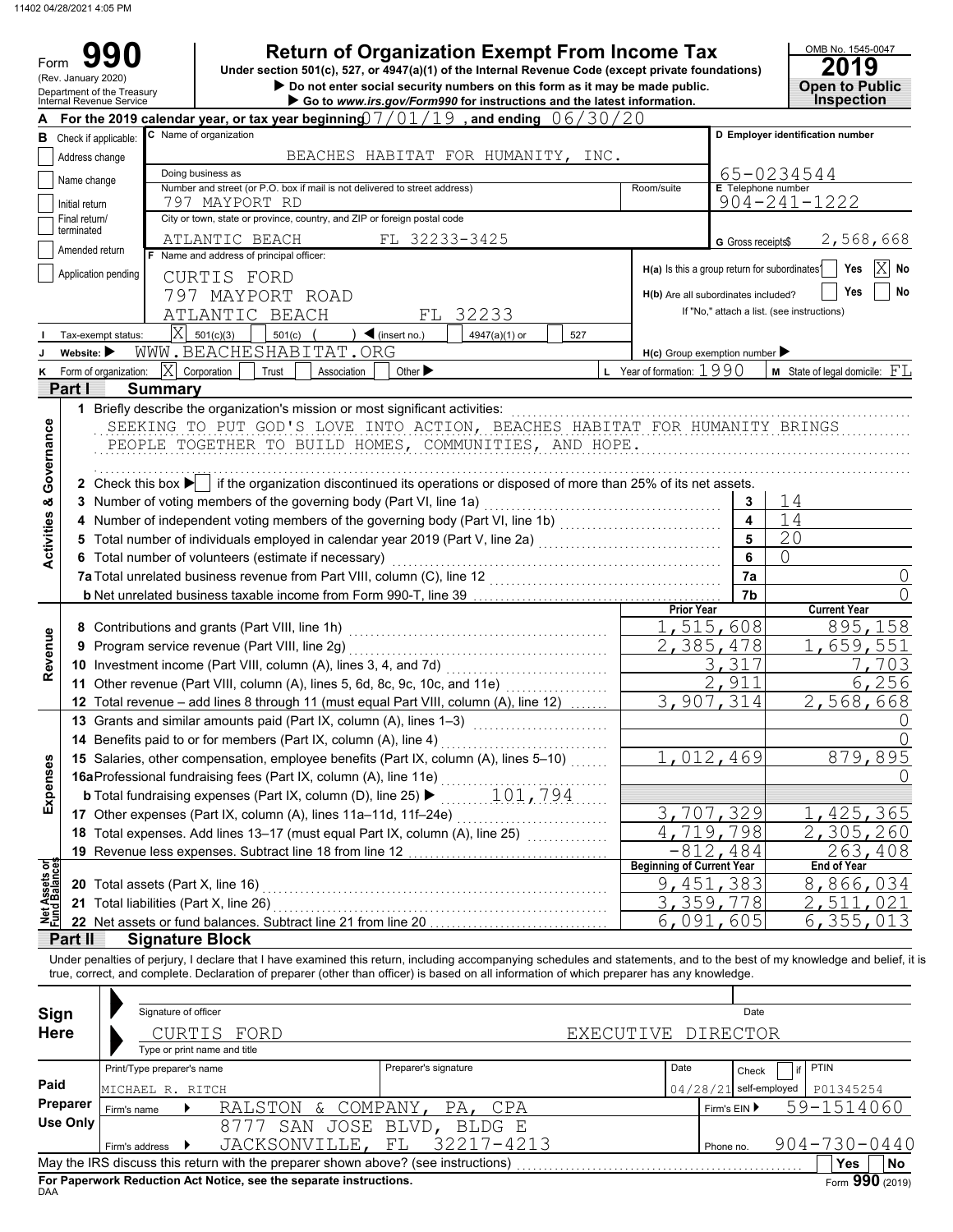|                                                                             | Form 990 (2019) BEACHES HABITAT FOR HUMANITY, INC. 65-0234544                                                                                                                                                                                                                                                                                                                                                                                                                                                                                                                                                                                                                             |               | Page 2                                                                                                |
|-----------------------------------------------------------------------------|-------------------------------------------------------------------------------------------------------------------------------------------------------------------------------------------------------------------------------------------------------------------------------------------------------------------------------------------------------------------------------------------------------------------------------------------------------------------------------------------------------------------------------------------------------------------------------------------------------------------------------------------------------------------------------------------|---------------|-------------------------------------------------------------------------------------------------------|
| <b>Statement of Program Service Accomplishments</b><br>Part III             |                                                                                                                                                                                                                                                                                                                                                                                                                                                                                                                                                                                                                                                                                           |               |                                                                                                       |
|                                                                             | Check if Schedule O contains a response or note to any line in this Part III                                                                                                                                                                                                                                                                                                                                                                                                                                                                                                                                                                                                              |               |                                                                                                       |
| 1 Briefly describe the organization's mission:                              | SEEKING TO PUT GOD'S LOVE INTO ACTION, BEACHES HABITAT FOR HUMANITY BRINGS                                                                                                                                                                                                                                                                                                                                                                                                                                                                                                                                                                                                                |               |                                                                                                       |
|                                                                             | PEOPLE TOGETHER TO BUILD HOMES, COMMUNITIES, AND HOPE.                                                                                                                                                                                                                                                                                                                                                                                                                                                                                                                                                                                                                                    |               |                                                                                                       |
|                                                                             |                                                                                                                                                                                                                                                                                                                                                                                                                                                                                                                                                                                                                                                                                           |               |                                                                                                       |
|                                                                             |                                                                                                                                                                                                                                                                                                                                                                                                                                                                                                                                                                                                                                                                                           |               |                                                                                                       |
|                                                                             | 2 Did the organization undertake any significant program services during the year which were not listed on the                                                                                                                                                                                                                                                                                                                                                                                                                                                                                                                                                                            |               |                                                                                                       |
| prior Form 990 or 990-EZ?                                                   |                                                                                                                                                                                                                                                                                                                                                                                                                                                                                                                                                                                                                                                                                           |               | Yes $X$ No                                                                                            |
| If "Yes," describe these new services on Schedule O.                        |                                                                                                                                                                                                                                                                                                                                                                                                                                                                                                                                                                                                                                                                                           |               |                                                                                                       |
|                                                                             | Did the organization cease conducting, or make significant changes in how it conducts, any program                                                                                                                                                                                                                                                                                                                                                                                                                                                                                                                                                                                        |               |                                                                                                       |
| services?                                                                   |                                                                                                                                                                                                                                                                                                                                                                                                                                                                                                                                                                                                                                                                                           |               | Yes $\boxed{\times}$ No                                                                               |
| If "Yes," describe these changes on Schedule O.                             |                                                                                                                                                                                                                                                                                                                                                                                                                                                                                                                                                                                                                                                                                           |               |                                                                                                       |
| the total expenses, and revenue, if any, for each program service reported. | Describe the organization's program service accomplishments for each of its three largest program services, as measured by<br>expenses. Section 501(c)(3) and 501(c)(4) organizations are required to report the amount of grants and allocations to others,                                                                                                                                                                                                                                                                                                                                                                                                                              |               |                                                                                                       |
|                                                                             |                                                                                                                                                                                                                                                                                                                                                                                                                                                                                                                                                                                                                                                                                           |               |                                                                                                       |
| 4a (Code:<br>HELD BY THE AFFILIATE.                                         | BEACHES HABITAT FOR HUMANITY IS AN INDEPENDENT AFFILIATE OF HABITAT<br>HUMANITY INTERNATIONAL. BEACHES HABITAT'S PRIMARY PROGRAMS<br>NEW HOMES, RENOVATING AND REPAIRING EXISTING HOMES FOR FAMILIES IN<br>EASTERN DUVAL COUNTY FLORIDA AND PARTICULARLY IN THE BEACHES COMMUNITIES OF<br>ATLANTIC BEACH, NEPTUNE BEACH, AND JACKSONVILLE BEACH.<br>5 HOMES WERE COMPLETED. SEVERAL ADDITIONAL WERE RECYCLED.<br>SOLD TO WORKING LOW-INCOME FAMILIES WHO QUALIFED FOR THE HOME OWNERSHIP<br>PROGRAM AND PURCHASED THEIR HOMES WITH A 30 YEAR INTEREST FREE MORTGAGE<br>THE AFFILIATE ALSO PARTNERS WITH THE CITY OF<br>ATLANTIC BEACH TO PROVIDE EDUCATIONAL AND AFTER SCHOOL ACTIVITIES. | ) (Revenue \$ | 1,659,551)<br>- FOR<br>INCLUDE<br>BUILDING<br>NEED<br>IN.<br>IN FISCAL YEAR 2020,<br>THESE HOMES WERE |
| N/A                                                                         |                                                                                                                                                                                                                                                                                                                                                                                                                                                                                                                                                                                                                                                                                           |               |                                                                                                       |
|                                                                             |                                                                                                                                                                                                                                                                                                                                                                                                                                                                                                                                                                                                                                                                                           |               |                                                                                                       |
|                                                                             |                                                                                                                                                                                                                                                                                                                                                                                                                                                                                                                                                                                                                                                                                           |               |                                                                                                       |
|                                                                             |                                                                                                                                                                                                                                                                                                                                                                                                                                                                                                                                                                                                                                                                                           |               |                                                                                                       |
|                                                                             |                                                                                                                                                                                                                                                                                                                                                                                                                                                                                                                                                                                                                                                                                           |               |                                                                                                       |
|                                                                             |                                                                                                                                                                                                                                                                                                                                                                                                                                                                                                                                                                                                                                                                                           |               |                                                                                                       |
|                                                                             |                                                                                                                                                                                                                                                                                                                                                                                                                                                                                                                                                                                                                                                                                           |               |                                                                                                       |
|                                                                             |                                                                                                                                                                                                                                                                                                                                                                                                                                                                                                                                                                                                                                                                                           |               |                                                                                                       |
|                                                                             |                                                                                                                                                                                                                                                                                                                                                                                                                                                                                                                                                                                                                                                                                           |               |                                                                                                       |
|                                                                             |                                                                                                                                                                                                                                                                                                                                                                                                                                                                                                                                                                                                                                                                                           |               |                                                                                                       |
|                                                                             |                                                                                                                                                                                                                                                                                                                                                                                                                                                                                                                                                                                                                                                                                           |               |                                                                                                       |
| $\ldots$ ) (Expenses \$<br>4c (Code:                                        | including grants of\$                                                                                                                                                                                                                                                                                                                                                                                                                                                                                                                                                                                                                                                                     | ) (Revenue \$ |                                                                                                       |
| N/A                                                                         |                                                                                                                                                                                                                                                                                                                                                                                                                                                                                                                                                                                                                                                                                           |               |                                                                                                       |
|                                                                             |                                                                                                                                                                                                                                                                                                                                                                                                                                                                                                                                                                                                                                                                                           |               |                                                                                                       |
|                                                                             |                                                                                                                                                                                                                                                                                                                                                                                                                                                                                                                                                                                                                                                                                           |               |                                                                                                       |
|                                                                             |                                                                                                                                                                                                                                                                                                                                                                                                                                                                                                                                                                                                                                                                                           |               |                                                                                                       |
|                                                                             |                                                                                                                                                                                                                                                                                                                                                                                                                                                                                                                                                                                                                                                                                           |               |                                                                                                       |
|                                                                             |                                                                                                                                                                                                                                                                                                                                                                                                                                                                                                                                                                                                                                                                                           |               |                                                                                                       |
|                                                                             |                                                                                                                                                                                                                                                                                                                                                                                                                                                                                                                                                                                                                                                                                           |               |                                                                                                       |
|                                                                             |                                                                                                                                                                                                                                                                                                                                                                                                                                                                                                                                                                                                                                                                                           |               |                                                                                                       |
|                                                                             |                                                                                                                                                                                                                                                                                                                                                                                                                                                                                                                                                                                                                                                                                           |               |                                                                                                       |
|                                                                             |                                                                                                                                                                                                                                                                                                                                                                                                                                                                                                                                                                                                                                                                                           |               |                                                                                                       |
|                                                                             |                                                                                                                                                                                                                                                                                                                                                                                                                                                                                                                                                                                                                                                                                           |               |                                                                                                       |
| 4d Other program services (Describe on Schedule O.)                         |                                                                                                                                                                                                                                                                                                                                                                                                                                                                                                                                                                                                                                                                                           |               |                                                                                                       |
| (Expenses \$                                                                | including grants of \$                                                                                                                                                                                                                                                                                                                                                                                                                                                                                                                                                                                                                                                                    | (Revenue \$   |                                                                                                       |
| 4e Total program service expenses >                                         |                                                                                                                                                                                                                                                                                                                                                                                                                                                                                                                                                                                                                                                                                           |               |                                                                                                       |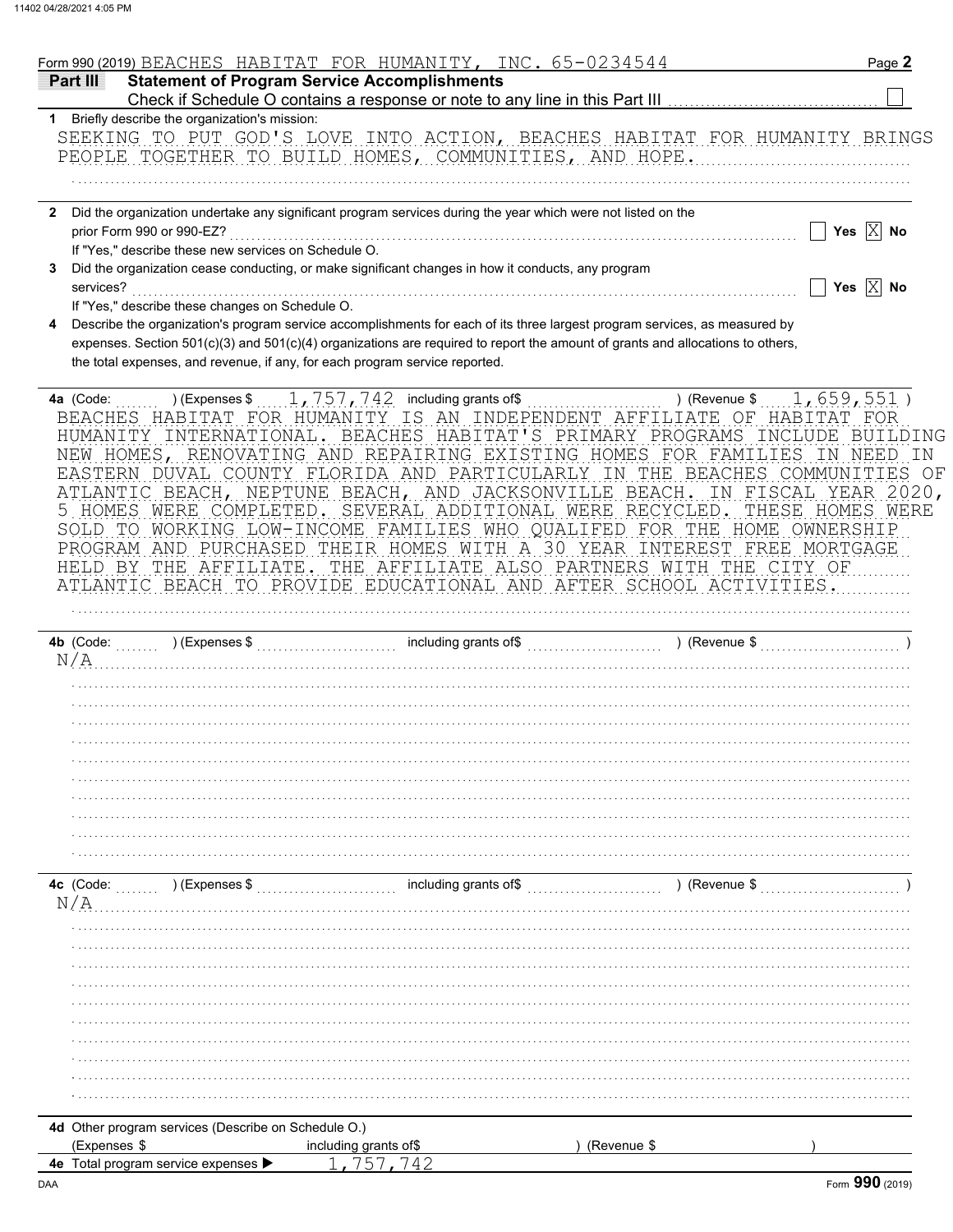|              |                                                                                                                                                                                                                           |                 | Yes | No |
|--------------|---------------------------------------------------------------------------------------------------------------------------------------------------------------------------------------------------------------------------|-----------------|-----|----|
| 1            | Is the organization described in section 501(c)(3) or $4947(a)(1)$ (other than a private foundation)? If "Yes,"                                                                                                           |                 |     |    |
|              | complete Schedule A                                                                                                                                                                                                       | 1               | Χ   |    |
| $\mathbf{2}$ | Is the organization required to complete Schedule B, Schedule of Contributors (see instructions)?                                                                                                                         | $\mathbf{2}$    | Χ   |    |
| 3            | Did the organization engage in direct or indirect political campaign activities on behalf of or in opposition to                                                                                                          |                 |     |    |
|              | candidates for public office? If "Yes," complete Schedule C, Part I                                                                                                                                                       | 3               |     | Χ  |
| 4            | Section 501(c)(3) organizations. Did the organization engage in lobbying activities, or have a section 501(h)                                                                                                             |                 |     |    |
|              | election in effect during the tax year? If "Yes," complete Schedule C, Part II                                                                                                                                            | 4               |     | Χ  |
| 5            | Is the organization a section $501(c)(4)$ , $501(c)(5)$ , or $501(c)(6)$ organization that receives membership dues,                                                                                                      |                 |     |    |
|              | assessments, or similar amounts as defined in Revenue Procedure 98-19? If "Yes," complete Schedule C, Part III<br>Did the organization maintain any donor advised funds or any similar funds or accounts for which donors | 5               |     | Χ  |
| 6            | have the right to provide advice on the distribution or investment of amounts in such funds or accounts? If                                                                                                               |                 |     |    |
|              | "Yes," complete Schedule D, Part I                                                                                                                                                                                        | 6               |     | Χ  |
| 7            | Did the organization receive or hold a conservation easement, including easements to preserve open space,                                                                                                                 |                 |     |    |
|              | the environment, historic land areas, or historic structures? If "Yes," complete Schedule D, Part II                                                                                                                      | 7               |     | Χ  |
| 8            | Did the organization maintain collections of works of art, historical treasures, or other similar assets? If "Yes,"                                                                                                       |                 |     |    |
|              | complete Schedule D, Part III                                                                                                                                                                                             | 8               |     | Χ  |
| 9            | Did the organization report an amount in Part X, line 21, for escrow or custodial account liability, serve as a                                                                                                           |                 |     |    |
|              | custodian for amounts not listed in Part X; or provide credit counseling, debt management, credit repair, or                                                                                                              |                 |     |    |
|              | debt negotiation services? If "Yes," complete Schedule D, Part IV                                                                                                                                                         | 9               | Χ   |    |
| 10           | Did the organization, directly or through a related organization, hold assets in donor-restricted endowments                                                                                                              |                 |     |    |
|              | or in quasi endowments? If "Yes," complete Schedule D, Part V                                                                                                                                                             | 10              |     | Χ  |
| 11           | If the organization's answer to any of the following questions is "Yes," then complete Schedule D, Parts VI,                                                                                                              |                 |     |    |
|              | VII, VIII, IX, or X as applicable.                                                                                                                                                                                        |                 |     |    |
| a            | Did the organization report an amount for land, buildings, and equipment in Part X, line 10? If "Yes,"                                                                                                                    |                 |     |    |
|              | complete Schedule D, Part VI                                                                                                                                                                                              | 11a             | Χ   |    |
| b            | Did the organization report an amount for investments—other securities in Part X, line 12, that is 5% or more                                                                                                             |                 |     |    |
|              | of its total assets reported in Part X, line 16? If "Yes," complete Schedule D, Part VII                                                                                                                                  | 11b             |     | Χ  |
| c            | Did the organization report an amount for investments—program related in Part X, line 13, that is 5% or more                                                                                                              |                 |     |    |
|              | of its total assets reported in Part X, line 16? If "Yes," complete Schedule D, Part VIII                                                                                                                                 | 11c             |     | Χ  |
| d            | Did the organization report an amount for other assets in Part X, line 15, that is 5% or more of its total assets                                                                                                         |                 |     |    |
|              | reported in Part X, line 16? If "Yes," complete Schedule D, Part IX                                                                                                                                                       | 11d             |     | Χ  |
|              | Did the organization report an amount for other liabilities in Part X, line 25? If "Yes," complete Schedule D, Part X                                                                                                     | 11e             | Χ   |    |
| f.           | Did the organization's separate or consolidated financial statements for the tax year include a footnote that addresses                                                                                                   |                 |     |    |
|              | the organization's liability for uncertain tax positions under FIN 48 (ASC 740)? If "Yes," complete Schedule D, Part X                                                                                                    | 11f             |     | Χ  |
|              | 12a Did the organization obtain separate, independent audited financial statements for the tax year? If "Yes," complete                                                                                                   |                 |     |    |
|              | Schedule D, Parts XI and XII                                                                                                                                                                                              | 12a             | Χ   |    |
|              | <b>b</b> Was the organization included in consolidated, independent audited financial statements for the tax year? If                                                                                                     |                 |     |    |
|              | "Yes," and if the organization answered "No" to line 12a, then completing Schedule D, Parts XI and XII is optional                                                                                                        | 12 <sub>b</sub> |     | Χ  |
| 13           | Is the organization a school described in section $170(b)(1)(A)(ii)?$ If "Yes," complete Schedule E                                                                                                                       | 13              |     | Χ  |
| 14a          | Did the organization maintain an office, employees, or agents outside of the United States?                                                                                                                               | 14a             |     | Χ  |
| b            | Did the organization have aggregate revenues or expenses of more than \$10,000 from grantmaking,                                                                                                                          |                 |     |    |
|              | fundraising, business, investment, and program service activities outside the United States, or aggregate<br>foreign investments valued at \$100,000 or more? If "Yes," complete Schedule F, Parts I and IV               | 14b             |     | Χ  |
| 15           | Did the organization report on Part IX, column (A), line 3, more than \$5,000 of grants or other assistance to or                                                                                                         |                 |     |    |
|              | for any foreign organization? If "Yes," complete Schedule F, Parts II and IV                                                                                                                                              | 15              |     | Χ  |
| 16           | Did the organization report on Part IX, column (A), line 3, more than \$5,000 of aggregate grants or other                                                                                                                |                 |     |    |
|              | assistance to or for foreign individuals? If "Yes," complete Schedule F, Parts III and IV                                                                                                                                 | 16              |     | Χ  |
| 17           | Did the organization report a total of more than \$15,000 of expenses for professional fundraising services on                                                                                                            |                 |     |    |
|              |                                                                                                                                                                                                                           | 17              |     | Χ  |
| 18           | Did the organization report more than \$15,000 total of fundraising event gross income and contributions on                                                                                                               |                 |     |    |
|              | Part VIII, lines 1c and 8a? If "Yes," complete Schedule G, Part II                                                                                                                                                        | 18              |     | Χ  |
| 19           | Did the organization report more than \$15,000 of gross income from gaming activities on Part VIII, line 9a?                                                                                                              |                 |     |    |
|              |                                                                                                                                                                                                                           | 19              |     | Χ  |
| 20a          | Did the organization operate one or more hospital facilities? If "Yes," complete Schedule H                                                                                                                               | 20a             |     | Χ  |
| b            | If "Yes" to line 20a, did the organization attach a copy of its audited financial statements to this return?                                                                                                              | 20 <sub>b</sub> |     |    |
| 21           | Did the organization report more than \$5,000 of grants or other assistance to any domestic organization or                                                                                                               |                 |     |    |
|              |                                                                                                                                                                                                                           | 21              |     | Χ  |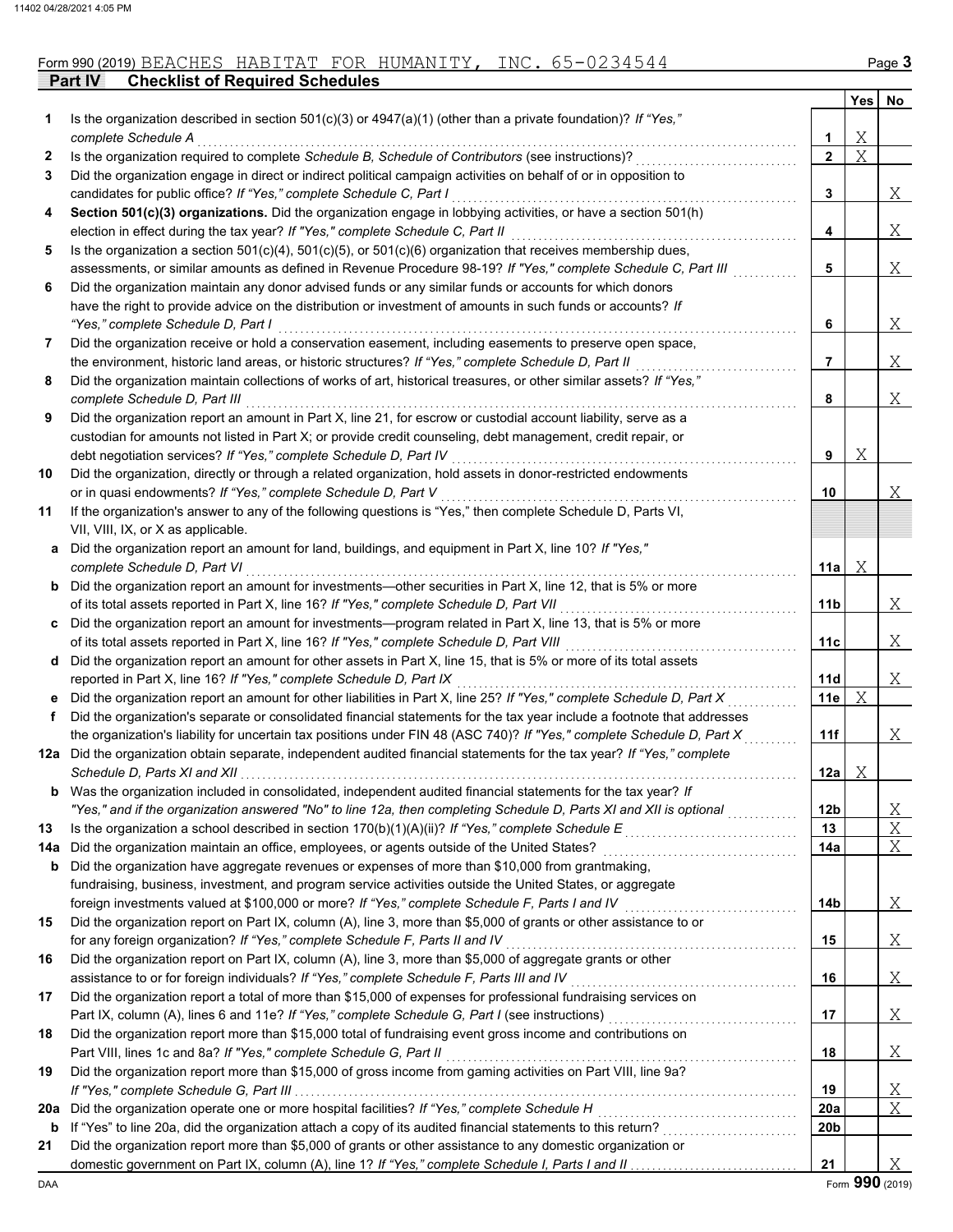|  | Form 990 (2019)<br>$\Lambda$<br>BEACHES | m<br>$\mathbf{v}$<br>HABITAT | 70R | NTT LTV<br>AUMANITY, | <b>INC</b> |  | Page |
|--|-----------------------------------------|------------------------------|-----|----------------------|------------|--|------|
|--|-----------------------------------------|------------------------------|-----|----------------------|------------|--|------|

**Part IV Checklist of Required Schedules** *(continued)*

|          |                                                                                                                                                                                                                               |                |                |                 | Yes        | No                |
|----------|-------------------------------------------------------------------------------------------------------------------------------------------------------------------------------------------------------------------------------|----------------|----------------|-----------------|------------|-------------------|
| 22       | Did the organization report more than \$5,000 of grants or other assistance to or for domestic individuals on                                                                                                                 |                |                |                 |            |                   |
| 23       | Part IX, column (A), line 2? If "Yes," complete Schedule I, Parts I and III<br>Did the organization answer "Yes" to Part VII, Section A, line 3, 4, or 5 about compensation of the                                            |                |                | 22              |            | Χ                 |
|          | organization's current and former officers, directors, trustees, key employees, and highest compensated                                                                                                                       |                |                |                 |            |                   |
|          | employees? If "Yes," complete Schedule J                                                                                                                                                                                      |                |                | 23              |            | Χ                 |
| 24a      | Did the organization have a tax-exempt bond issue with an outstanding principal amount of more than                                                                                                                           |                |                |                 |            |                   |
|          | \$100,000 as of the last day of the year, that was issued after December 31, 2002? If "Yes," answer lines 24b                                                                                                                 |                |                |                 |            |                   |
|          | through 24d and complete Schedule K. If "No," go to line 25a                                                                                                                                                                  |                |                | 24a             |            | Χ                 |
| b        | Did the organization invest any proceeds of tax-exempt bonds beyond a temporary period exception?                                                                                                                             |                |                | 24b             |            |                   |
| c        | Did the organization maintain an escrow account other than a refunding escrow at any time during the year                                                                                                                     |                |                |                 |            |                   |
|          | to defease any tax-exempt bonds?                                                                                                                                                                                              |                |                | 24c             |            |                   |
| d        | Did the organization act as an "on behalf of" issuer for bonds outstanding at any time during the year?                                                                                                                       |                |                | 24d             |            |                   |
|          | 25a Section 501(c)(3), 501(c)(4), and 501(c)(29) organizations. Did the organization engage in an excess benefit                                                                                                              |                |                |                 |            |                   |
|          | transaction with a disqualified person during the year? If "Yes," complete Schedule L, Part I                                                                                                                                 |                |                | 25a             |            | Χ                 |
| b        | Is the organization aware that it engaged in an excess benefit transaction with a disqualified person in a prior                                                                                                              |                |                |                 |            |                   |
|          | year, and that the transaction has not been reported on any of the organization's prior Forms 990 or 990-EZ?                                                                                                                  |                |                |                 |            |                   |
|          | If "Yes," complete Schedule L, Part I                                                                                                                                                                                         |                |                | 25 <sub>b</sub> |            | Χ                 |
| 26       | Did the organization report any amount on Part X, line 5 or 22, for receivables from or payables to any current<br>or former officer, director, trustee, key employee, creator or founder, substantial contributor, or 35%    |                |                |                 |            |                   |
|          | controlled entity or family member of any of these persons? If "Yes," complete Schedule L, Part II                                                                                                                            |                |                | 26              |            | Χ                 |
| 27       | Did the organization provide a grant or other assistance to any current or former officer, director, trustee, key                                                                                                             |                |                |                 |            |                   |
|          | employee, creator or founder, substantial contributor or employee thereof, a grant selection committee                                                                                                                        |                |                |                 |            |                   |
|          | member, or to a 35% controlled entity (including an employee thereof) or family member of any of these                                                                                                                        |                |                |                 |            |                   |
|          | persons? If "Yes," complete Schedule L, Part III                                                                                                                                                                              |                |                | 27              |            | Χ                 |
| 28       | Was the organization a party to a business transaction with one of the following parties (see Schedule L, Part                                                                                                                |                |                |                 |            |                   |
|          | IV instructions, for applicable filing thresholds, conditions, and exceptions):                                                                                                                                               |                |                |                 |            |                   |
| а        | A current or former officer, director, trustee, key employee, creator or founder, or substantial contributor? If                                                                                                              |                |                |                 |            |                   |
|          | "Yes," complete Schedule L, Part IV                                                                                                                                                                                           |                |                | 28a             |            | <u>X</u>          |
| b        | A family member of any individual described in line 28a? If "Yes," complete Schedule L, Part IV                                                                                                                               |                |                | 28b             |            | $\overline{X}$    |
| c        | A 35% controlled entity of one or more individuals and/or organizations described in lines 28a or 28b? If                                                                                                                     |                |                |                 |            |                   |
|          | "Yes," complete Schedule L, Part IV                                                                                                                                                                                           |                |                | 28c             |            | Χ                 |
| 29       | Did the organization receive more than \$25,000 in non-cash contributions? If "Yes," complete Schedule M                                                                                                                      |                |                | 29              | Χ          |                   |
| 30       | Did the organization receive contributions of art, historical treasures, or other similar assets, or qualified                                                                                                                |                |                |                 |            |                   |
|          | conservation contributions? If "Yes," complete Schedule M                                                                                                                                                                     |                |                | 30              |            | X<br>X            |
| 31<br>32 | Did the organization liquidate, terminate, or dissolve and cease operations? If "Yes," complete Schedule N, Part I<br>Did the organization sell, exchange, dispose of, or transfer more than 25% of its net assets? If "Yes," |                |                | 31              |            |                   |
|          | complete Schedule N, Part II                                                                                                                                                                                                  |                |                | 32              |            | Χ                 |
| 33       | Did the organization own 100% of an entity disregarded as separate from the organization under Regulations                                                                                                                    |                |                |                 |            |                   |
|          | sections 301.7701-2 and 301.7701-3? If "Yes," complete Schedule R, Part I                                                                                                                                                     |                |                | 33              | Χ          |                   |
| 34       | Was the organization related to any tax-exempt or taxable entity? If "Yes," complete Schedule R, Part II, III,                                                                                                                |                |                |                 |            |                   |
|          | or IV, and Part V, line 1                                                                                                                                                                                                     |                |                | 34              |            | <u>X</u>          |
| 35a      | Did the organization have a controlled entity within the meaning of section 512(b)(13)?                                                                                                                                       |                |                | 35a             |            | $X_{\mathcal{L}}$ |
| b        | If "Yes" to line 35a, did the organization receive any payment from or engage in any transaction with a                                                                                                                       |                |                |                 |            |                   |
|          | controlled entity within the meaning of section 512(b)(13)? If "Yes," complete Schedule R, Part V, line 2                                                                                                                     |                |                | 35 <sub>b</sub> |            |                   |
| 36       | Section 501(c)(3) organizations. Did the organization make any transfers to an exempt non-charitable                                                                                                                          |                |                |                 |            |                   |
|          | related organization? If "Yes," complete Schedule R, Part V, line 2                                                                                                                                                           |                |                | 36              |            | $X_{\perp}$       |
| 37       | Did the organization conduct more than 5% of its activities through an entity that is not a related organization                                                                                                              |                |                |                 |            |                   |
|          | and that is treated as a partnership for federal income tax purposes? If "Yes," complete Schedule R, Part VI                                                                                                                  |                |                | 37              |            | Χ                 |
| 38       | Did the organization complete Schedule O and provide explanations in Schedule O for Part VI, lines 11b and                                                                                                                    |                |                |                 |            |                   |
|          | 19? Note: All Form 990 filers are required to complete Schedule O.<br><b>Statements Regarding Other IRS Filings and Tax Compliance</b><br>Part V                                                                              |                |                | 38              |            | X                 |
|          | Check if Schedule O contains a response or note to any line in this Part V.                                                                                                                                                   |                |                |                 |            |                   |
|          |                                                                                                                                                                                                                               |                |                |                 | <b>Yes</b> | No                |
| 1a       | Enter the number reported in Box 3 of Form 1096. Enter -0- if not applicable                                                                                                                                                  | 1a             | 5              |                 |            |                   |
| b        | Enter the number of Forms W-2G included in line 1a. Enter -0- if not applicable                                                                                                                                               | 1 <sub>b</sub> | $\overline{0}$ |                 |            |                   |
| c        | Did the organization comply with backup withholding rules for reportable payments to vendors and                                                                                                                              |                |                |                 |            |                   |
|          |                                                                                                                                                                                                                               |                |                | 1c              | Χ          |                   |
| DAA      |                                                                                                                                                                                                                               |                |                |                 |            | Form 990 (2019)   |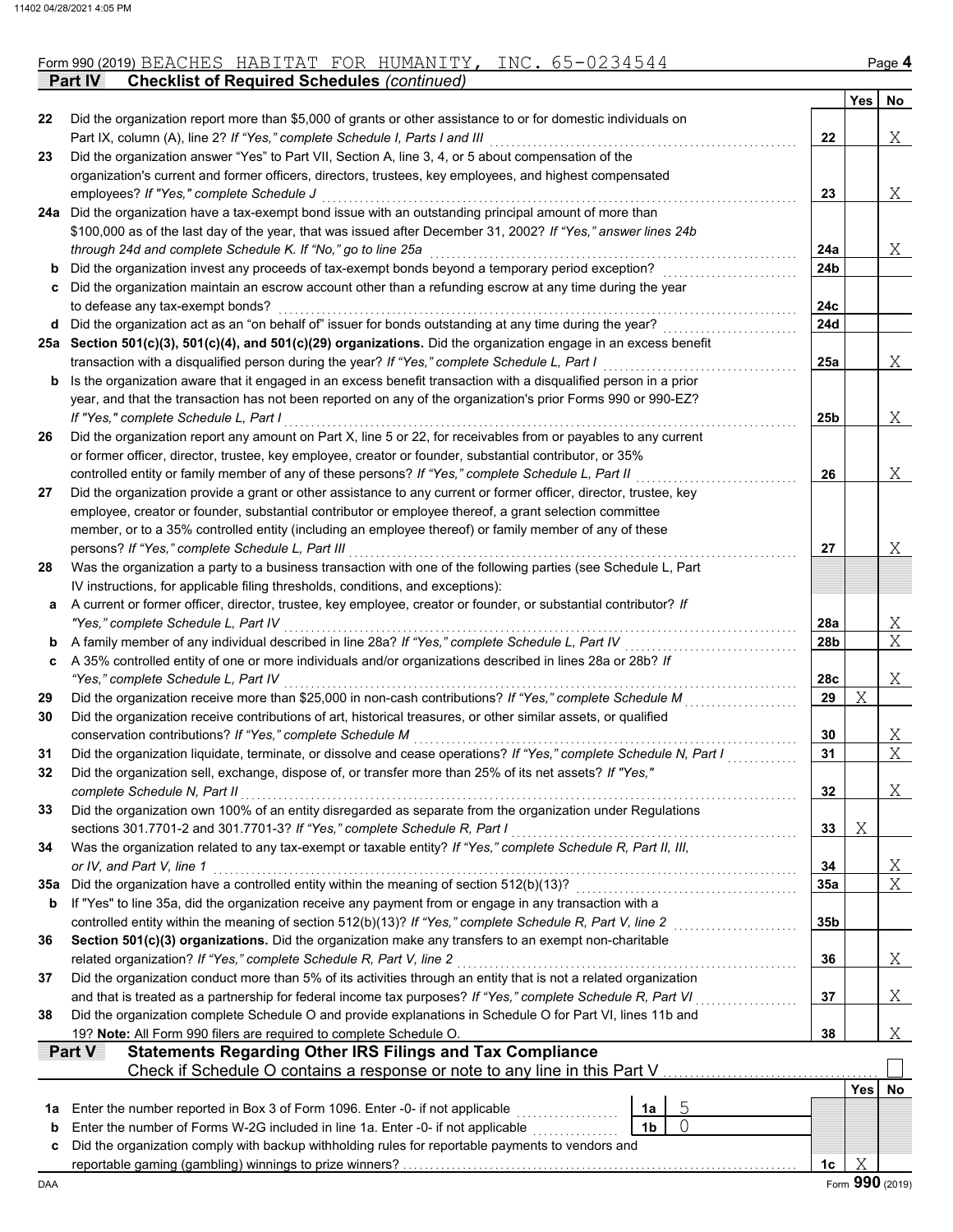|     | Statements Regarding Other IRS Filings and Tax Compliance (continued)<br><b>Part V</b>                                             |                |     |                |
|-----|------------------------------------------------------------------------------------------------------------------------------------|----------------|-----|----------------|
|     |                                                                                                                                    |                | Yes | No             |
|     | 2a Enter the number of employees reported on Form W-3, Transmittal of Wage and Tax                                                 |                |     |                |
|     | 20<br>2a<br>Statements, filed for the calendar year ending with or within the year covered by this return                          |                |     |                |
| b   | If at least one is reported on line 2a, did the organization file all required federal employment tax returns?                     | 2b             | Χ   |                |
|     | Note: If the sum of lines 1a and 2a is greater than 250, you may be required to e-file (see instructions)                          |                |     |                |
| За  | Did the organization have unrelated business gross income of \$1,000 or more during the year?                                      | 3a             |     | X              |
| b   | If "Yes," has it filed a Form 990-T for this year? If "No" to line 3b, provide an explanation on Schedule O                        | 3b             |     |                |
| 4a  | At any time during the calendar year, did the organization have an interest in, or a signature or other authority over,            |                |     |                |
|     | a financial account in a foreign country (such as a bank account, securities account, or other financial account)?                 | 4a             |     | Χ              |
| b   | If "Yes," enter the name of the foreign country ▶                                                                                  |                |     |                |
|     | See instructions for filing requirements for FinCEN Form 114, Report of Foreign Bank and Financial Accounts (FBAR).                |                |     |                |
| 5а  | Was the organization a party to a prohibited tax shelter transaction at any time during the tax year?                              | 5a             |     | Χ              |
| b   | Did any taxable party notify the organization that it was or is a party to a prohibited tax shelter transaction?                   | 5 <sub>b</sub> |     | $\overline{X}$ |
| c   | If "Yes" to line 5a or 5b, did the organization file Form 8886-T?                                                                  | 5c             |     |                |
| 6а  | Does the organization have annual gross receipts that are normally greater than \$100,000, and did the                             |                |     |                |
|     | organization solicit any contributions that were not tax deductible as charitable contributions?                                   | 6a             |     | X              |
| b   | If "Yes," did the organization include with every solicitation an express statement that such contributions or                     |                |     |                |
|     | gifts were not tax deductible?                                                                                                     | 6b             |     |                |
| 7   | Organizations that may receive deductible contributions under section 170(c).                                                      |                |     |                |
| а   | Did the organization receive a payment in excess of \$75 made partly as a contribution and partly for goods                        |                |     |                |
|     | and services provided to the payor?                                                                                                | 7а             |     | X              |
| b   | If "Yes," did the organization notify the donor of the value of the goods or services provided?                                    | 7b             |     |                |
| c   | Did the organization sell, exchange, or otherwise dispose of tangible personal property for which it was                           |                |     |                |
|     | required to file Form 8282?                                                                                                        | 7c             |     | Χ              |
| d   | 7d                                                                                                                                 |                |     |                |
| е   | Did the organization receive any funds, directly or indirectly, to pay premiums on a personal benefit contract?                    | 7е             |     | Χ              |
| f   | Did the organization, during the year, pay premiums, directly or indirectly, on a personal benefit contract?                       | 7f             |     | $\overline{X}$ |
| g   | If the organization received a contribution of qualified intellectual property, did the organization file Form 8899 as required?   | 7g             |     | $\overline{X}$ |
| h   | If the organization received a contribution of cars, boats, airplanes, or other vehicles, did the organization file a Form 1098-C? | 7h             |     | X              |
| 8   | Sponsoring organizations maintaining donor advised funds. Did a donor advised fund maintained by the                               |                |     |                |
|     | sponsoring organization have excess business holdings at any time during the year?                                                 | 8              |     |                |
| 9   | Sponsoring organizations maintaining donor advised funds.                                                                          |                |     |                |
| а   | Did the sponsoring organization make any taxable distributions under section 4966?                                                 | 9а             |     |                |
| b   | Did the sponsoring organization make a distribution to a donor, donor advisor, or related person?                                  | 9b             |     |                |
| 10  | Section 501(c)(7) organizations. Enter:                                                                                            |                |     |                |
| а   | 10a<br>Initiation fees and capital contributions included on Part VIII, line 12                                                    |                |     |                |
|     | 10 <sub>b</sub><br>Gross receipts, included on Form 990, Part VIII, line 12, for public use of club facilities                     |                |     |                |
| 11  | Section 501(c)(12) organizations. Enter:                                                                                           |                |     |                |
| a   | 11a<br>Gross income from members or shareholders                                                                                   |                |     |                |
| b   | Gross income from other sources (Do not net amounts due or paid to other sources                                                   |                |     |                |
|     | 11 <sub>b</sub><br>against amounts due or received from them.)                                                                     |                |     |                |
|     | 12a Section 4947(a)(1) non-exempt charitable trusts. Is the organization filing Form 990 in lieu of Form 1041?                     | 12a            |     |                |
| b   | 12 <sub>b</sub><br>If "Yes," enter the amount of tax-exempt interest received or accrued during the year                           |                |     |                |
| 13  | Section 501(c)(29) qualified nonprofit health insurance issuers.                                                                   |                |     |                |
| а   | Is the organization licensed to issue qualified health plans in more than one state?                                               | 13а            |     |                |
|     | Note: See the instructions for additional information the organization must report on Schedule O.                                  |                |     |                |
| b   | Enter the amount of reserves the organization is required to maintain by the states in which                                       |                |     |                |
|     | 13 <sub>b</sub>                                                                                                                    |                |     |                |
| c   | 13 <sub>c</sub><br>Enter the amount of reserves on hand                                                                            |                |     |                |
| 14a | Did the organization receive any payments for indoor tanning services during the tax year?                                         | 14a            |     | Χ              |
| b   | If "Yes," has it filed a Form 720 to report these payments? If "No," provide an explanation on Schedule O                          | 14b            |     |                |
| 15  | Is the organization subject to the section 4960 tax on payment(s) of more than \$1,000,000 in remuneration or                      |                |     |                |
|     | excess parachute payment(s) during the year?                                                                                       | 15             |     | Χ              |
|     | If "Yes," see instructions and file Form 4720, Schedule N.                                                                         |                |     |                |
| 16  | Is the organization an educational institution subject to the section 4968 excise tax on net investment income?                    | 16             |     | Χ              |
|     | If "Yes," complete Form 4720, Schedule O.                                                                                          |                |     |                |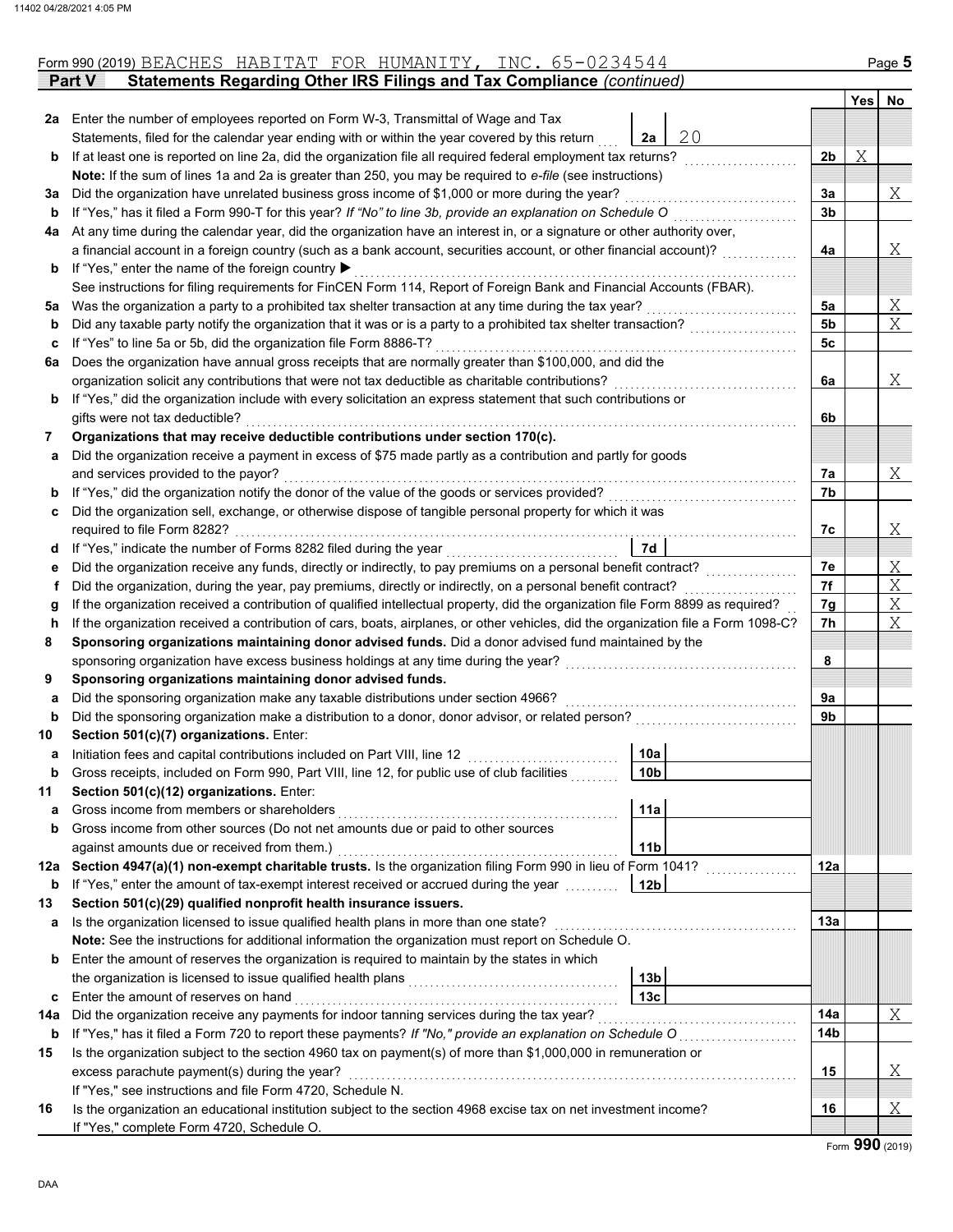|  |  |  |  |  |  | Form 990 (2019) BEACHES HABITAT FOR HUMANITY, | INC. | 0234544<br>65-023 |
|--|--|--|--|--|--|-----------------------------------------------|------|-------------------|
|--|--|--|--|--|--|-----------------------------------------------|------|-------------------|

|              | Form 990 (2019) BEACHES HABITAT FOR HUMANITY, INC. 65-0234544                                                                       |    |    |                 |      | Page 6         |
|--------------|-------------------------------------------------------------------------------------------------------------------------------------|----|----|-----------------|------|----------------|
|              | Governance, Management, and Disclosure For each "Yes" response to lines 2 through 7b below, and for a "No"<br><b>Part VI</b>        |    |    |                 |      |                |
|              | response to line 8a, 8b, or 10b below, describe the circumstances, processes, or changes on Schedule O. See instructions.           |    |    |                 |      |                |
|              |                                                                                                                                     |    |    |                 |      | ΙXΙ            |
|              | <b>Section A. Governing Body and Management</b>                                                                                     |    |    |                 |      |                |
|              |                                                                                                                                     |    |    |                 | Yesl | No             |
| 1а           | Enter the number of voting members of the governing body at the end of the tax year                                                 | 1a | 14 |                 |      |                |
|              | If there are material differences in voting rights among members of the governing body, or                                          |    |    |                 |      |                |
|              | if the governing body delegated broad authority to an executive committee or similar                                                |    |    |                 |      |                |
|              | committee, explain on Schedule O.                                                                                                   |    |    |                 |      |                |
| b            | Enter the number of voting members included on line 1a, above, who are independent                                                  | 1b | 14 |                 |      |                |
| $\mathbf{2}$ | Did any officer, director, trustee, or key employee have a family relationship or a business relationship with                      |    |    |                 |      |                |
|              | any other officer, director, trustee, or key employee?                                                                              |    |    | $\mathbf{2}$    |      | Χ              |
| 3            | Did the organization delegate control over management duties customarily performed by or under the direct                           |    |    |                 |      |                |
|              | supervision of officers, directors, trustees, or key employees to a management company or other person?                             |    |    | 3               |      |                |
| 4            | Did the organization make any significant changes to its governing documents since the prior Form 990 was filed?                    |    |    | 4               |      | $\frac{X}{X}$  |
| 5            | Did the organization become aware during the year of a significant diversion of the organization's assets?                          |    |    | 5               |      | $\overline{X}$ |
| 6            | Did the organization have members or stockholders?                                                                                  |    |    | 6               |      | $\overline{X}$ |
| 7a           | Did the organization have members, stockholders, or other persons who had the power to elect or appoint                             |    |    |                 |      |                |
|              | one or more members of the governing body?                                                                                          |    |    | 7a              |      | Χ              |
| b            | Are any governance decisions of the organization reserved to (or subject to approval by) members,                                   |    |    |                 |      |                |
|              | stockholders, or persons other than the governing body?                                                                             |    |    | 7b              |      | Χ              |
| 8            | Did the organization contemporaneously document the meetings held or written actions undertaken during the year by the following:   |    |    |                 |      |                |
| а            | The governing body?                                                                                                                 |    |    | 8a              | Χ    |                |
| b            | Each committee with authority to act on behalf of the governing body?                                                               |    |    | 8b              | Χ    |                |
| 9            | Is there any officer, director, trustee, or key employee listed in Part VII, Section A, who cannot be reached at                    |    |    |                 |      |                |
|              | the organization's mailing address? If "Yes," provide the names and addresses on Schedule O                                         |    |    | 9               |      | Χ              |
|              | Section B. Policies (This Section B requests information about policies not required by the Internal Revenue Code.)                 |    |    |                 |      |                |
|              |                                                                                                                                     |    |    |                 | Yesl | No             |
| 10a          | Did the organization have local chapters, branches, or affiliates?                                                                  |    |    | 10a             |      | Χ              |
| b            | If "Yes," did the organization have written policies and procedures governing the activities of such chapters,                      |    |    |                 |      |                |
|              | affiliates, and branches to ensure their operations are consistent with the organization's exempt purposes?                         |    |    | 10 <sub>b</sub> |      |                |
| 11a          | Has the organization provided a complete copy of this Form 990 to all members of its governing body before filing the form?         |    |    | 11a             | Χ    |                |
| b            | Describe in Schedule O the process, if any, used by the organization to review this Form 990.                                       |    |    |                 |      |                |
| 12a          | Did the organization have a written conflict of interest policy? If "No," go to line 13                                             |    |    | 12a             | Χ    |                |
| b            | Were officers, directors, or trustees, and key employees required to disclose annually interests that could give rise to conflicts? |    |    | 12 <sub>b</sub> | Χ    |                |
|              | Did the organization regularly and consistently monitor and enforce compliance with the policy? If "Yes,"                           |    |    |                 |      |                |
|              | describe in Schedule O how this was done                                                                                            |    |    | 12c             | X    |                |
| 13           | Did the organization have a written whistleblower policy?                                                                           |    |    | 13              | Χ    |                |
| 14           | Did the organization have a written document retention and destruction policy?                                                      |    |    | 14              | Χ    |                |
| 15           | Did the process for determining compensation of the following persons include a review and approval by                              |    |    |                 |      |                |
|              | independent persons, comparability data, and contemporaneous substantiation of the deliberation and decision?                       |    |    |                 |      |                |
| a            | The organization's CEO, Executive Director, or top management official                                                              |    |    | 15a             | Χ    |                |
| b            | Other officers or key employees of the organization                                                                                 |    |    | 15b             | Χ    |                |
|              | If "Yes" to line 15a or 15b, describe the process in Schedule O (see instructions).                                                 |    |    |                 |      |                |
| 16a          | Did the organization invest in, contribute assets to, or participate in a joint venture or similar arrangement                      |    |    |                 |      |                |
|              | with a taxable entity during the year?                                                                                              |    |    | 16a             |      | Χ              |
| b            | If "Yes," did the organization follow a written policy or procedure requiring the organization to evaluate its                      |    |    |                 |      |                |
|              | participation in joint venture arrangements under applicable federal tax law, and take steps to safeguard the                       |    |    |                 |      |                |
|              |                                                                                                                                     |    |    | 16b             |      |                |
|              | <b>Section C. Disclosure</b>                                                                                                        |    |    |                 |      |                |
| 17           | List the states with which a copy of this Form 990 is required to be filed ▶ NONE                                                   |    |    |                 |      |                |
| 18           | Section 6104 requires an organization to make its Forms 1023 (1024 or 1024-A, if applicable), 990, and 990-T (Section 501(c)        |    |    |                 |      |                |
|              |                                                                                                                                     |    |    |                 |      |                |

|  |  | Section 6104 requires an organization to make its Forms 1023 (1024 or 1024-A, if applicable), 990, and 990-T (Section 501(c) |  |  |  |
|--|--|------------------------------------------------------------------------------------------------------------------------------|--|--|--|
|--|--|------------------------------------------------------------------------------------------------------------------------------|--|--|--|

- (3)s only) available for public inspection. Indicate how you made these available. Check all that apply.
- Own website Another's website Upon request Other *(explain on Schedule O)* X

| 19 Describe on Schedule O whether (and if so, how) the organization made its governing documents, conflict of interest policy, and |
|------------------------------------------------------------------------------------------------------------------------------------|
| financial statements available to the public during the tax year.                                                                  |

#### **20** State the name, address, and telephone number of the person who possesses the organization's books and records ▶

- DEBBIE JONES 797 MAYPORT ROAD
- 

DAA Form **990** (2019)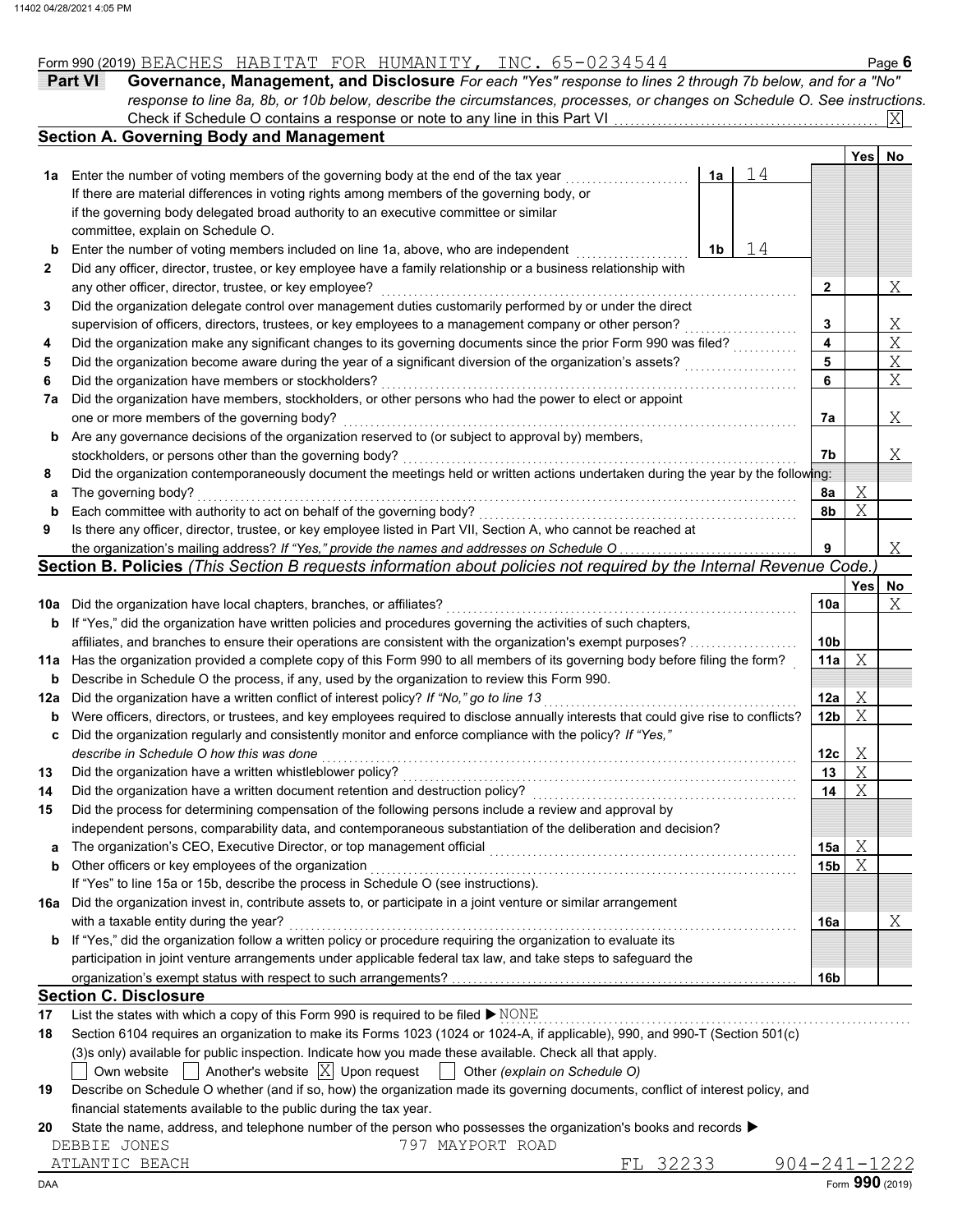| Form 990 (2019) BEACHES HABITAT FOR HUMANITY, INC. 65-0234544                                                                                                 | Page 7 |  |  |  |  |  |  |  |  |
|---------------------------------------------------------------------------------------------------------------------------------------------------------------|--------|--|--|--|--|--|--|--|--|
| Part VII Compensation of Officers, Directors, Trustees, Key Employees, Highest Compensated Employees, and                                                     |        |  |  |  |  |  |  |  |  |
| <b>Independent Contractors</b>                                                                                                                                |        |  |  |  |  |  |  |  |  |
| Check if Schedule O contains a response or note to any line in this Part VII                                                                                  |        |  |  |  |  |  |  |  |  |
| Officers, Directors, Trustees, Key Employees, and Highest Compensated Employees<br>Section A.                                                                 |        |  |  |  |  |  |  |  |  |
| 1a Complete this table for all persons required to be listed. Report compensation for the calendar year ending with or within the<br>organization's tax year. |        |  |  |  |  |  |  |  |  |
| • List all of the organization's current officers, directors, trustees (whether individuals or organizations), regardless of amount of                        |        |  |  |  |  |  |  |  |  |

● List all of the organization's **current** officers, directors, trustees (whether indi<br>compensation. Enter -0- in columns (D), (E), and (F) if no compensation was paid.

● List all of the organization's **current** key employees, if any. See instructions for definition of "key employee."

who received reportable compensation (Box 5 of Form W-2 and/or Box 7 of Form 1099-MISC) of more than \$100,000 from the organization and any related organizations. ■ List the organization's five **current** highest compensated employees (other than an officer, director, trustee, or key employee)<br>
a received reportable compensation (Box 5 of Form W 2 and/or Box 7 of Form 1099 MISC) of

• List all of the organization's **former** officers, key employees, and highest compensated employees who received more than<br>00,000 of reportable compensation from the organization and any related erganizations. \$100,000 of reportable compensation from the organization and any related organizations.

List all of the organization's **former directors or trustees** that received, in the capacity as a former director or trustee of the • List all of the organization's **former directors or trustees** that received, in the capacity as a former director organization, more than \$10,000 of reportable compensation from the organization and any related organizat See instructions for the order in which to list the persons above.

Check this box if neither the organization nor any related organization compensated any current officer, director, or trustee.

| (A)<br>Name and title               | (B)<br>Average<br>hours<br>per week<br>(list any               | (C)<br>Position<br>(do not check more than one<br>box, unless person is both an<br>officer and a director/trustee) |                       |         |              |                                 |        | (D)<br>Reportable<br>compensation<br>from the<br>organization | (E)<br>Reportable<br>compensation<br>from related<br>organizations | (F)<br>Estimated amount<br>of other<br>compensation<br>from the |  |
|-------------------------------------|----------------------------------------------------------------|--------------------------------------------------------------------------------------------------------------------|-----------------------|---------|--------------|---------------------------------|--------|---------------------------------------------------------------|--------------------------------------------------------------------|-----------------------------------------------------------------|--|
|                                     | hours for<br>related<br>organizations<br>below<br>dotted line) | Individual trustee<br>or director                                                                                  | Institutional trustee | Officer | Key employee | Highest compensated<br>employee | Former | (W-2/1099-MISC)                                               | (W-2/1099-MISC)                                                    | organization and<br>related organizations                       |  |
| (1) JARRET DREICER                  |                                                                |                                                                                                                    |                       |         |              |                                 |        |                                                               |                                                                    |                                                                 |  |
| CHAIRMAN                            | $\frac{2.00}{0.00}$                                            | X                                                                                                                  |                       | Χ       |              |                                 |        | 0                                                             | 0                                                                  | 0                                                               |  |
| (2) CHARLES DIXON                   |                                                                |                                                                                                                    |                       |         |              |                                 |        |                                                               |                                                                    |                                                                 |  |
|                                     | 2.00                                                           |                                                                                                                    |                       |         |              |                                 |        |                                                               |                                                                    |                                                                 |  |
| VICE-CHAIRMAN                       | 0.00                                                           | X                                                                                                                  |                       | X       |              |                                 |        | 0                                                             | 0                                                                  | $\overline{0}$                                                  |  |
| (3) JON LEE                         | 2.00                                                           |                                                                                                                    |                       |         |              |                                 |        |                                                               |                                                                    |                                                                 |  |
| TREASURER                           | 0.00                                                           | Χ                                                                                                                  |                       | Χ       |              |                                 |        | 0                                                             | 0                                                                  | 0                                                               |  |
| (4) DAVID BOWLING                   |                                                                |                                                                                                                    |                       |         |              |                                 |        |                                                               |                                                                    |                                                                 |  |
| SECRETARY                           | 2.00<br>0.00                                                   | X                                                                                                                  |                       | Χ       |              |                                 |        | 0                                                             | 0                                                                  | 0                                                               |  |
| (5) MICHAEL BINACO                  |                                                                |                                                                                                                    |                       |         |              |                                 |        |                                                               |                                                                    |                                                                 |  |
| <b>DIRECTOR</b>                     | 2.00<br>0.00                                                   | Χ                                                                                                                  |                       |         |              |                                 |        | 0                                                             | 0                                                                  | $\overline{0}$                                                  |  |
| (6) JUSTIN CERRATO                  |                                                                |                                                                                                                    |                       |         |              |                                 |        |                                                               |                                                                    |                                                                 |  |
| <b>DIRECTOR</b>                     | 2.00<br>0.00                                                   | Χ                                                                                                                  |                       |         |              |                                 |        | 0                                                             | 0                                                                  | $\overline{O}$                                                  |  |
| (7) KERRI DOWD                      |                                                                |                                                                                                                    |                       |         |              |                                 |        |                                                               |                                                                    |                                                                 |  |
|                                     | 2,00                                                           |                                                                                                                    |                       |         |              |                                 |        |                                                               |                                                                    |                                                                 |  |
| <b>DIRECTOR</b><br>(8) KATHRYN HALL | 0.00                                                           | X                                                                                                                  |                       |         |              |                                 |        | 0                                                             | 0                                                                  | $\Omega$                                                        |  |
| <b>DIRECTOR</b>                     | 2.00<br>0.00                                                   | X                                                                                                                  |                       |         |              |                                 |        | 0                                                             | 0                                                                  | $\overline{O}$                                                  |  |
| (9) JUSTIN HESTERLEE                |                                                                |                                                                                                                    |                       |         |              |                                 |        |                                                               |                                                                    |                                                                 |  |
| DIRECTOR                            | 2.00<br>0.00                                                   | Χ                                                                                                                  |                       |         |              |                                 |        | 0                                                             | 0                                                                  | $\mathcal{O}$                                                   |  |
| (10) MARIANNE HILLEGASS             |                                                                |                                                                                                                    |                       |         |              |                                 |        |                                                               |                                                                    |                                                                 |  |
| PAST CHAIRMAN                       | 2.00<br>0.00                                                   | X                                                                                                                  |                       |         |              |                                 |        | 0                                                             | $\overline{O}$                                                     | $\bigcap$                                                       |  |
| (11) JIM MOYER                      | 2.00                                                           |                                                                                                                    |                       |         |              |                                 |        |                                                               |                                                                    |                                                                 |  |
| DIRECTOR                            | 0.00                                                           | X                                                                                                                  |                       |         |              |                                 |        | 0                                                             | 0                                                                  | $\mathbf 0$                                                     |  |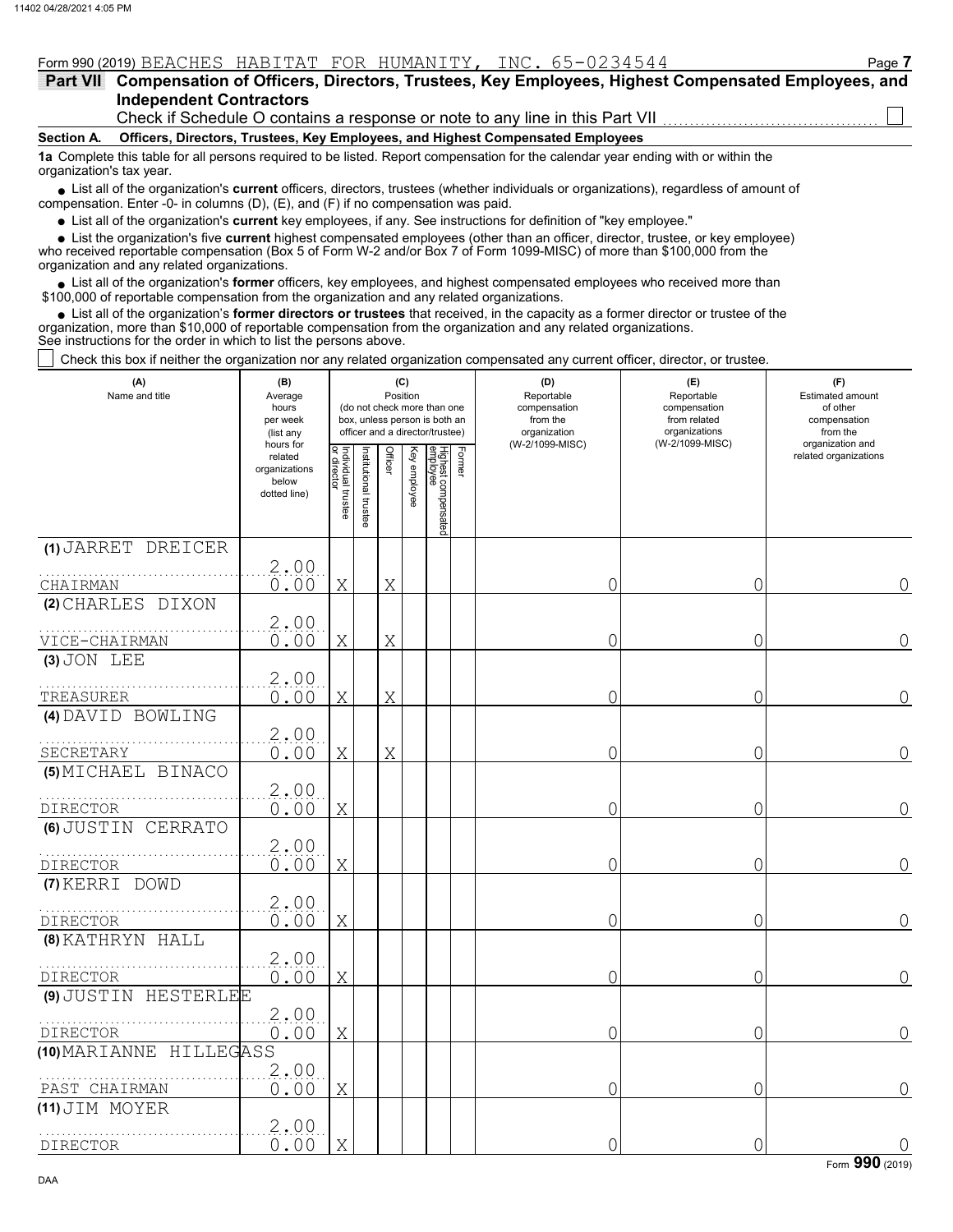| Form 990 (2019) BEACHES HABITAT FOR HUMANITY, INC. 65-0234544                                                                                                                                                                                                        |                                                                |                                   |                      |         |                 |                                                                                                 |        |                                                                                                        |                                                                    | Page 8                                                          |
|----------------------------------------------------------------------------------------------------------------------------------------------------------------------------------------------------------------------------------------------------------------------|----------------------------------------------------------------|-----------------------------------|----------------------|---------|-----------------|-------------------------------------------------------------------------------------------------|--------|--------------------------------------------------------------------------------------------------------|--------------------------------------------------------------------|-----------------------------------------------------------------|
| Part VII                                                                                                                                                                                                                                                             |                                                                |                                   |                      |         |                 |                                                                                                 |        | Section A. Officers, Directors, Trustees, Key Employees, and Highest Compensated Employees (continued) |                                                                    |                                                                 |
| (A)<br>Name and title                                                                                                                                                                                                                                                | (B)<br>Average<br>hours<br>per week<br>(list any               |                                   |                      |         | (C)<br>Position | (do not check more than one<br>box, unless person is both an<br>officer and a director/trustee) |        | (D)<br>Reportable<br>compensation<br>from the<br>organization                                          | (E)<br>Reportable<br>compensation<br>from related<br>organizations | (F)<br>Estimated amount<br>of other<br>compensation<br>from the |
|                                                                                                                                                                                                                                                                      | hours for<br>related<br>organizations<br>below<br>dotted line) | Individual trustee<br>or director | nstitutional trustee | Officer | Key employee    | Highest compensatec<br>employee                                                                 | Former | (W-2/1099-MISC)                                                                                        | (W-2/1099-MISC)                                                    | organization and<br>related organizations                       |
| (12)<br>BRENT PARIS                                                                                                                                                                                                                                                  |                                                                |                                   |                      |         |                 |                                                                                                 |        |                                                                                                        |                                                                    |                                                                 |
| <b>DIRECTOR</b>                                                                                                                                                                                                                                                      | 2.00<br>0.00                                                   | X                                 |                      |         |                 |                                                                                                 |        | 0                                                                                                      | 0                                                                  | 0                                                               |
| MARTHA SCHAFER<br>(13)                                                                                                                                                                                                                                               |                                                                |                                   |                      |         |                 |                                                                                                 |        |                                                                                                        |                                                                    |                                                                 |
|                                                                                                                                                                                                                                                                      | 2.00                                                           |                                   |                      |         |                 |                                                                                                 |        |                                                                                                        |                                                                    |                                                                 |
| <b>DIRECTOR</b><br>ARCHIE<br>JENKINS<br>(14)                                                                                                                                                                                                                         | 0.00                                                           | X                                 |                      |         |                 |                                                                                                 |        | 0                                                                                                      | 0                                                                  | $\overline{0}$                                                  |
|                                                                                                                                                                                                                                                                      | 2.00                                                           |                                   |                      |         |                 |                                                                                                 |        |                                                                                                        |                                                                    |                                                                 |
| DIRECTOR EMERITUS                                                                                                                                                                                                                                                    | 0.00                                                           | X                                 |                      |         |                 |                                                                                                 |        | 0                                                                                                      | 0                                                                  | $\overline{0}$                                                  |
| (15)<br>CURTIS FORD                                                                                                                                                                                                                                                  | 40.00                                                          |                                   |                      |         |                 |                                                                                                 |        |                                                                                                        |                                                                    |                                                                 |
| EXECUTIVE DIRECTOR                                                                                                                                                                                                                                                   | 0.00                                                           |                                   |                      | Χ       |                 |                                                                                                 |        | 48,575                                                                                                 | 0                                                                  | 0                                                               |
| DEBORAH JONES<br>(16)                                                                                                                                                                                                                                                |                                                                |                                   |                      |         |                 |                                                                                                 |        |                                                                                                        |                                                                    |                                                                 |
| CFO                                                                                                                                                                                                                                                                  | 40.00<br>0.00                                                  |                                   |                      | Χ       |                 |                                                                                                 |        | 79,655                                                                                                 | 0                                                                  | 2,474                                                           |
|                                                                                                                                                                                                                                                                      |                                                                |                                   |                      |         |                 |                                                                                                 |        |                                                                                                        |                                                                    |                                                                 |
|                                                                                                                                                                                                                                                                      |                                                                |                                   |                      |         |                 |                                                                                                 |        |                                                                                                        |                                                                    |                                                                 |
|                                                                                                                                                                                                                                                                      |                                                                |                                   |                      |         |                 |                                                                                                 |        |                                                                                                        |                                                                    |                                                                 |
|                                                                                                                                                                                                                                                                      |                                                                |                                   |                      |         |                 |                                                                                                 |        |                                                                                                        |                                                                    |                                                                 |
|                                                                                                                                                                                                                                                                      |                                                                |                                   |                      |         |                 |                                                                                                 |        |                                                                                                        |                                                                    |                                                                 |
|                                                                                                                                                                                                                                                                      |                                                                |                                   |                      |         |                 |                                                                                                 |        |                                                                                                        |                                                                    |                                                                 |
| 1b Subtotal                                                                                                                                                                                                                                                          |                                                                |                                   |                      |         |                 |                                                                                                 |        | 128,230                                                                                                |                                                                    | 2,474                                                           |
| c Total from continuation sheets to Part VII, Section A                                                                                                                                                                                                              |                                                                |                                   |                      |         |                 |                                                                                                 |        |                                                                                                        |                                                                    |                                                                 |
| Total number of individuals (including but not limited to those listed above) who received more than \$100,000 of<br>$\mathbf{2}$                                                                                                                                    |                                                                |                                   |                      |         |                 |                                                                                                 |        | 128,230                                                                                                |                                                                    | 2 <sub>1</sub><br>474                                           |
| reportable compensation from the organization $\blacktriangleright$                                                                                                                                                                                                  |                                                                |                                   |                      |         |                 |                                                                                                 |        |                                                                                                        |                                                                    |                                                                 |
| Did the organization list any former officer, director, trustee, key employee, or highest compensated<br>3                                                                                                                                                           |                                                                |                                   |                      |         |                 |                                                                                                 |        |                                                                                                        |                                                                    | No<br>Yes                                                       |
| employee on line 1a? If "Yes," complete Schedule J for such individual<br>employee on line 1a? If "Yes," complete Schedule J for such individual<br>For any individual listed on line 1a, is the sum of reportable compensation and other compensation from the<br>4 |                                                                |                                   |                      |         |                 |                                                                                                 |        |                                                                                                        |                                                                    | Χ<br>3                                                          |
| organization and related organizations greater than \$150,000? If "Yes," complete Schedule J for such                                                                                                                                                                |                                                                |                                   |                      |         |                 |                                                                                                 |        |                                                                                                        |                                                                    |                                                                 |
| individual<br>Did any person listed on line 1a receive or accrue compensation from any unrelated organization or individual<br>5                                                                                                                                     |                                                                |                                   |                      |         |                 |                                                                                                 |        |                                                                                                        |                                                                    | Χ<br>4                                                          |
|                                                                                                                                                                                                                                                                      |                                                                |                                   |                      |         |                 |                                                                                                 |        |                                                                                                        |                                                                    | Χ<br>5                                                          |
| <b>Section B. Independent Contractors</b><br>Complete this table for your five highest compensated independent contractors that received more than \$100,000 of<br>1                                                                                                 |                                                                |                                   |                      |         |                 |                                                                                                 |        |                                                                                                        |                                                                    |                                                                 |
| compensation from the organization. Report compensation for the calendar year ending with or within the organization's tax year.                                                                                                                                     |                                                                |                                   |                      |         |                 |                                                                                                 |        |                                                                                                        |                                                                    |                                                                 |
|                                                                                                                                                                                                                                                                      | (A)<br>Name and business address                               |                                   |                      |         |                 |                                                                                                 |        |                                                                                                        | (B)<br>Description of services                                     | (C)<br>Compensation                                             |
|                                                                                                                                                                                                                                                                      |                                                                |                                   |                      |         |                 |                                                                                                 |        |                                                                                                        |                                                                    |                                                                 |
|                                                                                                                                                                                                                                                                      |                                                                |                                   |                      |         |                 |                                                                                                 |        |                                                                                                        |                                                                    |                                                                 |
|                                                                                                                                                                                                                                                                      |                                                                |                                   |                      |         |                 |                                                                                                 |        |                                                                                                        |                                                                    |                                                                 |
|                                                                                                                                                                                                                                                                      |                                                                |                                   |                      |         |                 |                                                                                                 |        |                                                                                                        |                                                                    |                                                                 |
|                                                                                                                                                                                                                                                                      |                                                                |                                   |                      |         |                 |                                                                                                 |        |                                                                                                        |                                                                    |                                                                 |
|                                                                                                                                                                                                                                                                      |                                                                |                                   |                      |         |                 |                                                                                                 |        |                                                                                                        |                                                                    |                                                                 |
|                                                                                                                                                                                                                                                                      |                                                                |                                   |                      |         |                 |                                                                                                 |        |                                                                                                        |                                                                    |                                                                 |
| Total number of independent contractors (including but not limited to those listed above) who<br>2<br>received more than \$100,000 of compensation from the organization ▶                                                                                           |                                                                |                                   |                      |         |                 |                                                                                                 |        |                                                                                                        | $\circ$                                                            |                                                                 |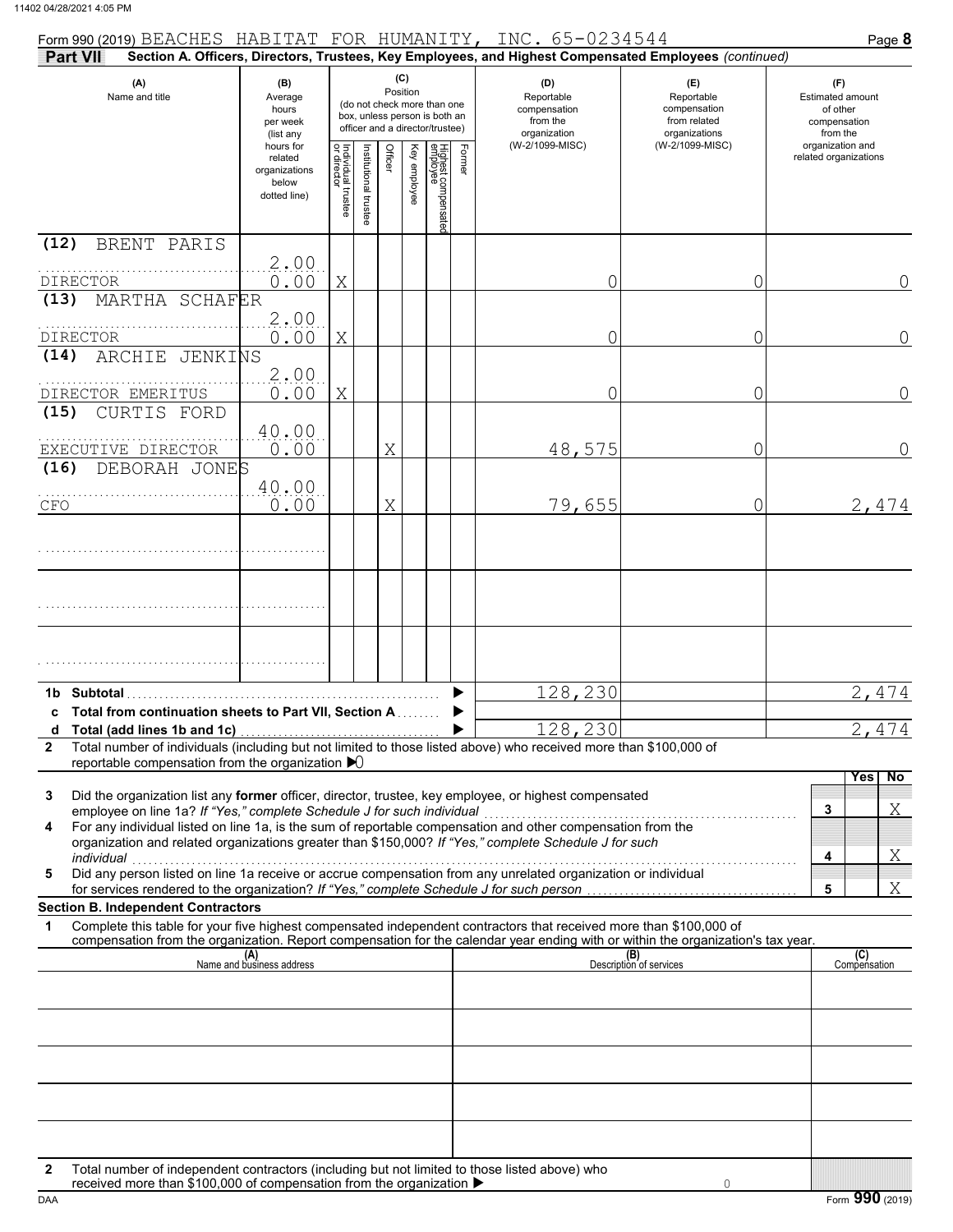**Part VIII Statement of Revenue**

Check if Schedule O contains a response or note to any line in this Part VIII

#### **(A) (B) (C) (D)** Total revenue Related or exempt Unrelated Revenue excluded Function revenue in the venue of the venue excluded<br>
function revenue business revenue from tax under sections 512-514 **Contributions, Gifts, Grants** Grant **1a 1a** Federated campaigns . . . . . . . . . . . **Gifts, Grand**<br>**Mark** Amot **1b b** Membership dues  $\ldots$  . . . . . . . . . . . . **1c c** Fundraising events . . . . . . . . . . . . . . . . **and Other Similar A 1d d** Related organizations <sub>.</sub> . . . . . . . . . . **Contributions,<br>and Other Simi 1e** 133,427 **e** Government grants (contributions) . . . . . . . . . . **f** All other contributions, gifts, grants, and similar amounts not included above  $\dots$ . **1f** 761,731 **1g**  $$ 130,441$ **g** Noncash contributions included in lines 1a-1f . .  $\blacktriangleright$ 895,158 **h Total.** Add lines 1a–1f . . . . . . . . . . . . . . . . . . . . . . . . . . . . . . . . . . . . . **Business Code** . . . . . . . . . . . . . . . . . . . . . . . . . . . . . . . . . . . . . . . . . . . . . . . . . . . . . PROGRAM SERVICE 775,709 775,709 **2a Program Service** . GAIN ON MORT SALE & FORECLOS. . . . . . . . . . . . . . . . . . 559,696 559,696 **b Revenue** . . . . . . . . . . . . . . . . . . . . . . . . . . . . . . . . . . . . . . . . . . . . . . . . . . . . . MORTGAGE DISCOUNT AMORT. 324,146 324,146 **c d** . . . . . . . . . . . . . . . . . . . . . . . . . . . . . . . . . . . . . . . . . . . . . . . . . . . . . **e** . . . . . . . . . . . . . . . . . . . . . . . . . . . . . . . . . . . . . . . . . . . . . . . . . . . . . **f** All other program service revenue . . . . . . . . . . . . . . . . . 659,551 **g Total.** Add lines 2a–2f . . . . . . . . . . . . . . . . . . . . . . . . . . . . . . . . . . . . . **3** Investment income (including dividends, interest, and 7,703 7,703 ь other similar amounts) . . . . . . . . . . . . . . . . . . . . . . . . . . . . . . . . . . . . . Income from investment of tax-exempt bond proceeds **4**  $\blacktriangleright$ **5** Royalties ..... ▶ (i) Real (ii) Personal **6a** Gross rents **6a 6b b** Less: rental expenses **6c c** Rental inc. or (loss) ь **d** Net rental income or (loss) . . . . . . . . . . . . . . . . . . . . . . . . . . . . . . . . . **7a** Gross amount from (i) Securities (ii) Other sales of assets **7a** other than inventory Other Revenue **Other Revenue b** Less: cost or other **7b** basis and sales exps. **c** Gain or (loss) **7c d** Net gain or (loss) . . . . . . . . . . . . . . . . . . . . . . . . . . . . . . . . . . . . . . . . . . . **8a** Gross income from fundraising events (not including  $\quad \mathsf{\$} \quad \ldots \quad \ldots \quad \ldots \quad \ldots \quad \ldots$ of contributions reported on line 1c). See Part IV, line 18 . . . . . . . . . . . . . . . . . . **8a 8b b** Less: direct expenses <sub>.</sub> . . . . . . . . . . **c** Net income or (loss) from fundraising events . . . . . . . . . . . . . . ▶ **9a** Gross income from gaming activities. See Part IV, line 19 . . . . . . . . . . . . . . . . . . **9a 9b b** Less: direct expenses  $\ldots$  $\blacktriangleright$ Net income or (loss) from gaming activities . . . . . . . . . . . . . . . **c** 10a Gross sales of inventory, less returns and allowances **10a 10b b** Less:  $\cosh$  of goods  $\sinh$  $\blacktriangleright$ Net income or (loss) from sales of inventory . . . . . . . . . . . . . . . **c** Business Code **Miscellaneous**<br>Revenue **Miscellaneous** . . . . . . . . . . . . . . . . . . . . . . . . . . . . . . . . . . . . . . . . . . . . . . . . . . . . . MISCELLANEOUS 6,256 6,256 **11a b** . . . . . . . . . . . . . . . . . . . . . . . . . . . . . . . . . . . . . . . . . . . . . . . . . . . . . **c** . . . . . . . . . . . . . . . . . . . . . . . . . . . . . . . . . . . . . . . . . . . . . . . . . . . . . **d** All other revenue . . . . . . . . . . . . . . . . . . . . . . . . . . . . . . . . . . . Total. Add lines 11a-11d ь 6,256 **e** 2,568,668 1,665,807 0 7,703 **Total revenue.** See instructions  $\blacktriangleright$ **12**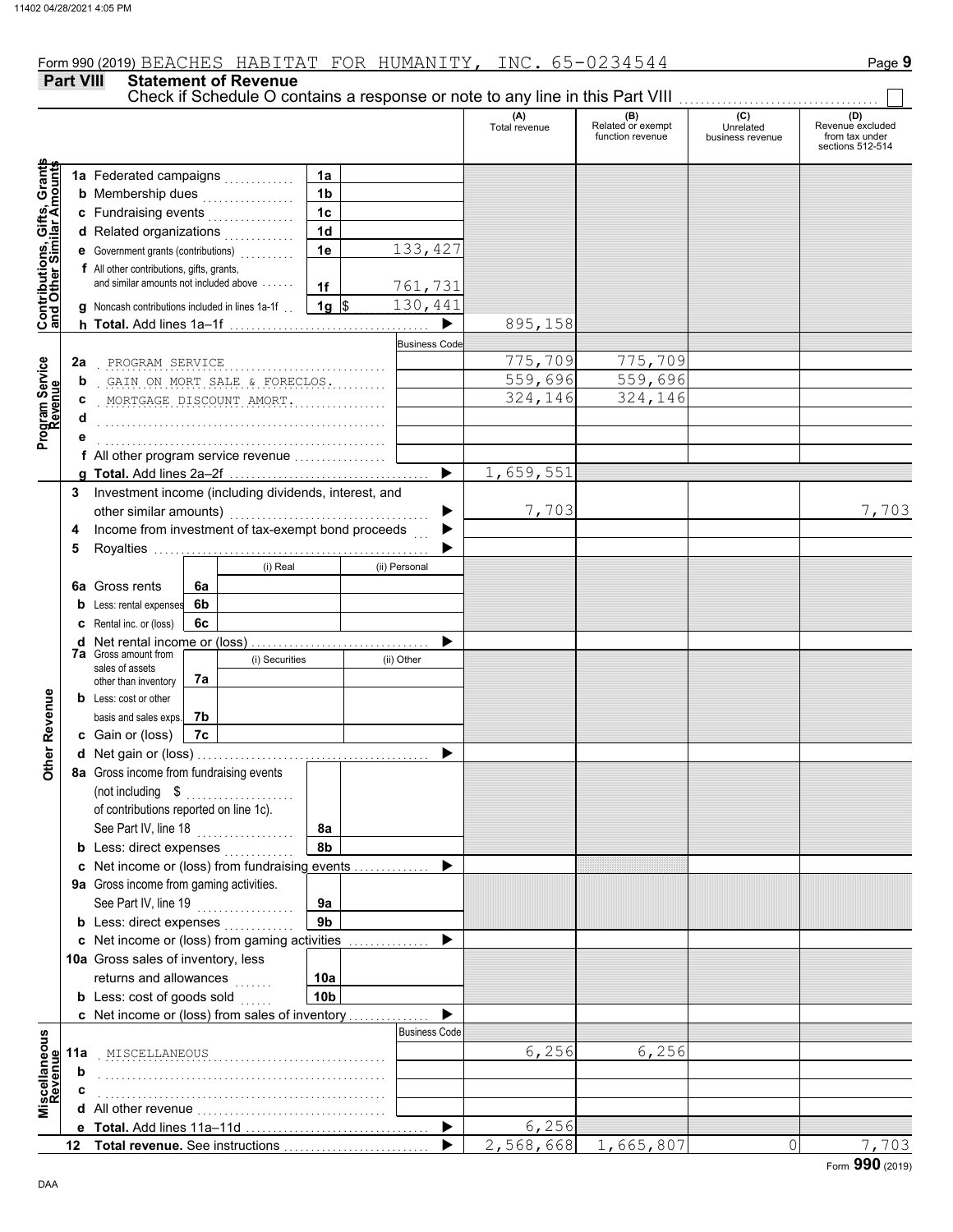# Form 990 (2019) Page **10** BEACHES HABITAT FOR HUMANITY, INC. 65-0234544

**Part IX Statement of Functional Expenses** *Section 501(c)(3) and 501(c)(4) organizations must complete all columns. All other organizations must complete column (A). Do not include amounts reported on lines 6b, 7b, 8b, 9b, and 10b of Part VIII.* **1 2 3 4 5 6 7 8 9 10 11 a** Management . . . . . . . . . . . . . . . . . . . . . . . . . . . . . . **b** Legal **c** Accounting . . . . . . . . . . . . . . . . . . . . . . . . . . . . . . . . **d** Lobbying . . . . . . . . . . . . . . . . . . . . . . . . . . . . . . . . . . . **e f g** Other. (If line 11g amount exceeds 10% of line 25, column **12** Advertising and promotion **. . . . . . . . . . . .** . . **13 14 15 16 17 18 19 20 21 22 23 24 a** . . . . . . . . . . . . . . . . . . . . . . . . . . . . . . . . . . . . . . . . . . . . . CONSTRUCTION COSTS 858,324 858,324 **b c d e** All other expenses . . . . . . . . . . . . . . . . . . . . . . . . **25 Total functional expenses.** Add lines 1 through 24e . . . **26** Grants and other assistance to domestic organizations and domestic governments. See Part IV, line 21 Grants and other assistance to domestic individuals. See Part IV, line 22 Grants and other assistance to foreign organizations, foreign governments, and foreign individuals. See Part IV, lines 15 and 16 Benefits paid to or for members . . . . . . . . . . Compensation of current officers, directors, trustees, and key employees . . . . . . . Compensation not included above to disqualified persons (as defined under section 4958(f)(1)) and persons described in section  $4958(c)(3)(B)$ Other salaries and wages .................. Pension plan accruals and contributions (include section 401(k) and 403(b) employer contributions) Other employee benefits ................... Payroll taxes . . . . . . . . . . . . . . . . . . . . . . . . . . . . . . Fees for services (nonemployees): . . . . . . . . . . . . . . . . . . . . . . . . . . . . . . . . . . . . . . Professional fundraising services. See Part IV, line 17 Investment management fees .............. Office expenses . . . . . . . . . . . . . . . . . . . . . . . . . . . Information technology . . . . . . . . . . . . . . . . . . . . Royalties . . . . . . . . . . . . . . . . . . . . . . . . . . . . . . . . . . Occupancy . . . . . . . . . . . . . . . . . . . . . . . . . . . . . . . . Travel . . . . . . . . . . . . . . . . . . . . . . . . . . . . . . . . . . . . . . Payments of travel or entertainment expenses for any federal, state, or local public officials Conferences, conventions, and meetings . Interest . . . . . . . . . . . . . . . . . . . . . . . . . . . . . . . . . . . . Payments to affiliates ...................... Depreciation, depletion, and amortization . Insurance . . . . . . . . . . . . . . . . . . . . . . . . . . . . . . . . . . Other expenses. Itemize expenses not covered above (List miscellaneous expenses on line 24e. If line 24e amount exceeds 10% of line 25, column (A) amount, list line 24e expenses on Schedule O.) fundraising solicitation. Check here  $\blacktriangleright$  | if organization reported in column (B) joint costs from a combined educational campaign and following SOP 98-2 (ASC 958-720) **(A) (B) (C) (D)** Total expenses<br>
expenses Program service<br>  $\begin{array}{ccc} \text{Mana} & \text{Perib} \\ \text{Mana} & \text{Perib} \\ \text{General expenses} \end{array}$ expenses general expenses (D)<br>Fundraising expenses MORTGAGE DISCOUNTS 228,274 228,274 EDUCATIONAL PROGRAM 28,340 . . . . . . . . . . . . . . . . . . . . . . . . . . . . . . . . . . . . . . . . . . . . . OTHER 2,619 1,755 864 Check if Schedule O contains a response or note to any line in this Part IX **Joint costs.** Complete this line only if the (A) amount, list line 11g expenses on Schedule O.) . . . . . . 739,944 372,784 310,776 56,384 and the state of the state of the state of the state of the state of the state of the state of the state of th<br>  $\frac{89,567}{50,384}$   $\frac{45,124}{21,161}$   $\frac{3,839}{3,839}$ 50,384 16,250 12,188 4,062 62,393 46,795 15,598<br>34.746 34,746 34,746 84,417 62,641 21,776<br>26,819 20,114 6,705 26,819 2,017 2,017 35,645 23,882 11,763 23,580 11,790 11,790<br>10.941 7.330 3.611 10,941  $\frac{1,000}{305,260}$   $\frac{1,000}{1,757,742}$ 2,305,260 1,757,742 445,724 101,794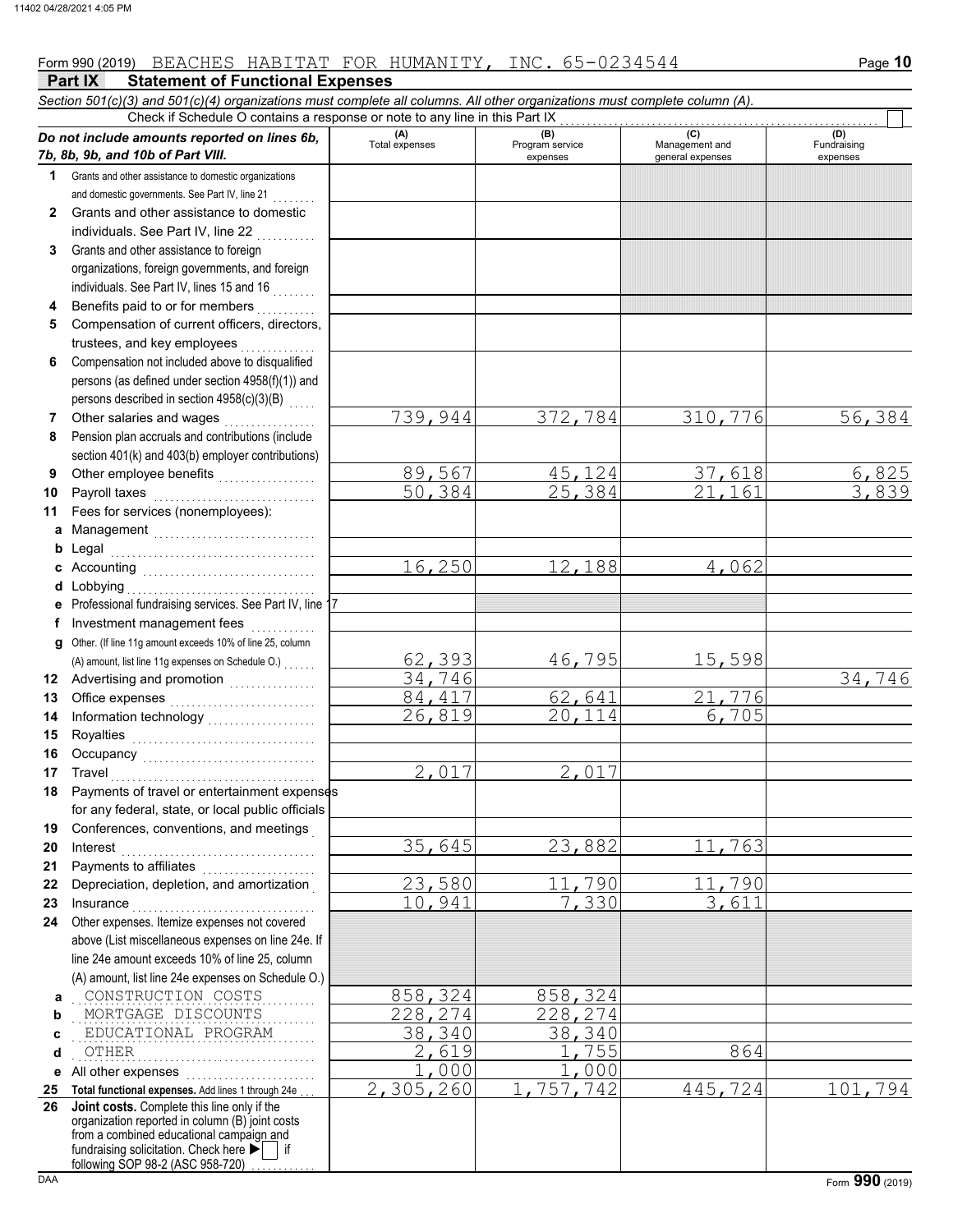|                             | Part X | <b>Balance Sheet</b>                                                                                                                                                                                                           |                 |         |                   |                 |             |
|-----------------------------|--------|--------------------------------------------------------------------------------------------------------------------------------------------------------------------------------------------------------------------------------|-----------------|---------|-------------------|-----------------|-------------|
|                             |        | Check if Schedule O contains a response or note to any line in this Part X                                                                                                                                                     |                 |         |                   |                 |             |
|                             |        |                                                                                                                                                                                                                                |                 |         | (A)               |                 | (B)         |
|                             |        |                                                                                                                                                                                                                                |                 |         | Beginning of year |                 | End of year |
|                             | 1.     | Cash-non-interest-bearing                                                                                                                                                                                                      |                 |         | 13,769            | $\mathbf{1}$    | 28,238      |
|                             | 2      |                                                                                                                                                                                                                                |                 |         | 256,107           | $\mathbf{2}$    | 274,971     |
|                             | 3      |                                                                                                                                                                                                                                |                 |         |                   | 3               |             |
|                             | 4      | Accounts receivable, net                                                                                                                                                                                                       |                 |         | 214,612           | 4               | 154, 429    |
|                             | 5      | Loans and other receivables from any current or former officer, director,                                                                                                                                                      |                 |         |                   |                 |             |
|                             |        | trustee, key employee, creator or founder, substantial contributor, or 35%                                                                                                                                                     |                 |         |                   |                 |             |
|                             |        | controlled entity or family member of any of these persons                                                                                                                                                                     |                 |         |                   | 5               |             |
|                             | 6      | Loans and other receivables from other disqualified persons (as defined                                                                                                                                                        |                 |         |                   |                 |             |
|                             |        | under section 4958(f)(1)), and persons described in section 4958(c)(3)(B)                                                                                                                                                      |                 |         |                   | 6               |             |
| Assets                      | 7      |                                                                                                                                                                                                                                |                 |         | 6,179,039         | $\overline{7}$  | 5,207,171   |
|                             | 8      | Inventories for sale or use                                                                                                                                                                                                    |                 |         | 1,865,846         | 8               | 2,221,824   |
|                             | 9      | Prepaid expenses and deferred charges                                                                                                                                                                                          |                 |         | 2,041             | 9               | 25,221      |
|                             |        | 10a Land, buildings, and equipment: cost or other                                                                                                                                                                              |                 |         |                   |                 |             |
|                             |        | basis. Complete Part VI of Schedule D                                                                                                                                                                                          | 10a             | 801,839 |                   |                 |             |
|                             |        | <b>b</b> Less: accumulated depreciation<br>.                                                                                                                                                                                   | 10 <sub>b</sub> | 274,715 | 533,422           | 10 <sub>c</sub> | 527, 124    |
|                             | 11     | Investments-publicly traded securities                                                                                                                                                                                         |                 |         |                   | 11              |             |
|                             | 12     |                                                                                                                                                                                                                                |                 |         |                   | 12              |             |
|                             | 13     |                                                                                                                                                                                                                                |                 |         |                   | 13              |             |
|                             | 14     | Intangible assets                                                                                                                                                                                                              |                 |         |                   | 14              |             |
|                             | 15     | Other assets. See Part IV, line 11                                                                                                                                                                                             |                 |         | 386,547           | 15              | 427,056     |
|                             | 16     |                                                                                                                                                                                                                                |                 |         | 9,451,383         | 16              | 8,866,034   |
|                             | 17     | Accounts payable and accrued expenses [[11] [11] Accounts payable and accrued expenses [[11] [11] Accounts are not accredit a contract a metal of the set of the set of the set of the set of the set of the set of the set of |                 |         | 186,905           | 17              | 98,773      |
|                             | 18     | Grants payable                                                                                                                                                                                                                 |                 |         |                   | 18              |             |
|                             | 19     | Deferred revenue                                                                                                                                                                                                               |                 |         |                   | 19              | 25,000      |
|                             | 20     | Tax-exempt bond liabilities                                                                                                                                                                                                    |                 |         |                   | 20              |             |
|                             | 21     | Escrow or custodial account liability. Complete Part IV of Schedule D                                                                                                                                                          |                 |         | 394,576           | 21              | 427,645     |
|                             | 22     | Loans and other payables to any current or former officer, director,                                                                                                                                                           |                 |         |                   |                 |             |
|                             |        | trustee, key employee, creator or founder, substantial contributor, or 35%                                                                                                                                                     |                 |         |                   |                 |             |
| Liabilities                 |        | controlled entity or family member of any of these persons                                                                                                                                                                     |                 |         |                   | 22              |             |
|                             | 23     | Secured mortgages and notes payable to unrelated third parties                                                                                                                                                                 |                 |         | 2,777,897         | 23              | 1,957,058   |
|                             | 24     | Unsecured notes and loans payable to unrelated third parties                                                                                                                                                                   |                 | .       |                   | 24              |             |
|                             | 25     | Other liabilities (including federal income tax, payables to related third                                                                                                                                                     |                 |         |                   |                 |             |
|                             |        | parties, and other liabilities not included on lines 17-24). Complete Part X                                                                                                                                                   |                 |         |                   |                 |             |
|                             |        | of Schedule D                                                                                                                                                                                                                  |                 |         | $400$ 25          |                 | 2,545       |
|                             | 26     | Total liabilities. Add lines 17 through 25 [11, 12] [12, 13] [12, 13] [12, 13] [12, 13] [12, 13] [12, 13] [12, 13] [12, 13] [12, 13] [12, 13] [12, 13] [12, 13] [12, 13] [12, 13] [12, 13] [12, 13] [12, 13] [12, 13] [12, 13] |                 |         | 3,359,778         | 26              | 2,511,021   |
|                             |        | Organizations that follow FASB ASC 958, check here $\boxed{\times}$                                                                                                                                                            |                 |         |                   |                 |             |
|                             |        | and complete lines 27, 28, 32, and 33.                                                                                                                                                                                         |                 |         |                   |                 |             |
|                             | 27     | Net assets without donor restrictions                                                                                                                                                                                          |                 |         | 6,091,605         | 27              | 6, 355, 013 |
|                             | 28     | Net assets with donor restrictions                                                                                                                                                                                             |                 |         |                   | 28              |             |
|                             |        | Organizations that do not follow FASB ASC 958, check here D                                                                                                                                                                    |                 |         |                   |                 |             |
|                             |        | and complete lines 29 through 33.                                                                                                                                                                                              |                 |         |                   |                 |             |
|                             | 29     | Capital stock or trust principal, or current funds                                                                                                                                                                             |                 |         |                   | 29              |             |
|                             | 30     | Paid-in or capital surplus, or land, building, or equipment fund                                                                                                                                                               |                 |         |                   | 30              |             |
| Net Assets or Fund Balances | 31     | Retained earnings, endowment, accumulated income, or other funds                                                                                                                                                               |                 |         |                   | 31              |             |
|                             | 32     | Total net assets or fund balances                                                                                                                                                                                              |                 |         | 6,091,605         | 32              | 6, 355, 013 |
|                             | 33     |                                                                                                                                                                                                                                |                 |         | 9,451,383         | 33              | 8,866,034   |

Form **990** (2019)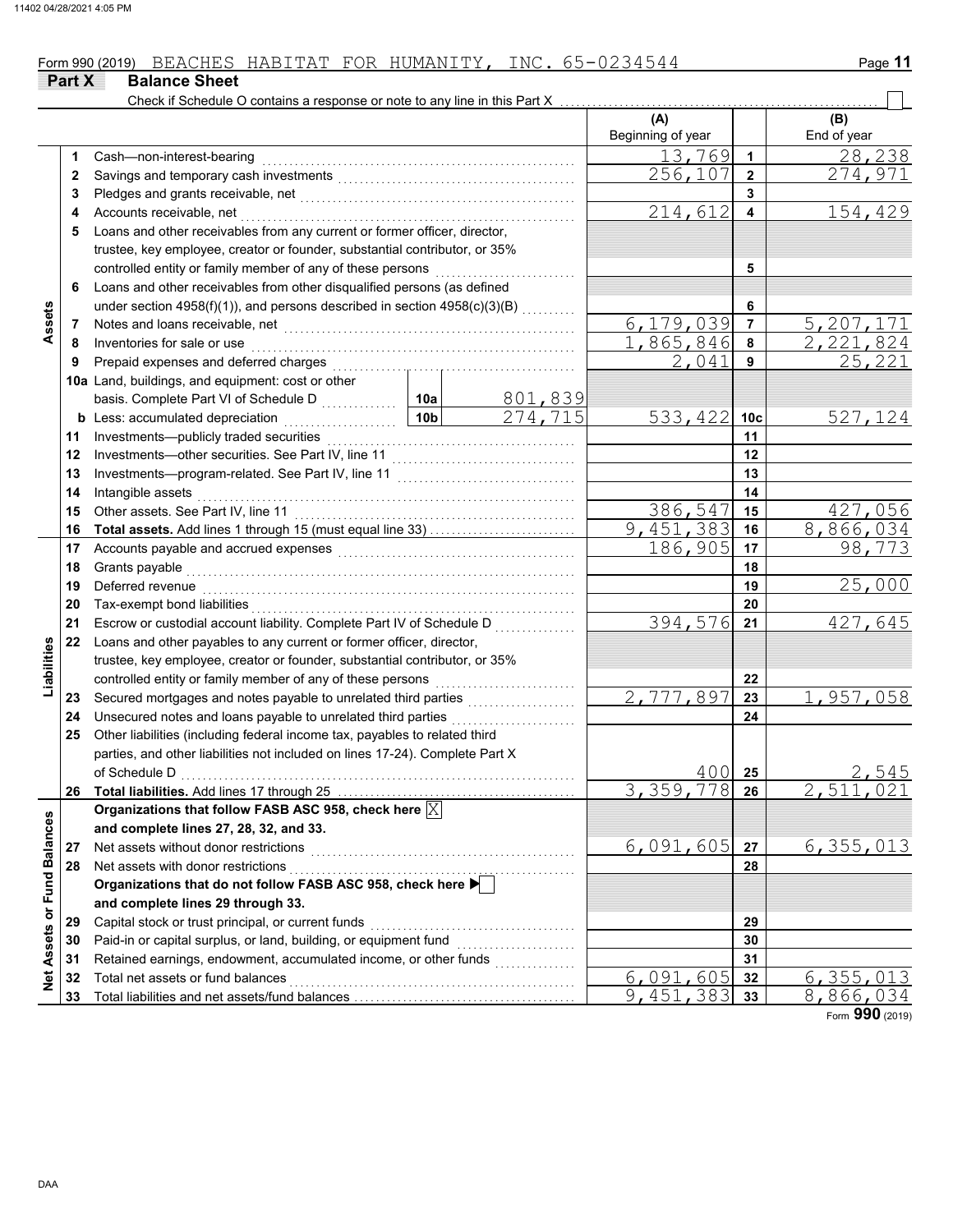|  | Form 990 (2019)<br>BEACHES | $.77 \rightarrow T$<br>HABITAT<br>71 H | 77 אירחידות ה<br>HUMANITY | <b>INC</b><br>$-$<br>$\overline{\phantom{0}}$ | Page |
|--|----------------------------|----------------------------------------|---------------------------|-----------------------------------------------|------|
|--|----------------------------|----------------------------------------|---------------------------|-----------------------------------------------|------|

|    | <b>Part XI</b><br><b>Reconciliation of Net Assets</b>                                                                                                                                                                          |                  |                |            |    |
|----|--------------------------------------------------------------------------------------------------------------------------------------------------------------------------------------------------------------------------------|------------------|----------------|------------|----|
|    | Check if Schedule O contains a response or note to any line in this Part XI                                                                                                                                                    |                  |                |            |    |
|    | Total revenue (must equal Part VIII, column (A), line 12)                                                                                                                                                                      | $\mathbf{1}$     | 2,568,668      |            |    |
| 2  |                                                                                                                                                                                                                                | $\overline{2}$   | 2,305,260      |            |    |
| 3  | Revenue less expenses. Subtract line 2 from line 1                                                                                                                                                                             | $\mathbf{3}$     |                | 263,408    |    |
| 4  | Net assets or fund balances at beginning of year (must equal Part X, line 32, column (A)) [[[[[[[[[[[[[[[[[[[                                                                                                                  | $\blacktriangle$ | 6,091,605      |            |    |
| 5  | Net unrealized gains (losses) on investments [11] with the content of the content of the content of the content of the content of the content of the content of the content of the content of the content of the content of th | 5                |                |            |    |
| 6  | Donated services and use of facilities <b>constructs</b> and all the construction of the service of the service of the                                                                                                         | 6                |                |            |    |
| 7  | Investment expenses                                                                                                                                                                                                            | $\overline{7}$   |                |            |    |
| 8  | Prior period adjustments                                                                                                                                                                                                       | 8                |                |            |    |
| 9  | Other changes in net assets or fund balances (explain on Schedule O)                                                                                                                                                           | 9                |                |            |    |
| 10 | Net assets or fund balances at end of year. Combine lines 3 through 9 (must equal Part X, line                                                                                                                                 |                  |                |            |    |
|    | 32, column (B))                                                                                                                                                                                                                | 10               | 6,355,013      |            |    |
|    | <b>Financial Statements and Reporting</b><br><b>Part XII</b>                                                                                                                                                                   |                  |                |            |    |
|    |                                                                                                                                                                                                                                |                  |                |            |    |
|    |                                                                                                                                                                                                                                |                  |                | <b>Yes</b> | No |
| 1  | $ X $ Accrual<br>Accounting method used to prepare the Form 990:     Cash<br>Other                                                                                                                                             |                  |                |            |    |
|    | If the organization changed its method of accounting from a prior year or checked "Other," explain in                                                                                                                          |                  |                |            |    |
|    | Schedule O.                                                                                                                                                                                                                    |                  |                |            |    |
|    | 2a Were the organization's financial statements compiled or reviewed by an independent accountant?                                                                                                                             |                  | 2a             |            | Χ  |
|    | If "Yes," check a box below to indicate whether the financial statements for the year were compiled or                                                                                                                         |                  |                |            |    |
|    | reviewed on a separate basis, consolidated basis, or both:                                                                                                                                                                     |                  |                |            |    |
|    | Separate basis<br><b>Consolidated basis</b><br>Both consolidated and separate basis                                                                                                                                            |                  |                |            |    |
|    | <b>b</b> Were the organization's financial statements audited by an independent accountant?<br><u> 1999 - Johann Stoff, amerikansk fotografisk fotografisk fotografisk fotografisk fotografisk fotografisk fotogr</u>          |                  | 2 <sub>b</sub> | Χ          |    |
|    | If "Yes," check a box below to indicate whether the financial statements for the year were audited on a                                                                                                                        |                  |                |            |    |
|    | separate basis, consolidated basis, or both:                                                                                                                                                                                   |                  |                |            |    |
|    | $ X $ Consolidated basis<br>Both consolidated and separate basis<br>Separate basis                                                                                                                                             |                  |                |            |    |
|    | c If "Yes" to line 2a or 2b, does the organization have a committee that assumes responsibility for oversight of                                                                                                               |                  |                |            |    |
|    | the audit, review, or compilation of its financial statements and selection of an independent accountant?                                                                                                                      |                  | 2 <sub>c</sub> | Χ          |    |
|    | If the organization changed either its oversight process or selection process during the tax year, explain on                                                                                                                  |                  |                |            |    |
|    | Schedule O.                                                                                                                                                                                                                    |                  |                |            |    |
|    | 3a As a result of a federal award, was the organization required to undergo an audit or audits as set forth in the                                                                                                             |                  |                |            |    |
|    | Single Audit Act and OMB Circular A-133?                                                                                                                                                                                       |                  | 3a             |            | Χ  |
|    | <b>b</b> If "Yes," did the organization undergo the required audit or audits? If the organization did not undergo the                                                                                                          |                  |                |            |    |
|    | required audit or audits, explain why on Schedule O and describe any steps taken to undergo such audits                                                                                                                        |                  | 3 <sub>b</sub> |            |    |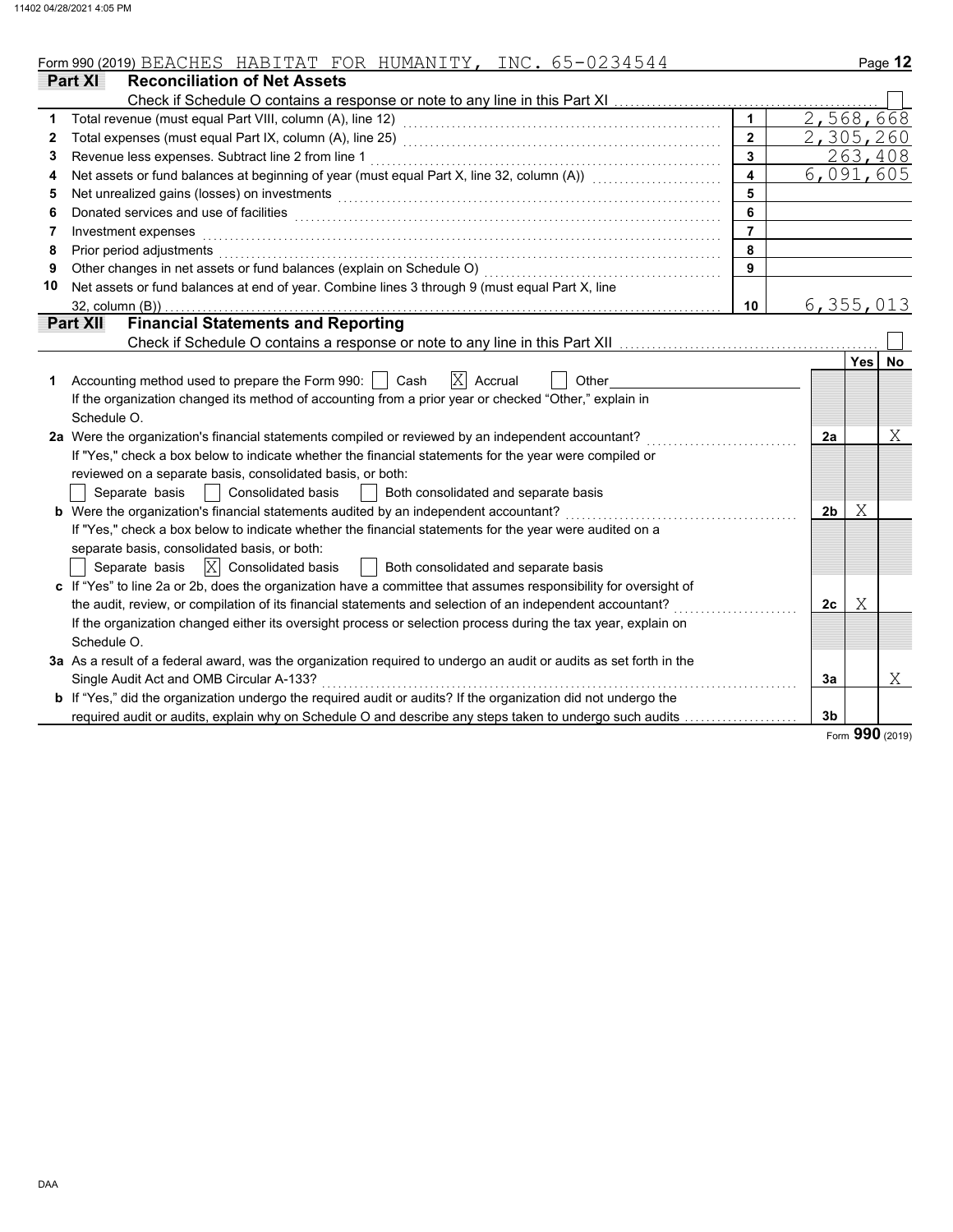**(Form 990 or 990-EZ)**

**SCHEDULE A** 

| <b>Public Charity Status and Public Support</b> |  |
|-------------------------------------------------|--|
|-------------------------------------------------|--|

**Complete if the organization is a section 501(c)(3) organization or a section 4947(a)(1) nonexempt charitable trust.**

| 2019                  |  |
|-----------------------|--|
| <b>Open to Public</b> |  |

OMB No. 1545-0047

| Go to www.irs.gov/Form990 for instructions and the latest information.<br><b>Employer identification number</b><br>Name of the organization<br>65-0234544<br>BEACHES HABITAT FOR HUMANITY, INC.<br>Reason for Public Charity Status (All organizations must complete this part.) See instructions.<br>Part I<br>The organization is not a private foundation because it is: (For lines 1 through 12, check only one box.)<br>A church, convention of churches, or association of churches described in section 170(b)(1)(A)(i).<br>1<br>2<br>A school described in section 170(b)(1)(A)(ii). (Attach Schedule E (Form 990 or 990-EZ).)<br>3<br>A hospital or a cooperative hospital service organization described in section 170(b)(1)(A)(iii).<br>A medical research organization operated in conjunction with a hospital described in section 170(b)(1)(A)(iii). Enter the hospital's name,<br>4<br>city, and state:<br>An organization operated for the benefit of a college or university owned or operated by a governmental unit described in<br>5<br>section 170(b)(1)(A)(iv). (Complete Part II.)<br>A federal, state, or local government or governmental unit described in section 170(b)(1)(A)(v).<br>6<br>7<br>An organization that normally receives a substantial part of its support from a governmental unit or from the general public<br>described in section 170(b)(1)(A)(vi). (Complete Part II.)<br>A community trust described in section 170(b)(1)(A)(vi). (Complete Part II.)<br>8<br>9<br>An agricultural research organization described in section 170(b)(1)(A)(ix) operated in conjunction with a land-grant college<br>or university or a non-land-grant college of agriculture (see instructions). Enter the name, city, and state of the college or<br>university:<br>X<br>An organization that normally receives: (1) more than 33 1/3% of its support from contributions, membership fees, and gross<br>10<br>receipts from activities related to its exempt functions—subject to certain exceptions, and (2) no more than 33 1/3% of its<br>support from gross investment income and unrelated business taxable income (less section 511 tax) from businesses<br>acquired by the organization after June 30, 1975. See section 509(a)(2). (Complete Part III.) | Internal Revenue Service | Department of the Treasury                                                                           |  |  | Attach to Form 990 or Form 990-EZ. |  |  |  |            |  |  |  |
|---------------------------------------------------------------------------------------------------------------------------------------------------------------------------------------------------------------------------------------------------------------------------------------------------------------------------------------------------------------------------------------------------------------------------------------------------------------------------------------------------------------------------------------------------------------------------------------------------------------------------------------------------------------------------------------------------------------------------------------------------------------------------------------------------------------------------------------------------------------------------------------------------------------------------------------------------------------------------------------------------------------------------------------------------------------------------------------------------------------------------------------------------------------------------------------------------------------------------------------------------------------------------------------------------------------------------------------------------------------------------------------------------------------------------------------------------------------------------------------------------------------------------------------------------------------------------------------------------------------------------------------------------------------------------------------------------------------------------------------------------------------------------------------------------------------------------------------------------------------------------------------------------------------------------------------------------------------------------------------------------------------------------------------------------------------------------------------------------------------------------------------------------------------------------------------------------------------------------------------------------------------------------------------------------|--------------------------|------------------------------------------------------------------------------------------------------|--|--|------------------------------------|--|--|--|------------|--|--|--|
|                                                                                                                                                                                                                                                                                                                                                                                                                                                                                                                                                                                                                                                                                                                                                                                                                                                                                                                                                                                                                                                                                                                                                                                                                                                                                                                                                                                                                                                                                                                                                                                                                                                                                                                                                                                                                                                                                                                                                                                                                                                                                                                                                                                                                                                                                                   |                          |                                                                                                      |  |  |                                    |  |  |  | Inspection |  |  |  |
|                                                                                                                                                                                                                                                                                                                                                                                                                                                                                                                                                                                                                                                                                                                                                                                                                                                                                                                                                                                                                                                                                                                                                                                                                                                                                                                                                                                                                                                                                                                                                                                                                                                                                                                                                                                                                                                                                                                                                                                                                                                                                                                                                                                                                                                                                                   |                          |                                                                                                      |  |  |                                    |  |  |  |            |  |  |  |
|                                                                                                                                                                                                                                                                                                                                                                                                                                                                                                                                                                                                                                                                                                                                                                                                                                                                                                                                                                                                                                                                                                                                                                                                                                                                                                                                                                                                                                                                                                                                                                                                                                                                                                                                                                                                                                                                                                                                                                                                                                                                                                                                                                                                                                                                                                   |                          |                                                                                                      |  |  |                                    |  |  |  |            |  |  |  |
|                                                                                                                                                                                                                                                                                                                                                                                                                                                                                                                                                                                                                                                                                                                                                                                                                                                                                                                                                                                                                                                                                                                                                                                                                                                                                                                                                                                                                                                                                                                                                                                                                                                                                                                                                                                                                                                                                                                                                                                                                                                                                                                                                                                                                                                                                                   |                          |                                                                                                      |  |  |                                    |  |  |  |            |  |  |  |
|                                                                                                                                                                                                                                                                                                                                                                                                                                                                                                                                                                                                                                                                                                                                                                                                                                                                                                                                                                                                                                                                                                                                                                                                                                                                                                                                                                                                                                                                                                                                                                                                                                                                                                                                                                                                                                                                                                                                                                                                                                                                                                                                                                                                                                                                                                   |                          |                                                                                                      |  |  |                                    |  |  |  |            |  |  |  |
|                                                                                                                                                                                                                                                                                                                                                                                                                                                                                                                                                                                                                                                                                                                                                                                                                                                                                                                                                                                                                                                                                                                                                                                                                                                                                                                                                                                                                                                                                                                                                                                                                                                                                                                                                                                                                                                                                                                                                                                                                                                                                                                                                                                                                                                                                                   |                          |                                                                                                      |  |  |                                    |  |  |  |            |  |  |  |
|                                                                                                                                                                                                                                                                                                                                                                                                                                                                                                                                                                                                                                                                                                                                                                                                                                                                                                                                                                                                                                                                                                                                                                                                                                                                                                                                                                                                                                                                                                                                                                                                                                                                                                                                                                                                                                                                                                                                                                                                                                                                                                                                                                                                                                                                                                   |                          |                                                                                                      |  |  |                                    |  |  |  |            |  |  |  |
|                                                                                                                                                                                                                                                                                                                                                                                                                                                                                                                                                                                                                                                                                                                                                                                                                                                                                                                                                                                                                                                                                                                                                                                                                                                                                                                                                                                                                                                                                                                                                                                                                                                                                                                                                                                                                                                                                                                                                                                                                                                                                                                                                                                                                                                                                                   |                          |                                                                                                      |  |  |                                    |  |  |  |            |  |  |  |
|                                                                                                                                                                                                                                                                                                                                                                                                                                                                                                                                                                                                                                                                                                                                                                                                                                                                                                                                                                                                                                                                                                                                                                                                                                                                                                                                                                                                                                                                                                                                                                                                                                                                                                                                                                                                                                                                                                                                                                                                                                                                                                                                                                                                                                                                                                   |                          |                                                                                                      |  |  |                                    |  |  |  |            |  |  |  |
|                                                                                                                                                                                                                                                                                                                                                                                                                                                                                                                                                                                                                                                                                                                                                                                                                                                                                                                                                                                                                                                                                                                                                                                                                                                                                                                                                                                                                                                                                                                                                                                                                                                                                                                                                                                                                                                                                                                                                                                                                                                                                                                                                                                                                                                                                                   |                          |                                                                                                      |  |  |                                    |  |  |  |            |  |  |  |
|                                                                                                                                                                                                                                                                                                                                                                                                                                                                                                                                                                                                                                                                                                                                                                                                                                                                                                                                                                                                                                                                                                                                                                                                                                                                                                                                                                                                                                                                                                                                                                                                                                                                                                                                                                                                                                                                                                                                                                                                                                                                                                                                                                                                                                                                                                   |                          |                                                                                                      |  |  |                                    |  |  |  |            |  |  |  |
|                                                                                                                                                                                                                                                                                                                                                                                                                                                                                                                                                                                                                                                                                                                                                                                                                                                                                                                                                                                                                                                                                                                                                                                                                                                                                                                                                                                                                                                                                                                                                                                                                                                                                                                                                                                                                                                                                                                                                                                                                                                                                                                                                                                                                                                                                                   |                          |                                                                                                      |  |  |                                    |  |  |  |            |  |  |  |
|                                                                                                                                                                                                                                                                                                                                                                                                                                                                                                                                                                                                                                                                                                                                                                                                                                                                                                                                                                                                                                                                                                                                                                                                                                                                                                                                                                                                                                                                                                                                                                                                                                                                                                                                                                                                                                                                                                                                                                                                                                                                                                                                                                                                                                                                                                   |                          |                                                                                                      |  |  |                                    |  |  |  |            |  |  |  |
|                                                                                                                                                                                                                                                                                                                                                                                                                                                                                                                                                                                                                                                                                                                                                                                                                                                                                                                                                                                                                                                                                                                                                                                                                                                                                                                                                                                                                                                                                                                                                                                                                                                                                                                                                                                                                                                                                                                                                                                                                                                                                                                                                                                                                                                                                                   |                          |                                                                                                      |  |  |                                    |  |  |  |            |  |  |  |
|                                                                                                                                                                                                                                                                                                                                                                                                                                                                                                                                                                                                                                                                                                                                                                                                                                                                                                                                                                                                                                                                                                                                                                                                                                                                                                                                                                                                                                                                                                                                                                                                                                                                                                                                                                                                                                                                                                                                                                                                                                                                                                                                                                                                                                                                                                   |                          |                                                                                                      |  |  |                                    |  |  |  |            |  |  |  |
|                                                                                                                                                                                                                                                                                                                                                                                                                                                                                                                                                                                                                                                                                                                                                                                                                                                                                                                                                                                                                                                                                                                                                                                                                                                                                                                                                                                                                                                                                                                                                                                                                                                                                                                                                                                                                                                                                                                                                                                                                                                                                                                                                                                                                                                                                                   |                          |                                                                                                      |  |  |                                    |  |  |  |            |  |  |  |
|                                                                                                                                                                                                                                                                                                                                                                                                                                                                                                                                                                                                                                                                                                                                                                                                                                                                                                                                                                                                                                                                                                                                                                                                                                                                                                                                                                                                                                                                                                                                                                                                                                                                                                                                                                                                                                                                                                                                                                                                                                                                                                                                                                                                                                                                                                   | 11                       | An organization organized and operated exclusively to test for public safety. See section 509(a)(4). |  |  |                                    |  |  |  |            |  |  |  |
| 12<br>An organization organized and operated exclusively for the benefit of, to perform the functions of, or to carry out the purposes                                                                                                                                                                                                                                                                                                                                                                                                                                                                                                                                                                                                                                                                                                                                                                                                                                                                                                                                                                                                                                                                                                                                                                                                                                                                                                                                                                                                                                                                                                                                                                                                                                                                                                                                                                                                                                                                                                                                                                                                                                                                                                                                                            |                          |                                                                                                      |  |  |                                    |  |  |  |            |  |  |  |
| of one or more publicly supported organizations described in section 509(a)(1) or section 509(a)(2). See section 509(a)(3).                                                                                                                                                                                                                                                                                                                                                                                                                                                                                                                                                                                                                                                                                                                                                                                                                                                                                                                                                                                                                                                                                                                                                                                                                                                                                                                                                                                                                                                                                                                                                                                                                                                                                                                                                                                                                                                                                                                                                                                                                                                                                                                                                                       |                          |                                                                                                      |  |  |                                    |  |  |  |            |  |  |  |
| Check the box in lines 12a through 12d that describes the type of supporting organization and complete lines 12e, 12f, and 12g.                                                                                                                                                                                                                                                                                                                                                                                                                                                                                                                                                                                                                                                                                                                                                                                                                                                                                                                                                                                                                                                                                                                                                                                                                                                                                                                                                                                                                                                                                                                                                                                                                                                                                                                                                                                                                                                                                                                                                                                                                                                                                                                                                                   |                          |                                                                                                      |  |  |                                    |  |  |  |            |  |  |  |
| Type I. A supporting organization operated, supervised, or controlled by its supported organization(s), typically by giving<br>а<br>the supported organization(s) the power to regularly appoint or elect a majority of the directors or trustees of the                                                                                                                                                                                                                                                                                                                                                                                                                                                                                                                                                                                                                                                                                                                                                                                                                                                                                                                                                                                                                                                                                                                                                                                                                                                                                                                                                                                                                                                                                                                                                                                                                                                                                                                                                                                                                                                                                                                                                                                                                                          |                          |                                                                                                      |  |  |                                    |  |  |  |            |  |  |  |
| supporting organization. You must complete Part IV, Sections A and B.                                                                                                                                                                                                                                                                                                                                                                                                                                                                                                                                                                                                                                                                                                                                                                                                                                                                                                                                                                                                                                                                                                                                                                                                                                                                                                                                                                                                                                                                                                                                                                                                                                                                                                                                                                                                                                                                                                                                                                                                                                                                                                                                                                                                                             |                          |                                                                                                      |  |  |                                    |  |  |  |            |  |  |  |
| b<br>Type II. A supporting organization supervised or controlled in connection with its supported organization(s), by having                                                                                                                                                                                                                                                                                                                                                                                                                                                                                                                                                                                                                                                                                                                                                                                                                                                                                                                                                                                                                                                                                                                                                                                                                                                                                                                                                                                                                                                                                                                                                                                                                                                                                                                                                                                                                                                                                                                                                                                                                                                                                                                                                                      |                          |                                                                                                      |  |  |                                    |  |  |  |            |  |  |  |
| control or management of the supporting organization vested in the same persons that control or manage the supported                                                                                                                                                                                                                                                                                                                                                                                                                                                                                                                                                                                                                                                                                                                                                                                                                                                                                                                                                                                                                                                                                                                                                                                                                                                                                                                                                                                                                                                                                                                                                                                                                                                                                                                                                                                                                                                                                                                                                                                                                                                                                                                                                                              |                          |                                                                                                      |  |  |                                    |  |  |  |            |  |  |  |
| organization(s). You must complete Part IV, Sections A and C.                                                                                                                                                                                                                                                                                                                                                                                                                                                                                                                                                                                                                                                                                                                                                                                                                                                                                                                                                                                                                                                                                                                                                                                                                                                                                                                                                                                                                                                                                                                                                                                                                                                                                                                                                                                                                                                                                                                                                                                                                                                                                                                                                                                                                                     |                          |                                                                                                      |  |  |                                    |  |  |  |            |  |  |  |
| Type III functionally integrated. A supporting organization operated in connection with, and functionally integrated with,<br>c<br>its supported organization(s) (see instructions). You must complete Part IV, Sections A, D, and E.                                                                                                                                                                                                                                                                                                                                                                                                                                                                                                                                                                                                                                                                                                                                                                                                                                                                                                                                                                                                                                                                                                                                                                                                                                                                                                                                                                                                                                                                                                                                                                                                                                                                                                                                                                                                                                                                                                                                                                                                                                                             |                          |                                                                                                      |  |  |                                    |  |  |  |            |  |  |  |
| Type III non-functionally integrated. A supporting organization operated in connection with its supported organization(s)<br>d                                                                                                                                                                                                                                                                                                                                                                                                                                                                                                                                                                                                                                                                                                                                                                                                                                                                                                                                                                                                                                                                                                                                                                                                                                                                                                                                                                                                                                                                                                                                                                                                                                                                                                                                                                                                                                                                                                                                                                                                                                                                                                                                                                    |                          |                                                                                                      |  |  |                                    |  |  |  |            |  |  |  |
| that is not functionally integrated. The organization generally must satisfy a distribution requirement and an attentiveness                                                                                                                                                                                                                                                                                                                                                                                                                                                                                                                                                                                                                                                                                                                                                                                                                                                                                                                                                                                                                                                                                                                                                                                                                                                                                                                                                                                                                                                                                                                                                                                                                                                                                                                                                                                                                                                                                                                                                                                                                                                                                                                                                                      |                          |                                                                                                      |  |  |                                    |  |  |  |            |  |  |  |
| requirement (see instructions). You must complete Part IV, Sections A and D, and Part V.                                                                                                                                                                                                                                                                                                                                                                                                                                                                                                                                                                                                                                                                                                                                                                                                                                                                                                                                                                                                                                                                                                                                                                                                                                                                                                                                                                                                                                                                                                                                                                                                                                                                                                                                                                                                                                                                                                                                                                                                                                                                                                                                                                                                          |                          |                                                                                                      |  |  |                                    |  |  |  |            |  |  |  |
| Check this box if the organization received a written determination from the IRS that it is a Type I, Type II, Type III<br>е<br>functionally integrated, or Type III non-functionally integrated supporting organization.                                                                                                                                                                                                                                                                                                                                                                                                                                                                                                                                                                                                                                                                                                                                                                                                                                                                                                                                                                                                                                                                                                                                                                                                                                                                                                                                                                                                                                                                                                                                                                                                                                                                                                                                                                                                                                                                                                                                                                                                                                                                         |                          |                                                                                                      |  |  |                                    |  |  |  |            |  |  |  |
| Enter the number of supported organizations<br>f                                                                                                                                                                                                                                                                                                                                                                                                                                                                                                                                                                                                                                                                                                                                                                                                                                                                                                                                                                                                                                                                                                                                                                                                                                                                                                                                                                                                                                                                                                                                                                                                                                                                                                                                                                                                                                                                                                                                                                                                                                                                                                                                                                                                                                                  |                          |                                                                                                      |  |  |                                    |  |  |  |            |  |  |  |
| Provide the following information about the supported organization(s).<br>g                                                                                                                                                                                                                                                                                                                                                                                                                                                                                                                                                                                                                                                                                                                                                                                                                                                                                                                                                                                                                                                                                                                                                                                                                                                                                                                                                                                                                                                                                                                                                                                                                                                                                                                                                                                                                                                                                                                                                                                                                                                                                                                                                                                                                       |                          |                                                                                                      |  |  |                                    |  |  |  |            |  |  |  |
| (iv) Is the organization<br>(ii) EIN<br>(i) Name of supported<br>(iii) Type of organization<br>(v) Amount of monetary<br>(vi) Amount of                                                                                                                                                                                                                                                                                                                                                                                                                                                                                                                                                                                                                                                                                                                                                                                                                                                                                                                                                                                                                                                                                                                                                                                                                                                                                                                                                                                                                                                                                                                                                                                                                                                                                                                                                                                                                                                                                                                                                                                                                                                                                                                                                           |                          |                                                                                                      |  |  |                                    |  |  |  |            |  |  |  |
| organization<br>listed in your governing<br>(described on lines 1-10<br>support (see<br>other support (see<br>document?<br>above (see instructions))<br>instructions)<br>instructions)                                                                                                                                                                                                                                                                                                                                                                                                                                                                                                                                                                                                                                                                                                                                                                                                                                                                                                                                                                                                                                                                                                                                                                                                                                                                                                                                                                                                                                                                                                                                                                                                                                                                                                                                                                                                                                                                                                                                                                                                                                                                                                            |                          |                                                                                                      |  |  |                                    |  |  |  |            |  |  |  |
| Yes<br>No                                                                                                                                                                                                                                                                                                                                                                                                                                                                                                                                                                                                                                                                                                                                                                                                                                                                                                                                                                                                                                                                                                                                                                                                                                                                                                                                                                                                                                                                                                                                                                                                                                                                                                                                                                                                                                                                                                                                                                                                                                                                                                                                                                                                                                                                                         |                          |                                                                                                      |  |  |                                    |  |  |  |            |  |  |  |
| (A)                                                                                                                                                                                                                                                                                                                                                                                                                                                                                                                                                                                                                                                                                                                                                                                                                                                                                                                                                                                                                                                                                                                                                                                                                                                                                                                                                                                                                                                                                                                                                                                                                                                                                                                                                                                                                                                                                                                                                                                                                                                                                                                                                                                                                                                                                               |                          |                                                                                                      |  |  |                                    |  |  |  |            |  |  |  |
| (B)                                                                                                                                                                                                                                                                                                                                                                                                                                                                                                                                                                                                                                                                                                                                                                                                                                                                                                                                                                                                                                                                                                                                                                                                                                                                                                                                                                                                                                                                                                                                                                                                                                                                                                                                                                                                                                                                                                                                                                                                                                                                                                                                                                                                                                                                                               |                          |                                                                                                      |  |  |                                    |  |  |  |            |  |  |  |
|                                                                                                                                                                                                                                                                                                                                                                                                                                                                                                                                                                                                                                                                                                                                                                                                                                                                                                                                                                                                                                                                                                                                                                                                                                                                                                                                                                                                                                                                                                                                                                                                                                                                                                                                                                                                                                                                                                                                                                                                                                                                                                                                                                                                                                                                                                   |                          |                                                                                                      |  |  |                                    |  |  |  |            |  |  |  |
| (C)                                                                                                                                                                                                                                                                                                                                                                                                                                                                                                                                                                                                                                                                                                                                                                                                                                                                                                                                                                                                                                                                                                                                                                                                                                                                                                                                                                                                                                                                                                                                                                                                                                                                                                                                                                                                                                                                                                                                                                                                                                                                                                                                                                                                                                                                                               |                          |                                                                                                      |  |  |                                    |  |  |  |            |  |  |  |
| (D)                                                                                                                                                                                                                                                                                                                                                                                                                                                                                                                                                                                                                                                                                                                                                                                                                                                                                                                                                                                                                                                                                                                                                                                                                                                                                                                                                                                                                                                                                                                                                                                                                                                                                                                                                                                                                                                                                                                                                                                                                                                                                                                                                                                                                                                                                               |                          |                                                                                                      |  |  |                                    |  |  |  |            |  |  |  |
| (E)                                                                                                                                                                                                                                                                                                                                                                                                                                                                                                                                                                                                                                                                                                                                                                                                                                                                                                                                                                                                                                                                                                                                                                                                                                                                                                                                                                                                                                                                                                                                                                                                                                                                                                                                                                                                                                                                                                                                                                                                                                                                                                                                                                                                                                                                                               |                          |                                                                                                      |  |  |                                    |  |  |  |            |  |  |  |
| <b>Total</b>                                                                                                                                                                                                                                                                                                                                                                                                                                                                                                                                                                                                                                                                                                                                                                                                                                                                                                                                                                                                                                                                                                                                                                                                                                                                                                                                                                                                                                                                                                                                                                                                                                                                                                                                                                                                                                                                                                                                                                                                                                                                                                                                                                                                                                                                                      |                          |                                                                                                      |  |  |                                    |  |  |  |            |  |  |  |

**For Paperwork Reduction Act Notice, see the Instructions for Form 990 or 990-EZ.**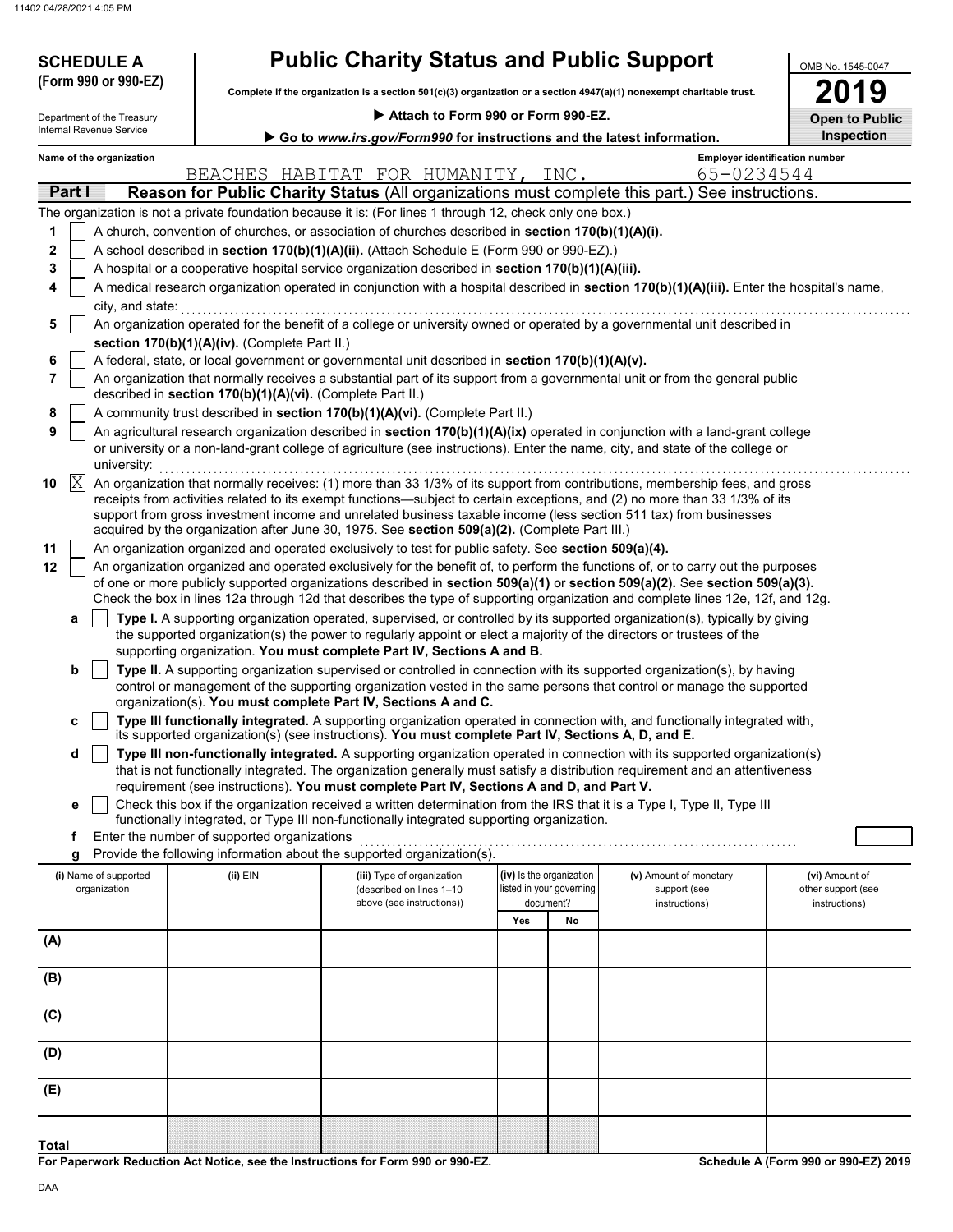|         | Schedule A (Form 990 or 990-EZ) 2019                                                                    |  |  | BEACHES HABITAT FOR HUMANITY, INC. 65-0234544                                                                     | Page 2 |
|---------|---------------------------------------------------------------------------------------------------------|--|--|-------------------------------------------------------------------------------------------------------------------|--------|
| Part II |                                                                                                         |  |  | Support Schedule for Organizations Described in Sections 170(b)(1)(A)(iv) and 170(b)(1)(A)(vi)                    |        |
|         |                                                                                                         |  |  | (Complete only if you checked the box on line 5, 7, or 8 of Part I or if the organization failed to qualify under |        |
|         | Part III. If the organization fails to qualify under the tests listed below, please complete Part III.) |  |  |                                                                                                                   |        |

|        | <b>Section A. Public Support</b>                                                                                                                                                                                                                     |          |          |            |            |          |            |  |
|--------|------------------------------------------------------------------------------------------------------------------------------------------------------------------------------------------------------------------------------------------------------|----------|----------|------------|------------|----------|------------|--|
|        | Calendar year (or fiscal year beginning in) $\blacktriangleright$                                                                                                                                                                                    | (a) 2015 | (b) 2016 | $(c)$ 2017 | $(d)$ 2018 | (e) 2019 | (f) Total  |  |
| 1      | Gifts, grants, contributions, and<br>membership fees received. (Do not<br>include any "unusual grants.")                                                                                                                                             |          |          |            |            |          |            |  |
| 2      | Tax revenues levied for the<br>organization's benefit and either paid<br>to or expended on its behalf<br>.                                                                                                                                           |          |          |            |            |          |            |  |
| 3      | The value of services or facilities<br>furnished by a governmental unit to the<br>organization without charge<br>.                                                                                                                                   |          |          |            |            |          |            |  |
| 4<br>5 | Total. Add lines 1 through 3<br>The portion of total contributions by<br>each person (other than a<br>governmental unit or publicly<br>supported organization) included on<br>line 1 that exceeds 2% of the amount<br>shown on line 11, column $(f)$ |          |          |            |            |          |            |  |
| 6      | Public support. Subtract line 5 from line 4                                                                                                                                                                                                          |          |          |            |            |          |            |  |
|        | <b>Section B. Total Support</b>                                                                                                                                                                                                                      |          |          |            |            |          |            |  |
|        | Calendar year (or fiscal year beginning in) $\blacktriangleright$                                                                                                                                                                                    | (a) 2015 | (b) 2016 | $(c)$ 2017 | $(d)$ 2018 | (e) 2019 | (f) Total  |  |
| 7      | Amounts from line 4                                                                                                                                                                                                                                  |          |          |            |            |          |            |  |
| 8      | Gross income from interest, dividends,<br>payments received on securities loans,<br>rents, royalties, and income from<br>similar sources                                                                                                             |          |          |            |            |          |            |  |
| 9      | Net income from unrelated business<br>activities, whether or not the business<br>is regularly carried on                                                                                                                                             |          |          |            |            |          |            |  |
| 10     | Other income. Do not include gain or<br>loss from the sale of capital assets<br>(Explain in Part VI.)                                                                                                                                                |          |          |            |            |          |            |  |
| 11     | Total support. Add lines 7 through 10                                                                                                                                                                                                                |          |          |            |            |          |            |  |
| 12     |                                                                                                                                                                                                                                                      |          |          |            |            |          | 12         |  |
| 13     | First five years. If the Form 990 is for the organization's first, second, third, fourth, or fifth tax year as a section 501(c)(3)                                                                                                                   |          |          |            |            |          |            |  |
|        | organization, check this box and stop here                                                                                                                                                                                                           |          |          |            |            |          |            |  |
|        | <b>Section C. Computation of Public Support Percentage</b>                                                                                                                                                                                           |          |          |            |            |          |            |  |
| 14     |                                                                                                                                                                                                                                                      |          |          |            |            |          | 14<br>%    |  |
| 15     | Public support percentage from 2018 Schedule A, Part II, line 14                                                                                                                                                                                     |          |          |            |            |          | $\%$<br>15 |  |
|        | 16a 33 1/3% support test—2019. If the organization did not check the box on line 13, and line 14 is 33 1/3% or more, check this                                                                                                                      |          |          |            |            |          |            |  |
|        | box and stop here. The organization qualifies as a publicly supported organization                                                                                                                                                                   |          |          |            |            |          |            |  |
| b      | 33 1/3% support test-2018. If the organization did not check a box on line 13 or 16a, and line 15 is 33 1/3% or more, check                                                                                                                          |          |          |            |            |          |            |  |
|        | this box and stop here. The organization qualifies as a publicly supported organization<br>10%-facts-and-circumstances test-2019. If the organization did not check a box on line 13, 16a, or 16b, and line 14 is                                    |          |          |            |            |          |            |  |
| 17a    | 10% or more, and if the organization meets the "facts-and-circumstances" test, check this box and stop here. Explain in                                                                                                                              |          |          |            |            |          |            |  |
|        | Part VI how the organization meets the "facts-and-circumstances" test. The organization qualifies as a publicly supported                                                                                                                            |          |          |            |            |          |            |  |
|        |                                                                                                                                                                                                                                                      |          |          |            |            |          |            |  |
| b      | organization<br>10%-facts-and-circumstances test-2018. If the organization did not check a box on line 13, 16a, 16b, or 17a, and line                                                                                                                |          |          |            |            |          |            |  |
|        | 15 is 10% or more, and if the organization meets the "facts-and-circumstances" test, check this box and stop here.                                                                                                                                   |          |          |            |            |          |            |  |
|        | Explain in Part VI how the organization meets the "facts-and-circumstances" test. The organization qualifies as a publicly                                                                                                                           |          |          |            |            |          |            |  |
|        | supported organization                                                                                                                                                                                                                               |          |          |            |            |          |            |  |
| 18     | Private foundation. If the organization did not check a box on line 13, 16a, 16b, 17a, or 17b, check this box and see                                                                                                                                |          |          |            |            |          |            |  |
|        |                                                                                                                                                                                                                                                      |          |          |            |            |          |            |  |
|        |                                                                                                                                                                                                                                                      |          |          |            |            |          |            |  |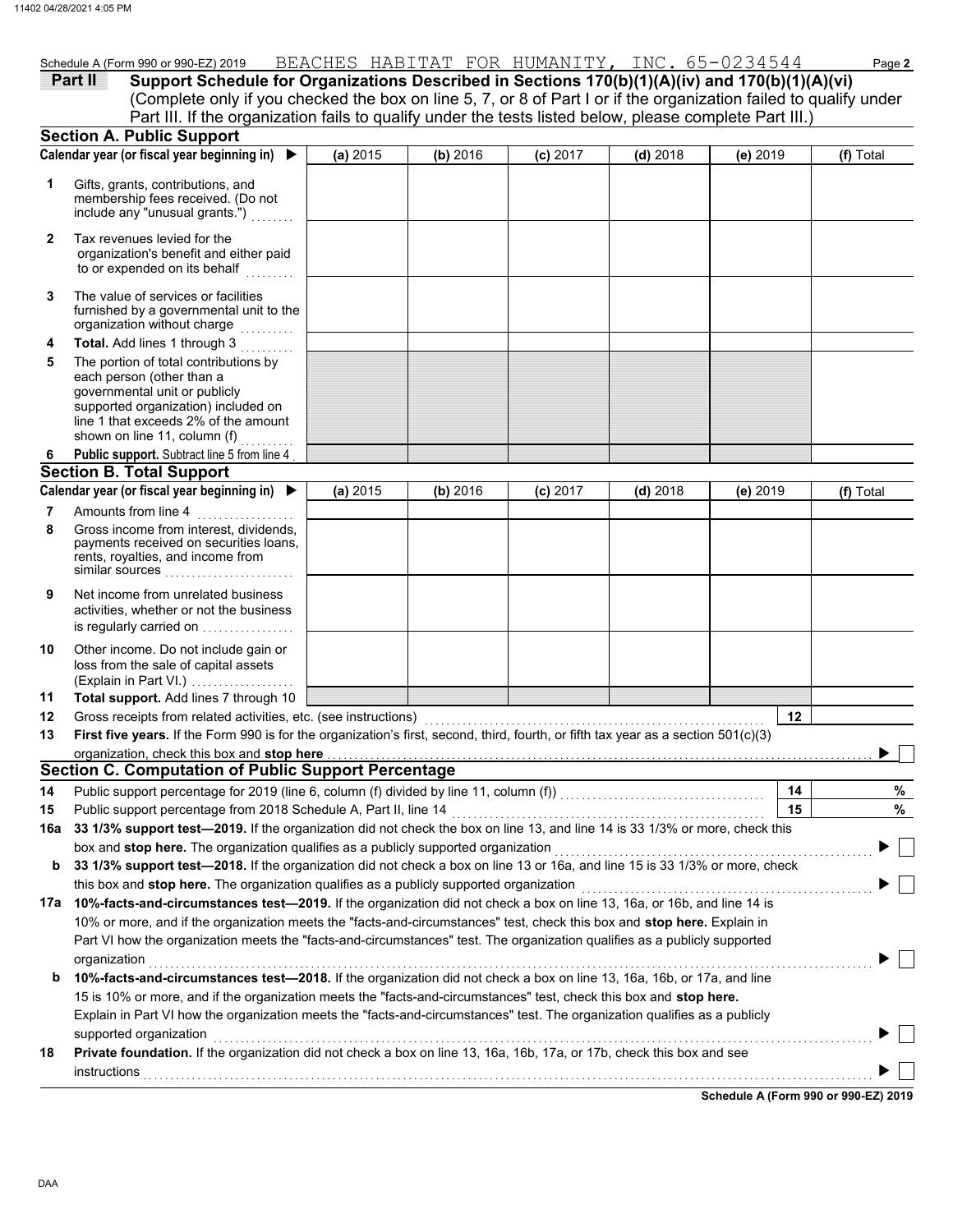# Schedule A (Form 990 or 990-EZ) 2019 BEACHES HABITAT FOR HUMANITY**,** INC. 65-0234544 Page **3**

# **Part III Support Schedule for Organizations Described in Section 509(a)(2)**

(Complete only if you checked the box on line 10 of Part I or if the organization failed to qualify under Part II. If the organization fails to qualify under the tests listed below, please complete Part II.)

|                | if the enganization rand to quality and or the tools helped bolon, produce complete rant in<br><b>Section A. Public Support</b>                                                                                                                                                                                                                  |             |           |           |            |           |              |
|----------------|--------------------------------------------------------------------------------------------------------------------------------------------------------------------------------------------------------------------------------------------------------------------------------------------------------------------------------------------------|-------------|-----------|-----------|------------|-----------|--------------|
|                | Calendar year (or fiscal year beginning in)<br>$\blacktriangleright$                                                                                                                                                                                                                                                                             | (a) 2015    | (b) 2016  | (c) 2017  | $(d)$ 2018 | (e) 2019  | (f) Total    |
| 1              | Gifts, grants, contributions, and membership fees                                                                                                                                                                                                                                                                                                |             |           |           |            |           |              |
|                | received. (Do not include any "unusual grants.")                                                                                                                                                                                                                                                                                                 | 2,012,325   | 1,697,803 | 2,426,381 | 1,515,608  | 895,158   | 8,547,275    |
| $\overline{2}$ | Gross receipts from admissions, merchandise<br>sold or services performed, or facilities<br>furnished in any activity that is related to the<br>organization's tax-exempt purpose                                                                                                                                                                | 4, 119, 231 | 3,602,792 | 1,951,647 | 2,450,409  | 1,665,807 | 13,789,886   |
| 3              | Gross receipts from activities that are not an<br>unrelated trade or business under section 513                                                                                                                                                                                                                                                  |             |           |           |            |           |              |
| 4              | Tax revenues levied for the<br>organization's benefit and either paid<br>to or expended on its behalf                                                                                                                                                                                                                                            |             |           |           |            |           |              |
| 5              | The value of services or facilities<br>furnished by a governmental unit to the<br>organization without charge<br>a serial de la construcción de la construcción de la construcción de la construcción de la construcción de la<br>Construcción de la construcción de la construcción de la construcción de la construcción de la construcción de |             |           |           |            |           |              |
| 6              | Total. Add lines 1 through 5<br>in de la partir                                                                                                                                                                                                                                                                                                  | 6, 131, 556 | 5,300,595 | 4,378,028 | 3,966,017  | 2,560,965 | 22, 337, 161 |
|                | <b>7a</b> Amounts included on lines 1, 2, and 3<br>received from disqualified persons                                                                                                                                                                                                                                                            | 909,487     | 745,767   | 714,250   | 530,070    | 203,924   | 3, 103, 498  |
| b              | Amounts included on lines 2 and 3<br>received from other than disqualified<br>persons that exceed the greater of \$5,000<br>or 1% of the amount on line 13 for the year                                                                                                                                                                          |             |           |           |            |           |              |
| C              | Add lines 7a and 7b<br>.                                                                                                                                                                                                                                                                                                                         | 909,487     | 745,767   | 714,250   | 530,070    | 203,924   | 3,103,498    |
| 8              | Public support. (Subtract line 7c from<br>line $6.$ )                                                                                                                                                                                                                                                                                            |             |           |           |            |           | 19,233,663   |
|                | <b>Section B. Total Support</b>                                                                                                                                                                                                                                                                                                                  |             |           |           |            |           |              |
|                | Calendar year (or fiscal year beginning in) ▶                                                                                                                                                                                                                                                                                                    | (a) 2015    | (b) 2016  | (c) 2017  | $(d)$ 2018 | (e) 2019  | (f) Total    |
| 9              | Amounts from line 6<br><u> 1990 - James Barnett, politik e</u>                                                                                                                                                                                                                                                                                   | 6, 131, 556 | 5,300,595 | 4,378,028 | 3,966,017  | 2,560,965 | 22, 337, 161 |
|                | <b>10a</b> Gross income from interest, dividends,<br>payments received on securities loans, rents,<br>royalties, and income from similar sources.                                                                                                                                                                                                | 741         | 769       | 1,079     | 3,317      | 7,703     | 13,609       |
| b              | Unrelated business taxable income (less<br>section 511 taxes) from businesses<br>acquired after June 30, 1975                                                                                                                                                                                                                                    |             |           |           |            |           |              |
| c              | Add lines 10a and 10b                                                                                                                                                                                                                                                                                                                            | 741         | 769       | 1,079     | 3,317      | 7,703     | 13,609       |
| 11             | Net income from unrelated business<br>activities not included in line 10b, whether<br>or not the business is regularly carried on                                                                                                                                                                                                                |             |           |           |            |           |              |
| 12             | Other income. Do not include gain or<br>loss from the sale of capital assets<br>(Explain in Part VI.)                                                                                                                                                                                                                                            | 7,662       | 19,476    | 12,943    | 2,911      | 6,257     | 49,249       |
| 13             | Total support. (Add lines 9, 10c, 11,<br>and $12.$ )                                                                                                                                                                                                                                                                                             |             |           |           |            |           |              |
| 14             | First five years. If the Form 990 is for the organization's first, second, third, fourth, or fifth tax year as a section $501(c)(3)$                                                                                                                                                                                                             | 6,139,959   | 5,320,840 | 4,392,050 | 3,972,245  | 2,574,925 | 22,400,019   |
|                | organization, check this box and stop here                                                                                                                                                                                                                                                                                                       |             |           |           |            |           |              |
|                | <b>Section C. Computation of Public Support Percentage</b>                                                                                                                                                                                                                                                                                       |             |           |           |            |           |              |
| 15             | Public support percentage for 2019 (line 8, column (f), divided by line 13, column (f)) [[[[[[[[[[[[[[[[[[[[[                                                                                                                                                                                                                                    |             |           |           |            | 15        | 85.86%       |
| 16             |                                                                                                                                                                                                                                                                                                                                                  |             |           |           |            | 16        | 85.24%       |
|                | Section D. Computation of Investment Income Percentage                                                                                                                                                                                                                                                                                           |             |           |           |            |           |              |
| 17             | Investment income percentage for 2019 (line 10c, column (f), divided by line 13, column (f)) [[[[[[[[[[[[[[[[[                                                                                                                                                                                                                                   |             |           |           |            | 17        | %            |
| 18             | Investment income percentage from 2018 Schedule A, Part III, line 17                                                                                                                                                                                                                                                                             |             |           |           |            | 18        | %            |
| 19а            | 33 1/3% support tests-2019. If the organization did not check the box on line 14, and line 15 is more than 33 1/3%, and line                                                                                                                                                                                                                     |             |           |           |            |           |              |
|                | 17 is not more than 33 1/3%, check this box and stop here. The organization qualifies as a publicly supported organization                                                                                                                                                                                                                       |             |           |           |            |           | $\mathbf{X}$ |
| b              | 33 1/3% support tests-2018. If the organization did not check a box on line 14 or line 19a, and line 16 is more than 33 1/3%, and                                                                                                                                                                                                                |             |           |           |            |           |              |
|                | line 18 is not more than 33 1/3%, check this box and stop here. The organization qualifies as a publicly supported organization                                                                                                                                                                                                                  |             |           |           |            |           |              |
| 20             |                                                                                                                                                                                                                                                                                                                                                  |             |           |           |            |           |              |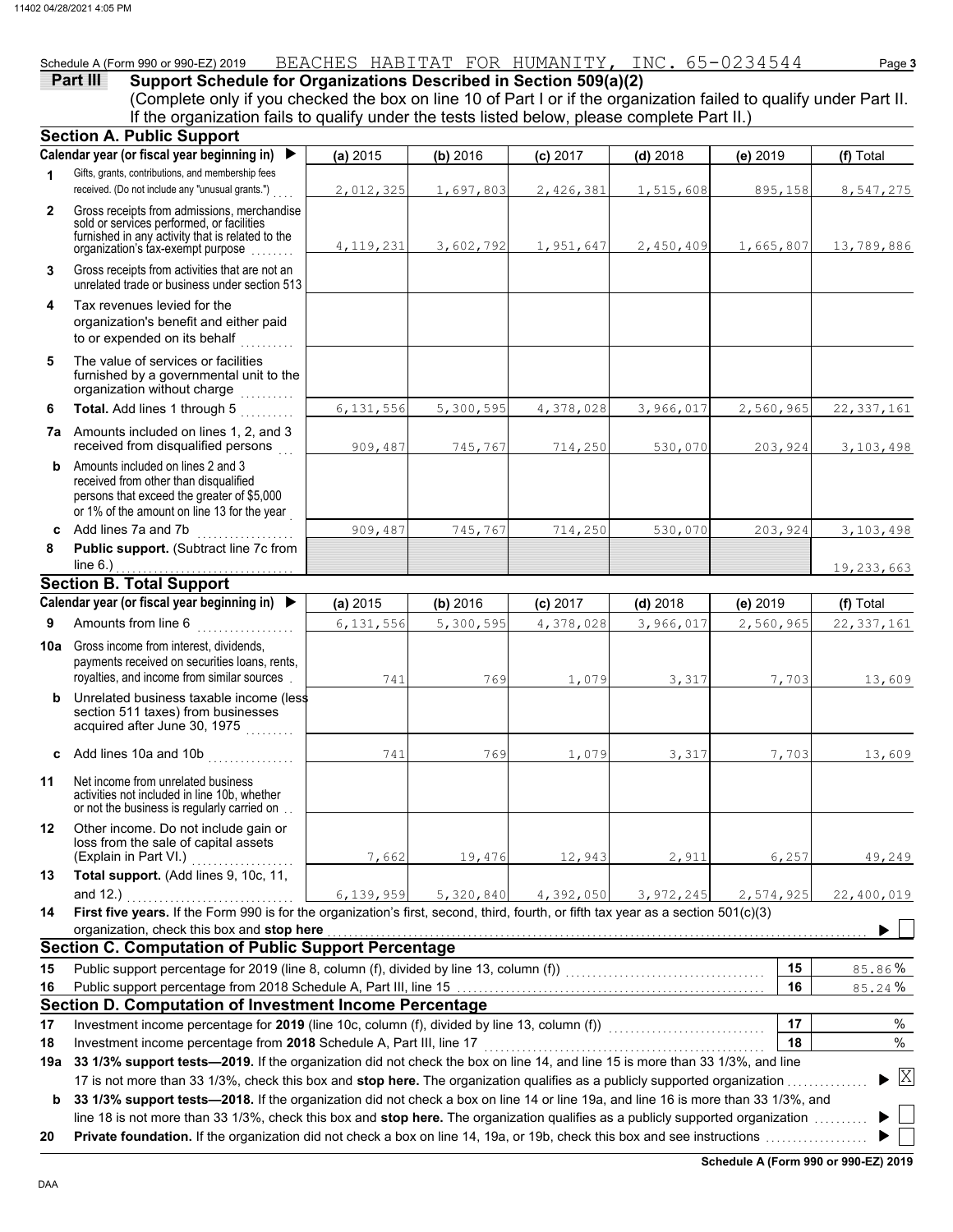#### **Part IV Supporting Organizations** Sections A, D, and E. If you checked 12d of Part I, complete Sections A and D, and complete Part V.) **Section A. All Supporting Organizations** (Complete only if you checked a box in line 12 on Part I. If you checked 12a of Part I, complete Sections A and B. If you checked 12b of Part I, complete Sections A and C. If you checked 12c of Part I, complete Are all of the organization's supported organizations listed by name in the organization's governing documents? *If "No," describe in Part VI how the supported organizations are designated. If designated by class or purpose, describe the designation. If historic and continuing relationship, explain.* Did the organization have any supported organization that does not have an IRS determination of status under section 509(a)(1) or (2)? *If "Yes," explain in Part VI how the organization determined that the supported organization was described in section 509(a)(1) or (2).* **1 2 3a** Did the organization have a supported organization described in section 501(c)(4), (5), or (6)? *If "Yes," answer* **b c** Did the organization ensure that all support to such organizations was used exclusively for section 170(c)(2)(B) **4a** Was any supported organization not organized in the United States ("foreign supported organization")? *If* **b c** Did the organization support any foreign supported organization that does not have an IRS determination **5a** Did the organization add, substitute, or remove any supported organizations during the tax year? *If "Yes,"* **b c 6 7 8 9a b c 10a b** *(b) and (c) below.* Did the organization confirm that each supported organization qualified under section 501(c)(4), (5), or (6) and satisfied the public support tests under section 509(a)(2)? *If "Yes," describe in Part VI when and how the organization made the determination.* purposes? *If "Yes," explain in Part VI what controls the organization put in place to ensure such use. "Yes," and if you checked 12a or 12b in Part I, answer (b) and (c) below.* Did the organization have ultimate control and discretion in deciding whether to make grants to the foreign supported organization? *If "Yes," describe in Part VI how the organization had such control and discretion despite being controlled or supervised by or in connection with its supported organizations.* under sections 501(c)(3) and 509(a)(1) or (2)? *If "Yes," explain in Part VI what controls the organization used to ensure that all support to the foreign supported organization was used exclusively for section 170(c)(2)(B) purposes. answer (b) and (c) below (if applicable). Also, provide detail in Part VI, including (i) the names and EIN numbers of the supported organizations added, substituted, or removed; (ii) the reasons for each such action; (iii) the authority under the organization's organizing document authorizing such action; and (iv) how the action was accomplished (such as by amendment to the organizing document).* **Type I or Type II only.** Was any added or substituted supported organization part of a class already designated in the organization's organizing document? **Substitutions only.** Was the substitution the result of an event beyond the organization's control? Did the organization provide support (whether in the form of grants or the provision of services or facilities) to anyone other than (i) its supported organizations, (ii) individuals that are part of the charitable class benefited by one or more of its supported organizations, or (iii) other supporting organizations that also support or benefit one or more of the filing organization's supported organizations? *If "Yes," provide detail in Part VI.* Did the organization provide a grant, loan, compensation, or other similar payment to a substantial contributor (as defined in section 4958(c)(3)(C)), a family member of a substantial contributor, or a 35% controlled entity with regard to a substantial contributor? *If "Yes," complete Part I of Schedule L (Form 990 or 990-EZ).* Did the organization make a loan to a disqualified person (as defined in section 4958) not described in line 7? *If "Yes," complete Part I of Schedule L (Form 990 or 990-EZ).* Was the organization controlled directly or indirectly at any time during the tax year by one or more disqualified persons as defined in section 4946 (other than foundation managers and organizations described in section 509(a)(1) or (2))? *If "Yes," provide detail in Part VI.* Did one or more disqualified persons (as defined in line 9a) hold a controlling interest in any entity in which the supporting organization had an interest? *If "Yes," provide detail in Part VI.* Did a disqualified person (as defined in line 9a) have an ownership interest in, or derive any personal benefit from, assets in which the supporting organization also had an interest? *If "Yes," provide detail in Part VI.* Was the organization subject to the excess business holdings rules of section 4943 because of section 4943(f) (regarding certain Type II supporting organizations, and all Type III non-functionally integrated supporting organizations)? *If "Yes," answer 10b below.* Did the organization have any excess business holdings in the tax year? *(Use Schedule C, Form 4720, to determine whether the organization had excess business holdings.)* **Yes No 1 2 3a 3b 3c 4a 4b 4c 5a 5b 5c 6 7 8 9a 9b 9c 10a 10b**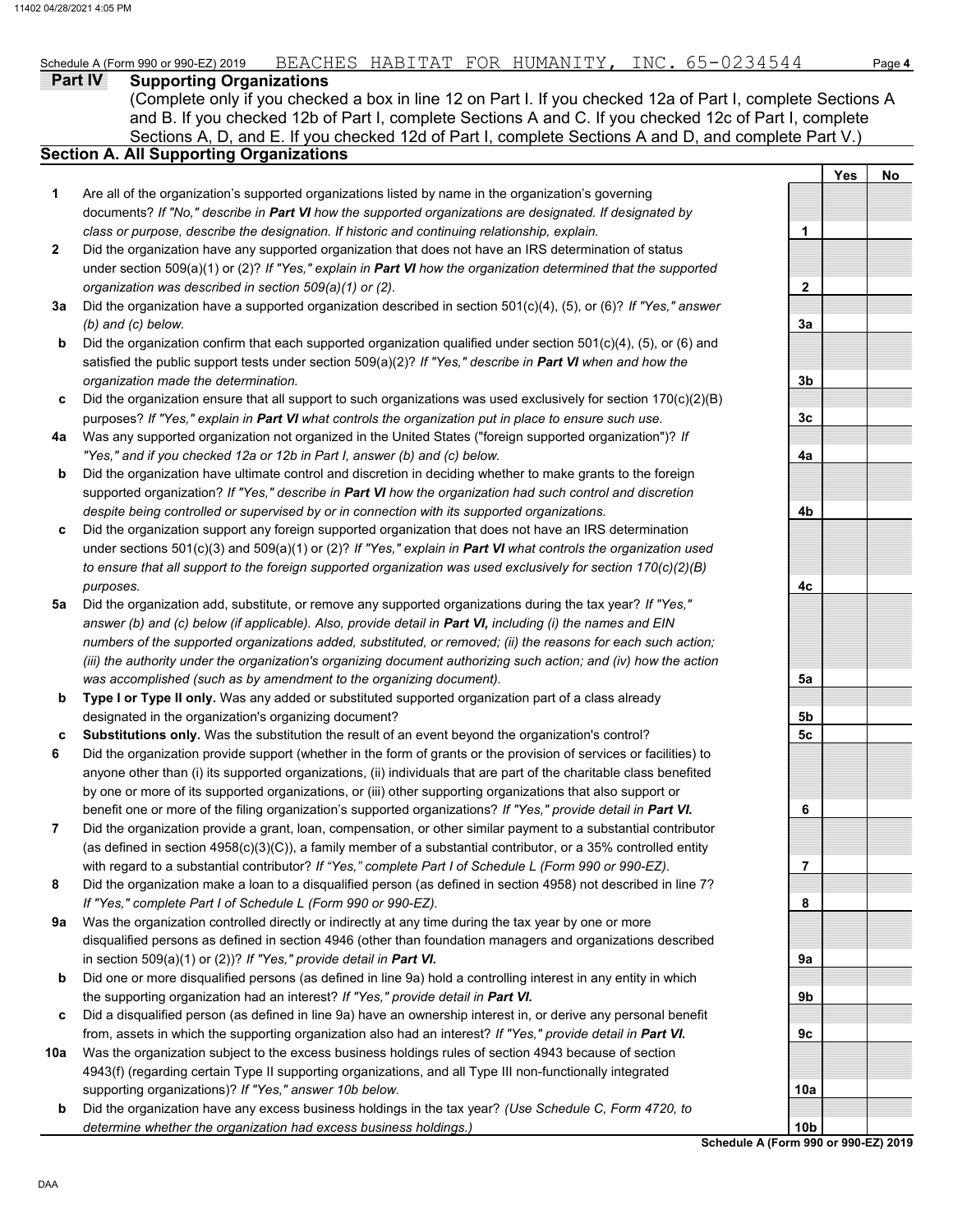|    | <b>Supporting Organizations (continued)</b><br><b>Part IV</b>                                                          |                 |            |    |
|----|------------------------------------------------------------------------------------------------------------------------|-----------------|------------|----|
|    |                                                                                                                        |                 | Yes        | No |
| 11 | Has the organization accepted a gift or contribution from any of the following persons?                                |                 |            |    |
| а  | A person who directly or indirectly controls, either alone or together with persons described in (b) and (c)           |                 |            |    |
|    | below, the governing body of a supported organization?                                                                 | 11a             |            |    |
| b  | A family member of a person described in (a) above?                                                                    | 11 <sub>b</sub> |            |    |
| c  | A 35% controlled entity of a person described in (a) or (b) above? If "Yes" to a, b, or c, provide detail in Part VI.  | 11c             |            |    |
|    | <b>Section B. Type I Supporting Organizations</b>                                                                      |                 |            |    |
|    |                                                                                                                        |                 | <b>Yes</b> | No |
| 1  | Did the directors, trustees, or membership of one or more supported organizations have the power to                    |                 |            |    |
|    | regularly appoint or elect at least a majority of the organization's directors or trustees at all times during the     |                 |            |    |
|    | tax year? If "No," describe in Part VI how the supported organization(s) effectively operated, supervised, or          |                 |            |    |
|    | controlled the organization's activities. If the organization had more than one supported organization,                |                 |            |    |
|    | describe how the powers to appoint and/or remove directors or trustees were allocated among the supported              |                 |            |    |
|    | organizations and what conditions or restrictions, if any, applied to such powers during the tax year.                 | 1               |            |    |
| 2  | Did the organization operate for the benefit of any supported organization other than the supported                    |                 |            |    |
|    | organization(s) that operated, supervised, or controlled the supporting organization? If "Yes," explain in Part        |                 |            |    |
|    | VI how providing such benefit carried out the purposes of the supported organization(s) that operated,                 |                 |            |    |
|    | supervised, or controlled the supporting organization.                                                                 | $\mathbf 2$     |            |    |
|    | <b>Section C. Type II Supporting Organizations</b>                                                                     |                 |            |    |
|    |                                                                                                                        |                 | <b>Yes</b> | No |
| 1  | Were a majority of the organization's directors or trustees during the tax year also a majority of the directors       |                 |            |    |
|    | or trustees of each of the organization's supported organization(s)? If "No," describe in Part VI how control          |                 |            |    |
|    | or management of the supporting organization was vested in the same persons that controlled or managed                 |                 |            |    |
|    | the supported organization(s).                                                                                         | 1               |            |    |
|    | <b>Section D. All Type III Supporting Organizations</b>                                                                |                 |            |    |
|    |                                                                                                                        |                 | Yes        | No |
| 1  | Did the organization provide to each of its supported organizations, by the last day of the fifth month of the         |                 |            |    |
|    | organization's tax year, (i) a written notice describing the type and amount of support provided during the prior tax  |                 |            |    |
|    | year, (ii) a copy of the Form 990 that was most recently filed as of the date of notification, and (iii) copies of the |                 |            |    |
|    | organization's governing documents in effect on the date of notification, to the extent not previously provided?       | 1               |            |    |
| 2  | Were any of the organization's officers, directors, or trustees either (i) appointed or elected by the supported       |                 |            |    |
|    | organization(s) or (ii) serving on the governing body of a supported organization? If "No," explain in Part VI how     |                 |            |    |
|    | the organization maintained a close and continuous working relationship with the supported organization(s).            | 2               |            |    |
| 3  | By reason of the relationship described in (2), did the organization's supported organizations have a                  |                 |            |    |
|    | significant voice in the organization's investment policies and in directing the use of the organization's             |                 |            |    |

*supported organizations played in this regard.* income or assets at all times during the tax year? *If "Yes," describe in Part VI the role the organization's* **3**

## **Section E. Type III Functionally-Integrated Supporting Organizations**

**1** *Check the box next to the method that the organization used to satisfy the Integral Part Test during the year (see instructions).*

- The organization satisfied the Activities Test. *Complete line 2 below.* **a**
- The organization is the parent of each of its supported organizations. *Complete line 3 below.* **b**
- The organization supported a governmental entity. *Describe in Part VI how you supported a government entity (see instructions).* **c**

|  | 2 Activities Test. Answer (a) and (b) below. |  |  |  |  |  |  |
|--|----------------------------------------------|--|--|--|--|--|--|
|--|----------------------------------------------|--|--|--|--|--|--|

- **a** Did substantially all of the organization's activities during the tax year directly further the exempt purposes of the supported organization(s) to which the organization was responsive? *If "Yes," then in Part VI identify those supported organizations and explain how these activities directly furthered their exempt purposes, how the organization was responsive to those supported organizations, and how the organization determined that these activities constituted substantially all of its activities.*
- **b** Did the activities described in (a) constitute activities that, but for the organization's involvement, one or more of the organization's supported organization(s) would have been engaged in? *If "Yes," explain in Part VI the reasons for the organization's position that its supported organization(s) would have engaged in these activities but for the organization's involvement.*
- **3** Parent of Supported Organizations. *Answer (a) and (b) below.*
- **a** Did the organization have the power to regularly appoint or elect a majority of the officers, directors, or trustees of each of the supported organizations? *Provide details in Part VI.*
- **b** Did the organization exercise a substantial degree of direction over the policies, programs, and activities of each of its supported organizations? *If "Yes," describe in Part VI the role played by the organization in this regard.*

**Yes No**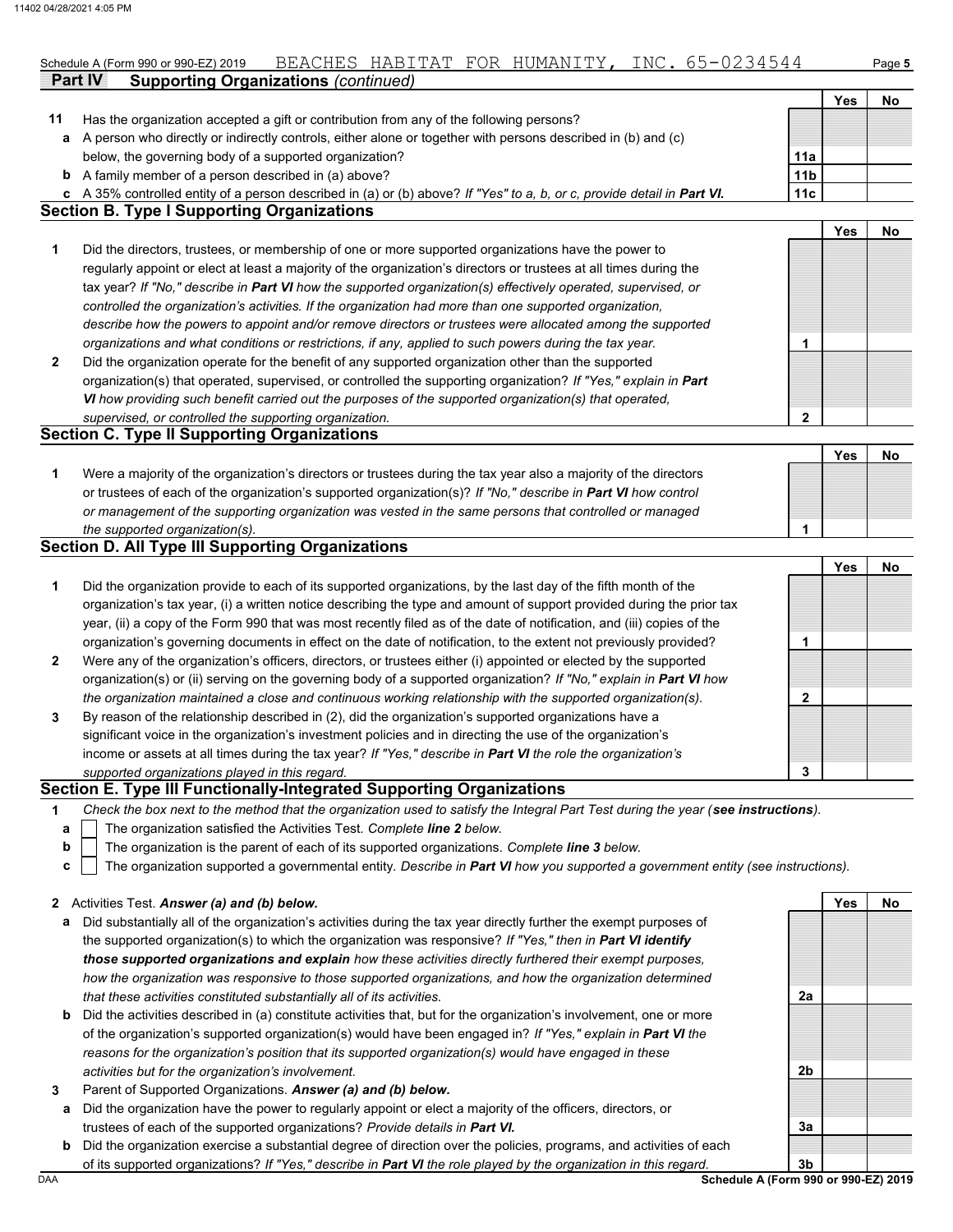|                | BEACHES HABITAT FOR HUMANITY, INC. 65-0234544<br>Schedule A (Form 990 or 990-EZ) 2019                                            |                |                | Page 6                         |
|----------------|----------------------------------------------------------------------------------------------------------------------------------|----------------|----------------|--------------------------------|
| <b>Part V</b>  | Type III Non-Functionally Integrated 509(a)(3) Supporting Organizations                                                          |                |                |                                |
| 1              | Check here if the organization satisfied the Integral Part Test as a qualifying trust on Nov. 20, 1970 (explain in Part VI). See |                |                |                                |
|                | instructions. All other Type III non-functionally integrated supporting organizations must complete Sections A through E.        |                |                |                                |
|                | <b>Section A - Adjusted Net Income</b>                                                                                           |                | (A) Prior Year | (B) Current Year<br>(optional) |
| 1              | Net short-term capital gain                                                                                                      | 1              |                |                                |
| $\mathbf{2}$   | Recoveries of prior-year distributions                                                                                           | $\overline{2}$ |                |                                |
| 3              | Other gross income (see instructions)                                                                                            | 3              |                |                                |
| 4              | Add lines 1 through 3.                                                                                                           | 4              |                |                                |
| 5              | Depreciation and depletion                                                                                                       | 5              |                |                                |
| 6              | Portion of operating expenses paid or incurred for production or                                                                 |                |                |                                |
|                | collection of gross income or for management, conservation, or                                                                   |                |                |                                |
|                | maintenance of property held for production of income (see instructions)                                                         | 6              |                |                                |
| $\overline{7}$ | Other expenses (see instructions)                                                                                                | $\overline{7}$ |                |                                |
| 8              | Adjusted Net Income (subtract lines 5, 6, and 7 from line 4)                                                                     | 8              |                |                                |
|                | <b>Section B - Minimum Asset Amount</b>                                                                                          |                | (A) Prior Year | (B) Current Year<br>(optional) |
| 1              | Aggregate fair market value of all non-exempt-use assets (see                                                                    |                |                |                                |
|                | instructions for short tax year or assets held for part of year):                                                                |                |                |                                |
|                | <b>a</b> Average monthly value of securities                                                                                     | 1a             |                |                                |
|                | <b>b</b> Average monthly cash balances                                                                                           | 1 <sub>b</sub> |                |                                |
|                | <b>c</b> Fair market value of other non-exempt-use assets                                                                        | 1c             |                |                                |
|                | <b>d Total</b> (add lines 1a, 1b, and 1c)                                                                                        | 1d             |                |                                |
|                | <b>e</b> Discount claimed for blockage or other                                                                                  |                |                |                                |
|                | factors (explain in detail in Part VI):                                                                                          |                |                |                                |
| $\mathbf{2}$   | Acquisition indebtedness applicable to non-exempt-use assets                                                                     | $\mathbf{2}$   |                |                                |
| 3              | Subtract line 2 from line 1d.                                                                                                    | 3              |                |                                |
| 4              | Cash deemed held for exempt use. Enter 1-1/2% of line 3 (for greater amount,                                                     |                |                |                                |
|                | see instructions).                                                                                                               | 4              |                |                                |
| 5              | Net value of non-exempt-use assets (subtract line 4 from line 3)                                                                 | 5              |                |                                |
| 6              | Multiply line 5 by .035.                                                                                                         | 6              |                |                                |
| 7              | Recoveries of prior-year distributions                                                                                           | $\overline{7}$ |                |                                |
| 8              | Minimum Asset Amount (add line 7 to line 6)                                                                                      | 8              |                |                                |
|                | <b>Section C - Distributable Amount</b>                                                                                          |                |                | <b>Current Year</b>            |
| 1              | Adjusted net income for prior year (from Section A, line 8, Column A)                                                            | 1              |                |                                |
| $\mathbf{2}$   | Enter 85% of line 1.                                                                                                             | $\mathbf 2$    |                |                                |
| 3              | Minimum asset amount for prior year (from Section B, line 8, Column A)                                                           | 3              |                |                                |
| 4              | Enter greater of line 2 or line 3.                                                                                               | 4              |                |                                |
| 5              | Income tax imposed in prior year                                                                                                 | 5              |                |                                |
| 6              | <b>Distributable Amount.</b> Subtract line 5 from line 4, unless subject to                                                      |                |                |                                |
|                | emergency temporary reduction (see instructions).                                                                                | 6              |                |                                |

**7** instructions). Check here if the current year is the organization's first as a non-functionally integrated Type III supporting organization (see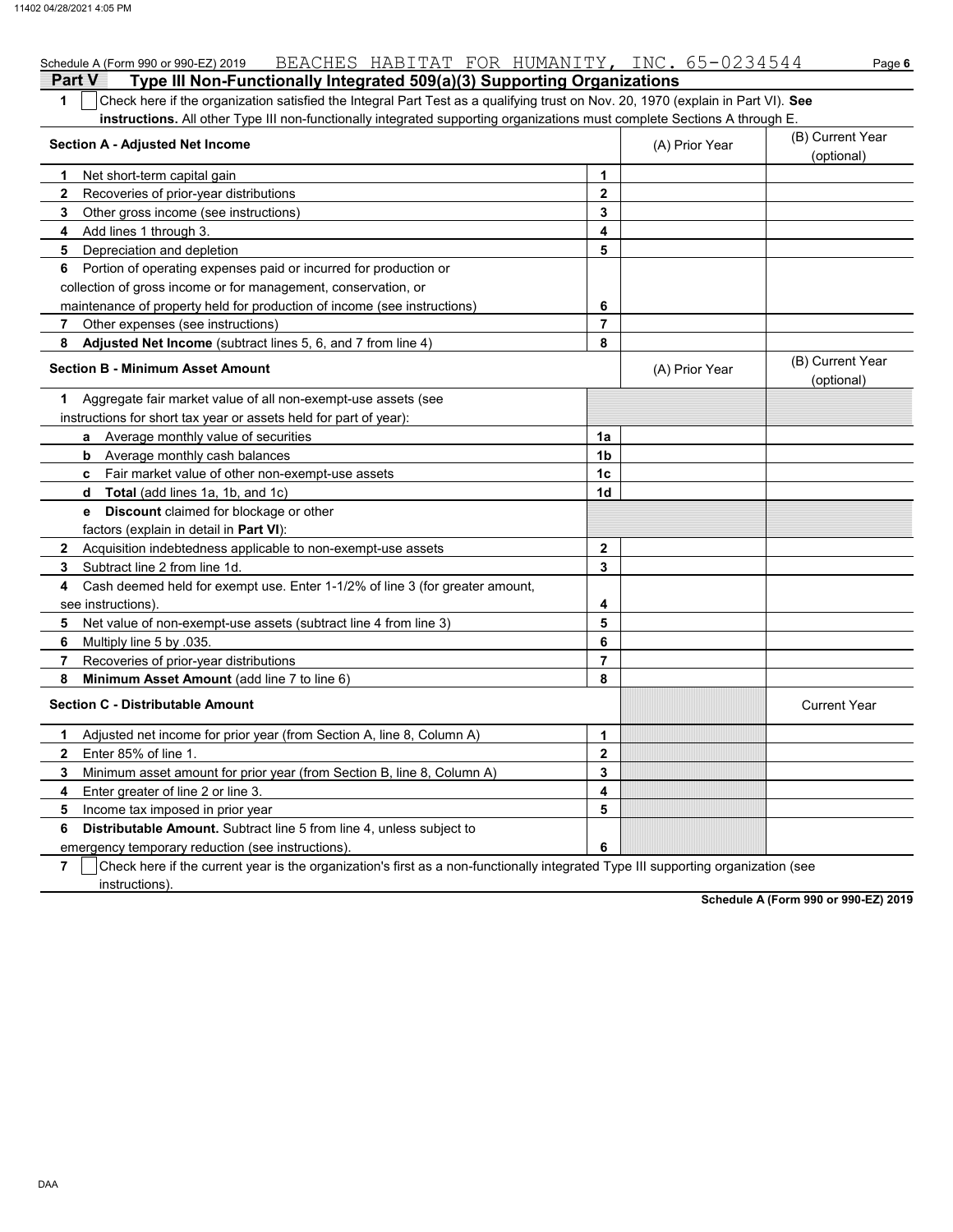| Part V<br>Type III Non-Functionally Integrated 509(a)(3) Supporting Organizations (continued) |                                                                                            |                                    |                                               |                                                         |  |  |
|-----------------------------------------------------------------------------------------------|--------------------------------------------------------------------------------------------|------------------------------------|-----------------------------------------------|---------------------------------------------------------|--|--|
| <b>Section D - Distributions</b>                                                              | <b>Current Year</b>                                                                        |                                    |                                               |                                                         |  |  |
| 1                                                                                             | Amounts paid to supported organizations to accomplish exempt purposes                      |                                    |                                               |                                                         |  |  |
| $\mathbf{2}$                                                                                  | Amounts paid to perform activity that directly furthers exempt purposes of supported       |                                    |                                               |                                                         |  |  |
|                                                                                               | organizations, in excess of income from activity                                           |                                    |                                               |                                                         |  |  |
| 3                                                                                             | Administrative expenses paid to accomplish exempt purposes of supported organizations      |                                    |                                               |                                                         |  |  |
| 4                                                                                             | Amounts paid to acquire exempt-use assets                                                  |                                    |                                               |                                                         |  |  |
| 5                                                                                             | Qualified set-aside amounts (prior IRS approval required)                                  |                                    |                                               |                                                         |  |  |
| 6                                                                                             | Other distributions (describe in Part VI). See instructions.                               |                                    |                                               |                                                         |  |  |
| 7                                                                                             | Total annual distributions. Add lines 1 through 6.                                         |                                    |                                               |                                                         |  |  |
| 8                                                                                             | Distributions to attentive supported organizations to which the organization is responsive |                                    |                                               |                                                         |  |  |
|                                                                                               | (provide details in Part VI). See instructions.                                            |                                    |                                               |                                                         |  |  |
| 9                                                                                             | Distributable amount for 2019 from Section C, line 6                                       |                                    |                                               |                                                         |  |  |
| 10                                                                                            | Line 8 amount divided by line 9 amount                                                     |                                    |                                               |                                                         |  |  |
|                                                                                               | <b>Section E - Distribution Allocations (see instructions)</b>                             | (i)<br><b>Excess Distributions</b> | (ii)<br><b>Underdistributions</b><br>Pre-2019 | (iii)<br><b>Distributable</b><br><b>Amount for 2019</b> |  |  |
| 1                                                                                             | Distributable amount for 2019 from Section C, line 6                                       |                                    |                                               |                                                         |  |  |
| $\mathbf{2}$                                                                                  | Underdistributions, if any, for years prior to 2019                                        |                                    |                                               |                                                         |  |  |
|                                                                                               | (reasonable cause required-explain in Part VI). See                                        |                                    |                                               |                                                         |  |  |
|                                                                                               | instructions.                                                                              |                                    |                                               |                                                         |  |  |
| 3.                                                                                            | Excess distributions carryover, if any, to 2019                                            |                                    |                                               |                                                         |  |  |
|                                                                                               | <b>a</b> From 2014                                                                         |                                    |                                               |                                                         |  |  |
|                                                                                               | $b$ From 2015                                                                              |                                    |                                               |                                                         |  |  |
|                                                                                               | <b>c</b> From 2016<br><b>d</b> From 2017                                                   |                                    |                                               |                                                         |  |  |
|                                                                                               | e From 2018                                                                                |                                    |                                               |                                                         |  |  |
|                                                                                               | f Total of lines 3a through e                                                              |                                    |                                               |                                                         |  |  |
|                                                                                               | g Applied to underdistributions of prior years                                             |                                    |                                               |                                                         |  |  |
|                                                                                               | h Applied to 2019 distributable amount                                                     |                                    |                                               |                                                         |  |  |
| Ť                                                                                             | Carryover from 2014 not applied (see instructions)                                         |                                    |                                               |                                                         |  |  |
|                                                                                               | Remainder. Subtract lines 3g, 3h, and 3i from 3f.                                          |                                    |                                               |                                                         |  |  |
| 4                                                                                             | Distributions for 2019 from                                                                |                                    |                                               |                                                         |  |  |
|                                                                                               | Section D, line 7:<br>\$                                                                   |                                    |                                               |                                                         |  |  |
|                                                                                               | a Applied to underdistributions of prior years                                             |                                    |                                               |                                                         |  |  |
|                                                                                               | <b>b</b> Applied to 2019 distributable amount                                              |                                    |                                               |                                                         |  |  |
|                                                                                               | c Remainder. Subtract lines 4a and 4b from 4.                                              |                                    |                                               |                                                         |  |  |
| 5                                                                                             | Remaining underdistributions for years prior to 2019, if                                   |                                    |                                               |                                                         |  |  |
|                                                                                               | any. Subtract lines 3g and 4a from line 2. For result                                      |                                    |                                               |                                                         |  |  |
|                                                                                               | greater than zero, explain in Part VI. See instructions.                                   |                                    |                                               |                                                         |  |  |
| 6                                                                                             | Remaining underdistributions for 2019. Subtract lines 3h                                   |                                    |                                               |                                                         |  |  |
|                                                                                               | and 4b from line 1. For result greater than zero, explain in                               |                                    |                                               |                                                         |  |  |
|                                                                                               | Part VI. See instructions.                                                                 |                                    |                                               |                                                         |  |  |
| 7                                                                                             | Excess distributions carryover to 2020. Add lines 3j                                       |                                    |                                               |                                                         |  |  |
|                                                                                               | and 4c.                                                                                    |                                    |                                               |                                                         |  |  |
| 8                                                                                             | Breakdown of line 7:                                                                       |                                    |                                               |                                                         |  |  |
|                                                                                               | a Excess from 2015                                                                         |                                    |                                               |                                                         |  |  |
|                                                                                               |                                                                                            |                                    |                                               |                                                         |  |  |
|                                                                                               | c Excess from 2017                                                                         |                                    |                                               |                                                         |  |  |
|                                                                                               | d Excess from 2018                                                                         |                                    |                                               |                                                         |  |  |
|                                                                                               | e Excess from 2019                                                                         |                                    |                                               |                                                         |  |  |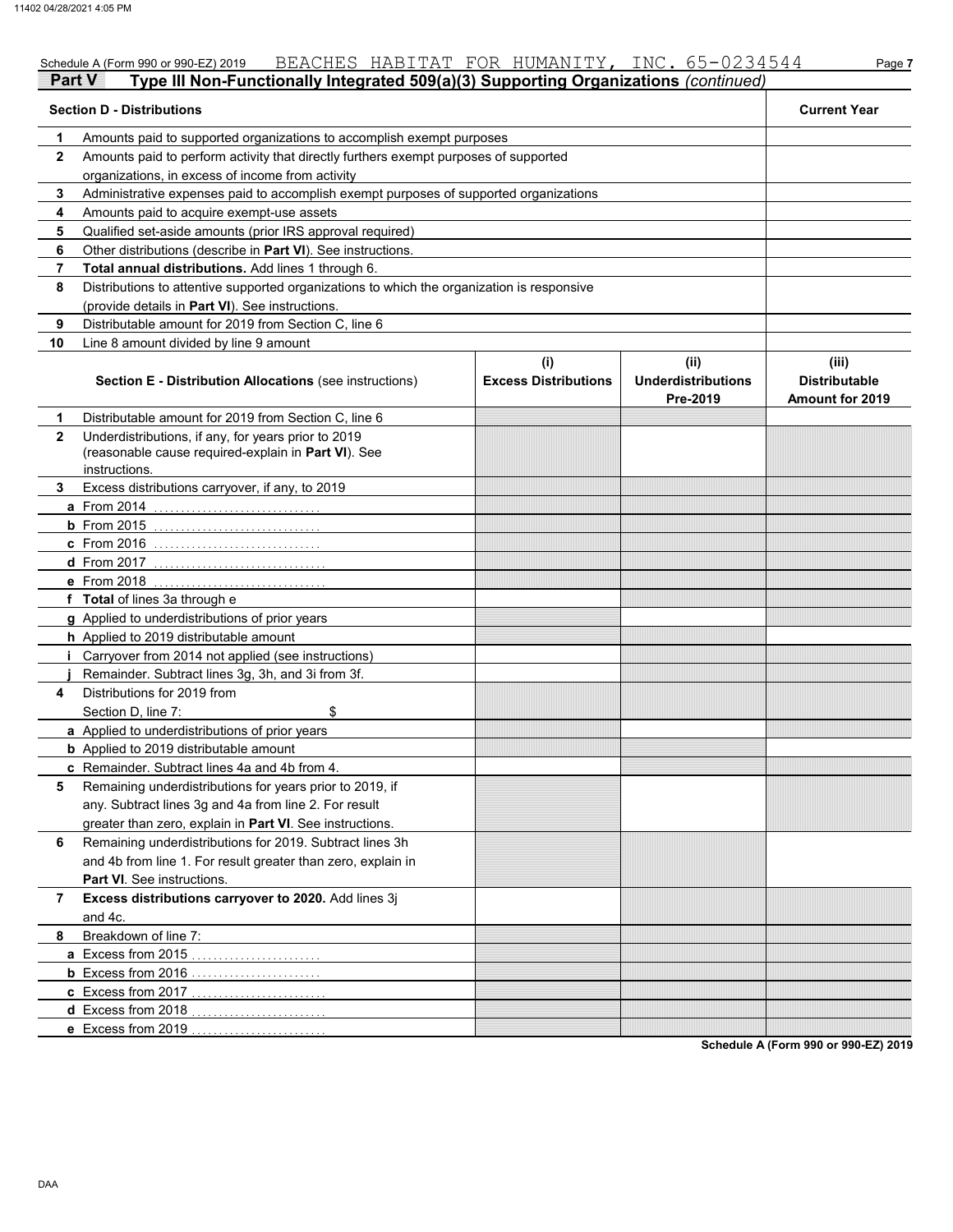| <b>Part VI</b> | Schedule A (Form 990 or 990-EZ) 2019    | lines 2, 5, and 6. Also complete this part for any additional information. (See instructions.) |  |           | <u>BEACHES HABITAT FOR HUMANITY, INC. 65-0234544</u><br>III, line 12; Part IV, Section A, lines 1, 2, 3b, 3c, 4b, 4c, 5a, 6, 9a, 9b, 9c, 11a, 11b, and 11c; Part IV, Section | Page 8<br>Supplemental Information. Provide the explanations required by Part II, line 10; Part II, line 17a or 17b; Part<br>B, lines 1 and 2; Part IV, Section C, line 1; Part IV, Section D, lines 2 and 3; Part IV, Section E, lines 1c, 2a, 2b,<br>3a, and 3b; Part V, line 1; Part V, Section B, line 1e; Part V, Section D, lines 5, 6, and 8; and Part V, Section E, |
|----------------|-----------------------------------------|------------------------------------------------------------------------------------------------|--|-----------|------------------------------------------------------------------------------------------------------------------------------------------------------------------------------|-----------------------------------------------------------------------------------------------------------------------------------------------------------------------------------------------------------------------------------------------------------------------------------------------------------------------------------------------------------------------------|
|                | PART III, LINE 12 - OTHER INCOME DETAIL |                                                                                                |  |           |                                                                                                                                                                              |                                                                                                                                                                                                                                                                                                                                                                             |
|                |                                         |                                                                                                |  | 5.49,249. |                                                                                                                                                                              |                                                                                                                                                                                                                                                                                                                                                                             |
|                |                                         |                                                                                                |  |           |                                                                                                                                                                              |                                                                                                                                                                                                                                                                                                                                                                             |
|                |                                         |                                                                                                |  |           |                                                                                                                                                                              |                                                                                                                                                                                                                                                                                                                                                                             |
|                |                                         |                                                                                                |  |           |                                                                                                                                                                              |                                                                                                                                                                                                                                                                                                                                                                             |
|                |                                         |                                                                                                |  |           |                                                                                                                                                                              |                                                                                                                                                                                                                                                                                                                                                                             |
|                |                                         |                                                                                                |  |           |                                                                                                                                                                              |                                                                                                                                                                                                                                                                                                                                                                             |
|                |                                         |                                                                                                |  |           |                                                                                                                                                                              |                                                                                                                                                                                                                                                                                                                                                                             |
|                |                                         |                                                                                                |  |           |                                                                                                                                                                              |                                                                                                                                                                                                                                                                                                                                                                             |
|                |                                         |                                                                                                |  |           |                                                                                                                                                                              |                                                                                                                                                                                                                                                                                                                                                                             |
|                |                                         |                                                                                                |  |           |                                                                                                                                                                              |                                                                                                                                                                                                                                                                                                                                                                             |
|                |                                         |                                                                                                |  |           |                                                                                                                                                                              |                                                                                                                                                                                                                                                                                                                                                                             |
|                |                                         |                                                                                                |  |           |                                                                                                                                                                              |                                                                                                                                                                                                                                                                                                                                                                             |
|                |                                         |                                                                                                |  |           |                                                                                                                                                                              |                                                                                                                                                                                                                                                                                                                                                                             |
|                |                                         |                                                                                                |  |           |                                                                                                                                                                              |                                                                                                                                                                                                                                                                                                                                                                             |
|                |                                         |                                                                                                |  |           |                                                                                                                                                                              |                                                                                                                                                                                                                                                                                                                                                                             |
|                |                                         |                                                                                                |  |           |                                                                                                                                                                              |                                                                                                                                                                                                                                                                                                                                                                             |
|                |                                         |                                                                                                |  |           |                                                                                                                                                                              |                                                                                                                                                                                                                                                                                                                                                                             |
|                |                                         |                                                                                                |  |           |                                                                                                                                                                              |                                                                                                                                                                                                                                                                                                                                                                             |
|                |                                         |                                                                                                |  |           |                                                                                                                                                                              |                                                                                                                                                                                                                                                                                                                                                                             |
|                |                                         |                                                                                                |  |           |                                                                                                                                                                              |                                                                                                                                                                                                                                                                                                                                                                             |
|                |                                         |                                                                                                |  |           |                                                                                                                                                                              |                                                                                                                                                                                                                                                                                                                                                                             |
|                |                                         |                                                                                                |  |           |                                                                                                                                                                              |                                                                                                                                                                                                                                                                                                                                                                             |
|                |                                         |                                                                                                |  |           |                                                                                                                                                                              |                                                                                                                                                                                                                                                                                                                                                                             |
|                |                                         |                                                                                                |  |           |                                                                                                                                                                              |                                                                                                                                                                                                                                                                                                                                                                             |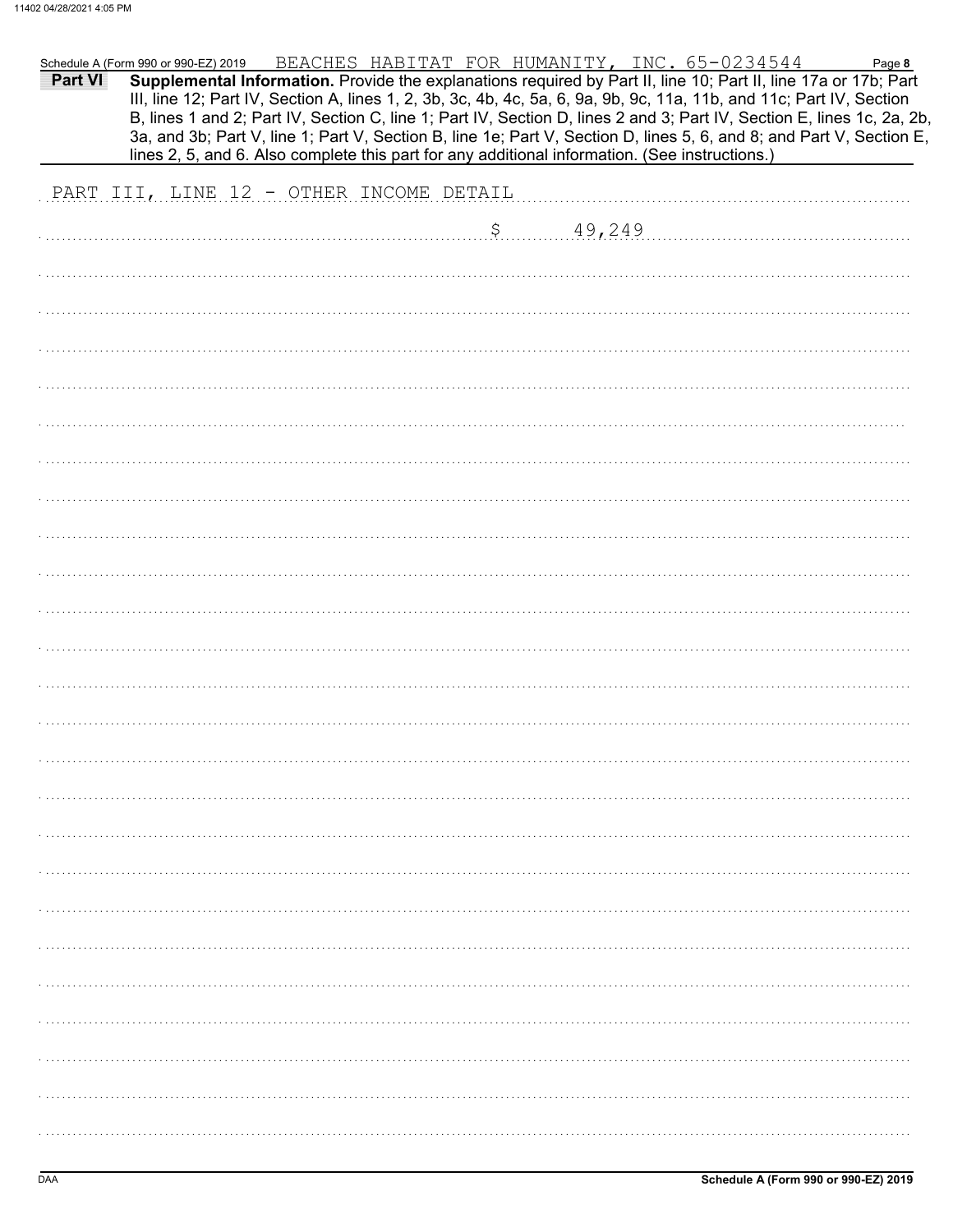| <b>Schedule B</b><br>(Form 990, 990-EZ,<br>or 990-PF)<br>Department of the Treasury<br><b>Internal Revenue Service</b> | <b>Schedule of Contributors</b><br>Attach to Form 990, Form 990-EZ, or Form 990-PF.<br>Go to www.irs.gov/Form990 for the latest information.                                                                                                  |            | OMB No. 1545-0047<br>2019             |
|------------------------------------------------------------------------------------------------------------------------|-----------------------------------------------------------------------------------------------------------------------------------------------------------------------------------------------------------------------------------------------|------------|---------------------------------------|
| Name of the organization                                                                                               |                                                                                                                                                                                                                                               |            | <b>Employer identification number</b> |
|                                                                                                                        | BEACHES HABITAT FOR HUMANITY, INC.                                                                                                                                                                                                            | 65-0234544 |                                       |
| Organization type (check one):                                                                                         |                                                                                                                                                                                                                                               |            |                                       |
| Filers of:                                                                                                             | Section:                                                                                                                                                                                                                                      |            |                                       |
| Form 990 or 990-EZ                                                                                                     | 3 ) (enter number) organization<br>$ X $ 501(c)(                                                                                                                                                                                              |            |                                       |
|                                                                                                                        | $4947(a)(1)$ nonexempt charitable trust not treated as a private foundation                                                                                                                                                                   |            |                                       |
|                                                                                                                        | 527 political organization                                                                                                                                                                                                                    |            |                                       |
| Form 990-PF                                                                                                            | 501(c)(3) exempt private foundation                                                                                                                                                                                                           |            |                                       |
|                                                                                                                        | 4947(a)(1) nonexempt charitable trust treated as a private foundation                                                                                                                                                                         |            |                                       |
|                                                                                                                        | 501(c)(3) taxable private foundation                                                                                                                                                                                                          |            |                                       |
|                                                                                                                        |                                                                                                                                                                                                                                               |            |                                       |
| instructions.                                                                                                          | Check if your organization is covered by the General Rule or a Special Rule.<br>Note: Only a section 501(c)(7), (8), or (10) organization can check boxes for both the General Rule and a Special Rule. See                                   |            |                                       |
| <b>General Rule</b>                                                                                                    |                                                                                                                                                                                                                                               |            |                                       |
| X <br>contributor's total contributions.                                                                               | For an organization filing Form 990, 990-EZ, or 990-PF that received, during the year, contributions totaling \$5,000<br>or more (in money or property) from any one contributor. Complete Parts I and II. See instructions for determining a |            |                                       |

### **Special Rules**

| For an organization described in section 501(c)(3) filing Form 990 or 990-EZ that met the 33 <sup>1</sup> /3% support test of the |
|-----------------------------------------------------------------------------------------------------------------------------------|
| regulations under sections 509(a)(1) and 170(b)(1)(A)(vi), that checked Schedule A (Form 990 or 990-EZ), Part II, line            |
| 13, 16a, or 16b, and that received from any one contributor, during the year, total contributions of the greater of (1)           |
| \$5,000; or (2) 2% of the amount on (i) Form 990, Part VIII, line 1h; or (ii) Form 990-EZ, line 1. Complete Parts I and II.       |

literary, or educational purposes, or for the prevention of cruelty to children or animals. Complete Parts I (entering For an organization described in section 501(c)(7), (8), or (10) filing Form 990 or 990-EZ that received from any one contributor, during the year, total contributions of more than \$1,000 *exclusively* for religious, charitable, scientific, "N/A" in column (b) instead of the contributor name and address), II, and III.

For an organization described in section 501(c)(7), (8), or (10) filing Form 990 or 990-EZ that received from any one contributor, during the year, contributions *exclusively* for religious, charitable, etc., purposes, but no such contributions totaled more than \$1,000. If this box is checked, enter here the total contributions that were received during the year for an *exclusively* religious, charitable, etc., purpose. Don't complete any of the parts unless the **General Rule** applies to this organization because it received *nonexclusively* religious, charitable, etc., contributions totaling \$5,000 or more during the year . . . . . . . . . . . . . . . . . . . . . . . . . . . . . . . . . . . . . . . . . . . . . . . . . . . . . . . . . . . . . . . . . . . . . . . . . . . . \$ . . . . . . . . . . . . . . . . . . . . . . . . . . .

990-EZ, or 990-PF), but it **must** answer "No" on Part IV, line 2, of its Form 990; or check the box on line H of its Form 990-EZ or on its Form 990-PF, Part I, line 2, to certify that it doesn't meet the filing requirements of Schedule B (Form 990, 990-EZ, or 990-PF). **Caution:** An organization that isn't covered by the General Rule and/or the Special Rules doesn't file Schedule B (Form 990,

**For Paperwork Reduction Act Notice, see the instructions for Form 990, 990-EZ, or 990-PF.**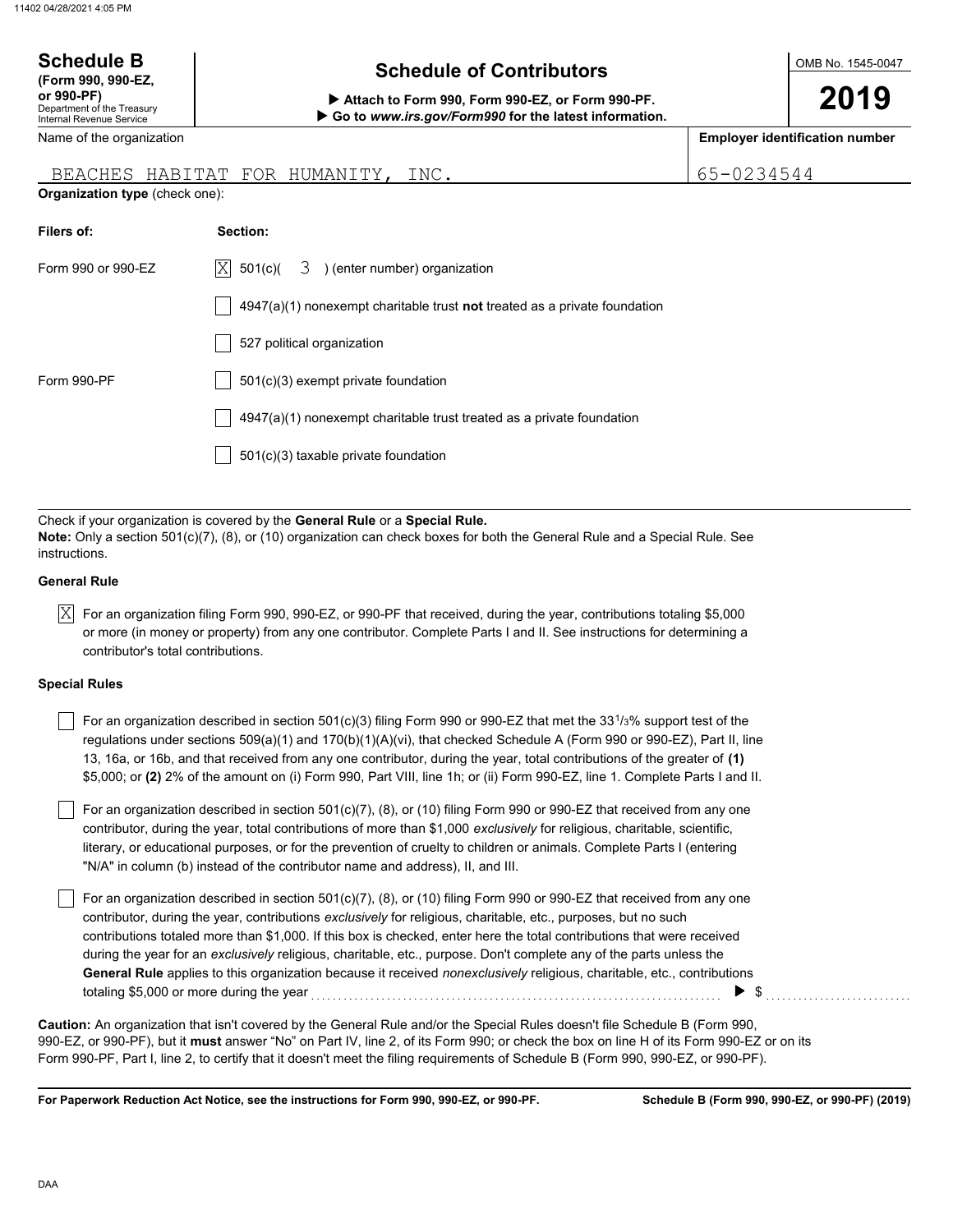| Name of organization | Schedule B (Form 990, 990-EZ, or 990-PF) (2019)                                                                                      |                                   | PAGE 1 OF 2<br>Page 2<br><b>Employer identification number</b><br>65-0234544                                     |
|----------------------|--------------------------------------------------------------------------------------------------------------------------------------|-----------------------------------|------------------------------------------------------------------------------------------------------------------|
| Part I               | BEACHES HABITAT FOR HUMANITY, INC.<br>Contributors (see instructions). Use duplicate copies of Part I if additional space is needed. |                                   |                                                                                                                  |
| (a)<br>No.           | (b)<br>Name, address, and ZIP + 4                                                                                                    | (c)<br><b>Total contributions</b> | (d)<br>Type of contribution                                                                                      |
| 1                    | TIAA BANK<br>501 RIVERSIDE AVENUE<br>FL 32202<br>JACKSONVILLE                                                                        | 60,000<br>$\$\ldots$              | $\overline{\text{X}}$<br>Person<br>Payroll<br>Noncash<br>(Complete Part II for<br>noncash contributions.)        |
| (a)<br>No.           | (b)<br>Name, address, and ZIP + 4                                                                                                    | (c)<br><b>Total contributions</b> | (d)<br>Type of contribution                                                                                      |
| $2$ .                | CHRIST EPISCOPAL CHURCH<br>797 MAYPORT RD<br>FL 32233<br><b>JACKSONVILLE</b>                                                         | 16,300<br>$\mathsf{\$}$           | $\overline{\text{X}}$<br>Person<br>Payroll<br>Noncash<br>(Complete Part II for<br>noncash contributions.)        |
| (a)<br>No.           | (b)<br>Name, address, and ZIP + 4                                                                                                    | (c)<br><b>Total contributions</b> | (d)<br>Type of contribution                                                                                      |
| 3                    | PUBLIX SUPER MARKET CHARITIES<br>PO BOX 407<br>LAKELAND<br>FL 33802                                                                  | 13,000<br>$\mathsf{\$}$           | $\overline{\text{X}}$<br>Person<br>Payroll<br>Noncash<br>(Complete Part II for<br>noncash contributions.)        |
| (a)<br>No.           | (b)<br>Name, address, and ZIP + 4                                                                                                    | (c)<br><b>Total contributions</b> | (d)<br>Type of contribution                                                                                      |
| 4                    | WEEKES CHARITABLE TRUST<br>P.O. BOX 172<br>MA 01936<br>HAMILTON                                                                      | 12,000<br>\$                      | $\overline{\text{X}}$<br>Person<br><b>Payroll</b><br>Noncash<br>(Complete Part II for<br>noncash contributions.) |
| (a)<br>No.           | (b)<br>Name, address, and ZIP + 4                                                                                                    | (c)<br><b>Total contributions</b> | (d)<br>Type of contribution                                                                                      |
| $\frac{5}{2}$        | SCHEIDEL FOUNDATION<br>797 MAYPORT ROAD<br>FL 32233<br>ATLANTIC BEACH                                                                | 54,584<br>\$                      | Person<br>Payroll<br>Noncash<br>(Complete Part II for<br>noncash contributions.)                                 |
| (a)<br>No.           | (b)<br>Name, address, and ZIP + 4                                                                                                    | (c)<br><b>Total contributions</b> | (d)<br>Type of contribution                                                                                      |
| .6                   | COMMUNITY FOUNDATION<br>797 MAYPORT ROAD                                                                                             | 10,000<br>\$                      | Χ<br>Person<br>Payroll<br>Noncash                                                                                |

. . . . . . . . . . . . . . . . . . . . . . . . . . . . . . . . . . . . . . . . . . . . . . . . . . . . . . . . . . . . . . . . . . . . . . . . . . . **ATLANTIC BEACH FL 32233** 

(Complete Part II for noncash contributions.)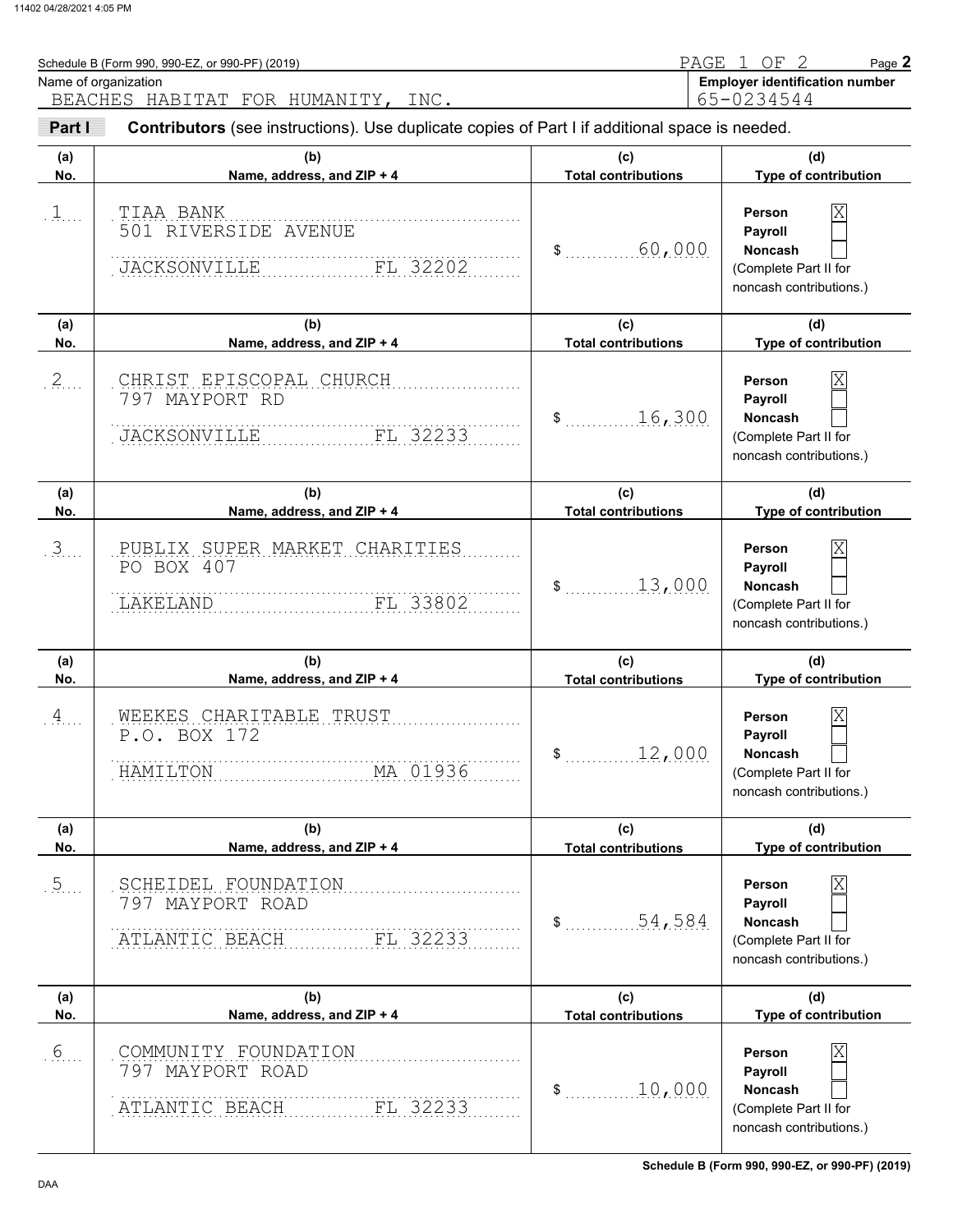| Part I<br>(a)<br>No.<br>.7.<br>(a)<br>No.<br>.8<br>(a)<br>No.<br>.9 | Contributors (see instructions). Use duplicate copies of Part I if additional space is needed.<br>(b)<br>Name, address, and ZIP + 4<br>FEDERAL HOME LOAN BANK<br>797 MAYPORT ROAD<br>ATLANTIC BEACH<br>FL 32233<br>(b)<br>Name, address, and ZIP + 4<br>STATE SHIP | (c)<br><b>Total contributions</b><br>\$ 27,000<br>(c)<br><b>Total contributions</b> | (d)<br>Type of contribution<br>$\overline{\text{X}}$<br>Person<br>Payroll<br>Noncash<br>(Complete Part II for<br>noncash contributions.)<br>(d)<br>Type of contribution<br>$\overline{\text{X}}$<br>Person<br>Payroll |
|---------------------------------------------------------------------|--------------------------------------------------------------------------------------------------------------------------------------------------------------------------------------------------------------------------------------------------------------------|-------------------------------------------------------------------------------------|-----------------------------------------------------------------------------------------------------------------------------------------------------------------------------------------------------------------------|
|                                                                     |                                                                                                                                                                                                                                                                    |                                                                                     |                                                                                                                                                                                                                       |
|                                                                     |                                                                                                                                                                                                                                                                    |                                                                                     |                                                                                                                                                                                                                       |
|                                                                     |                                                                                                                                                                                                                                                                    |                                                                                     |                                                                                                                                                                                                                       |
|                                                                     |                                                                                                                                                                                                                                                                    |                                                                                     |                                                                                                                                                                                                                       |
|                                                                     | 227 N BRONOUGH<br>TALLAHASSEE<br>FL 32301                                                                                                                                                                                                                          | 106,427<br>$\mathsf{\$}$                                                            | Noncash<br>(Complete Part II for<br>noncash contributions.)                                                                                                                                                           |
|                                                                     | (b)<br>Name, address, and ZIP + 4                                                                                                                                                                                                                                  | (c)<br><b>Total contributions</b>                                                   | (d)<br>Type of contribution                                                                                                                                                                                           |
|                                                                     | AMERCIAN GENERAL<br>PO BOX 305355<br>TN 37230<br>NASHVILLE                                                                                                                                                                                                         | 147,000<br>$\mathsf{\$}$                                                            | $\overline{\text{X}}$<br>Person<br>Payroll<br>Noncash<br>(Complete Part II for<br>noncash contributions.)                                                                                                             |
| (a)<br>No.                                                          | (b)<br>Name, address, and ZIP + 4                                                                                                                                                                                                                                  | (c)<br><b>Total contributions</b>                                                   | (d)<br>Type of contribution                                                                                                                                                                                           |
| .10.                                                                |                                                                                                                                                                                                                                                                    | 10,000<br>\$                                                                        | $\mathbf{X}$<br>Person<br>Payroll<br>Noncash<br>(Complete Part II for<br>noncash contributions.)                                                                                                                      |
| (a)<br>No.                                                          | (b)<br>Name, address, and ZIP + 4                                                                                                                                                                                                                                  | (c)<br><b>Total contributions</b>                                                   | (d)<br>Type of contribution                                                                                                                                                                                           |

**Payroll Noncash (a) (b) (c) (d)** No. No. Name, address, and ZIP + 4 **Total contributions** Type of contribution **Person Payroll Noncash**  $\frac{10,000}{10}$ (Complete Part II for noncash contributions.) \$ . . . . . . . . . . . . . . . . . . . . . . . . . . . (Complete Part II for noncash contributions.)  $.11.$ . . . . . . . . . . . . . . . . . . . . . . . . . . . . . . . . . . . . . . . . . . . . . . . . . . . . . . . . . . . . . . . . . . . . . . . . . . . . . . . . . . . . . . . . . . . . . . . . . . . . . . . . . . . . . . . . . . . . . . . . . . . . . . . . . . . . . . . . . . . . . . . . . . . . . . . . . . . . . . . . . . . . . . . . . . . . . . . . . . . . . . . . . . . . . . . . . . . . . . . . . . . . . . . . . . . . . . . . . . . . . . . . . . . . . . . . . . . . . . . . . . . . . . . . . . . . . . . . . . . . . . . . . . . . . . . . . . . . . . . . . . . . . . . . . . . . . . . . . . . . . . . . . . . . . . . . . . . . . . . . . . . . . . . . . . . . . . . . . . . . . . . . . . . . . . . . . . . . . . . . . . . . . . . . . . . . . . . . . . . . . . . . . . . . . . . . . . . . . . . . . . . . . . . . . . . . . . . . . . . . . . . . . . . . . . . . . . . . . . . . . . . . . . . . . . . . . . . . . . . **Total contributions**

**Schedule B (Form 990, 990-EZ, or 990-PF) (2019)**

**Person**

X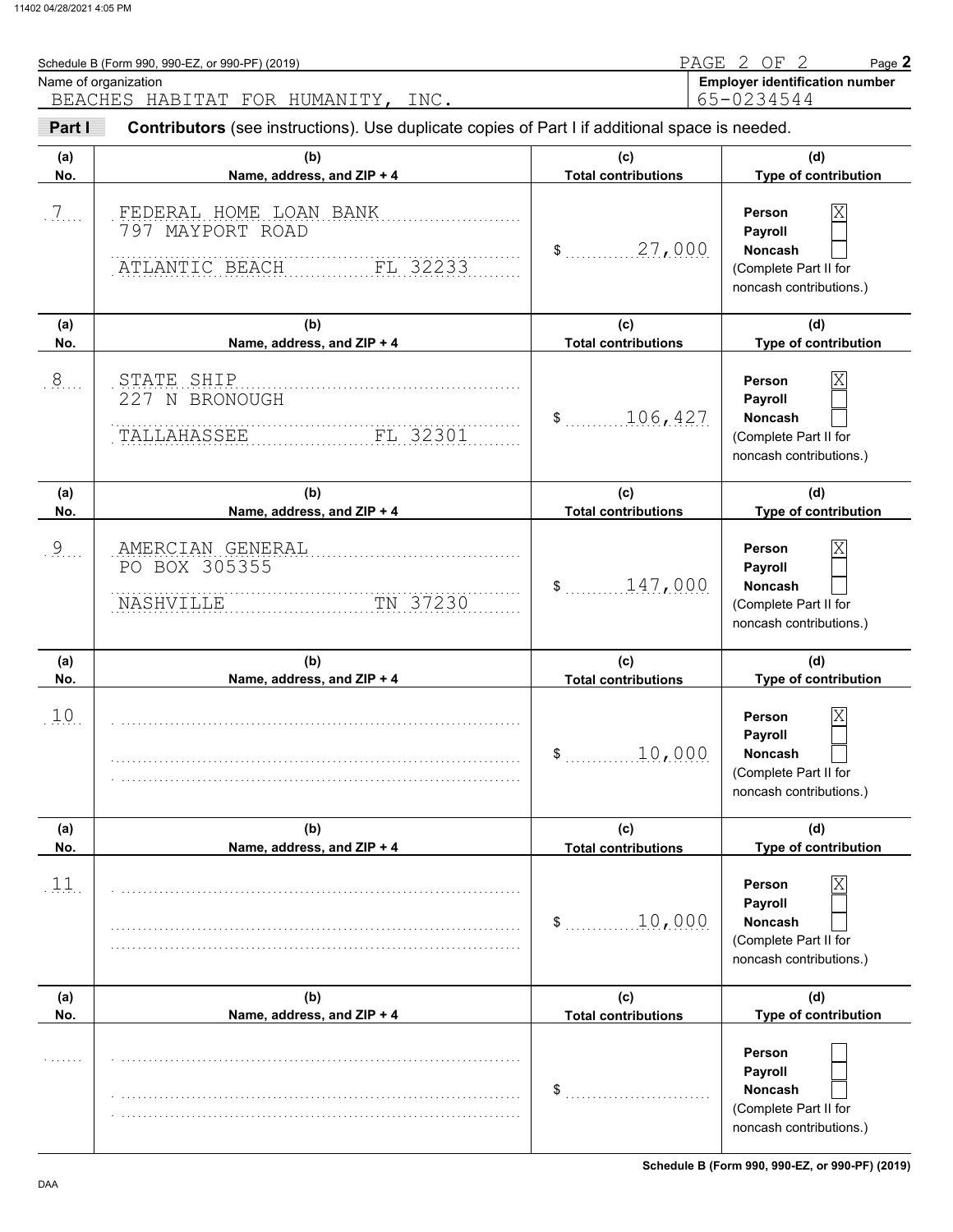**(Form 990)**

Department of the Treasury Internal Revenue Service

# **SCHEDULE D Supplemental Financial Statements**

 **Attach to Form 990. Part IV, line 6, 7, 8, 9, 10, 11a, 11b, 11c, 11d, 11e, 11f, 12a, or 12b. Complete if the organization answered "Yes" on Form 990,**

 **Go to** *www.irs.gov/Form990* **for instructions and the latest information.**

**2019** OMB No. 1545-0047 **Open to Public Inspection**

|  | <b>Employer identification number</b> |  |
|--|---------------------------------------|--|

|   | Name of the organization                                                                                                                                                                                                                                 |                                                | <b>Employer identification number</b>  |
|---|----------------------------------------------------------------------------------------------------------------------------------------------------------------------------------------------------------------------------------------------------------|------------------------------------------------|----------------------------------------|
|   |                                                                                                                                                                                                                                                          |                                                |                                        |
|   | BEACHES HABITAT FOR HUMANITY, INC.<br>Organizations Maintaining Donor Advised Funds or Other Similar Funds or Accounts.<br>Part I                                                                                                                        |                                                | 65-0234544                             |
|   | Complete if the organization answered "Yes" on Form 990, Part IV, line 6.                                                                                                                                                                                |                                                |                                        |
|   |                                                                                                                                                                                                                                                          | (a) Donor advised funds                        | (b) Funds and other accounts           |
| 1 | Total number at end of year                                                                                                                                                                                                                              |                                                |                                        |
| 2 | Aggregate value of contributions to (during year) [11] Aggregate value of contributions of the state of the state of the state of the state of the state of the state of the state of the state of the state of the state of t                           |                                                |                                        |
| З |                                                                                                                                                                                                                                                          |                                                |                                        |
| 4 | Aggregate value at end of year                                                                                                                                                                                                                           |                                                |                                        |
| 5 | Did the organization inform all donors and donor advisors in writing that the assets held in donor advised                                                                                                                                               |                                                |                                        |
|   | funds are the organization's property, subject to the organization's exclusive legal control? [[[[[[[[[[[[[[[                                                                                                                                            |                                                | No<br>Yes                              |
| 6 | Did the organization inform all grantees, donors, and donor advisors in writing that grant funds can be used                                                                                                                                             |                                                |                                        |
|   | only for charitable purposes and not for the benefit of the donor or donor advisor, or for any other purpose                                                                                                                                             |                                                |                                        |
|   |                                                                                                                                                                                                                                                          |                                                | Yes<br>No                              |
|   | Part II<br><b>Conservation Easements.</b>                                                                                                                                                                                                                |                                                |                                        |
|   | Complete if the organization answered "Yes" on Form 990, Part IV, line 7.                                                                                                                                                                                |                                                |                                        |
| 1 | Purpose(s) of conservation easements held by the organization (check all that apply).                                                                                                                                                                    |                                                |                                        |
|   | Preservation of land for public use (for example, recreation or education   Preservation of a historically important land area                                                                                                                           |                                                |                                        |
|   | Protection of natural habitat<br>Preservation of open space                                                                                                                                                                                              | Preservation of a certified historic structure |                                        |
| 2 | Complete lines 2a through 2d if the organization held a qualified conservation contribution in the form of a conservation                                                                                                                                |                                                |                                        |
|   | easement on the last day of the tax year.                                                                                                                                                                                                                |                                                | <b>Held at the End of the Tax Year</b> |
| a | Total number of conservation easements                                                                                                                                                                                                                   |                                                | 2a                                     |
| b |                                                                                                                                                                                                                                                          |                                                | 2 <sub>b</sub>                         |
| c | Number of conservation easements on a certified historic structure included in (a) [11] Number of conservation                                                                                                                                           |                                                | 2 <sub>c</sub>                         |
| d | Number of conservation easements included in (c) acquired after 7/25/06, and not on a                                                                                                                                                                    |                                                |                                        |
|   | historic structure listed in the National Register                                                                                                                                                                                                       |                                                | 2d                                     |
| 3 | Number of conservation easements modified, transferred, released, extinguished, or terminated by the organization during the                                                                                                                             |                                                |                                        |
|   | tax year $\blacktriangleright$                                                                                                                                                                                                                           |                                                |                                        |
|   | Number of states where property subject to conservation easement is located ▶                                                                                                                                                                            |                                                |                                        |
| 5 | Does the organization have a written policy regarding the periodic monitoring, inspection, handling of                                                                                                                                                   |                                                |                                        |
|   | violations, and enforcement of the conservation easements it holds?                                                                                                                                                                                      |                                                | Yes<br>No                              |
| 6 | Staff and volunteer hours devoted to monitoring, inspecting, handling of violations, and enforcing conservation easements during the year                                                                                                                |                                                |                                        |
|   |                                                                                                                                                                                                                                                          |                                                |                                        |
| 7 | Amount of expenses incurred in monitoring, inspecting, handling of violations, and enforcing conservation easements during the year                                                                                                                      |                                                |                                        |
|   | $\blacktriangleright$ \$                                                                                                                                                                                                                                 |                                                |                                        |
|   | Does each conservation easement reported on line 2(d) above satisfy the requirements of section 170(h)(4)(B)(i)                                                                                                                                          |                                                |                                        |
|   | and section $170(h)(4)(B)(ii)$ ?                                                                                                                                                                                                                         |                                                | Yes<br>No                              |
| 9 | In Part XIII, describe how the organization reports conservation easements in its revenue and expense statement and<br>balance sheet, and include, if applicable, the text of the footnote to the organization's financial statements that describes the |                                                |                                        |
|   | organization's accounting for conservation easements.                                                                                                                                                                                                    |                                                |                                        |
|   | Organizations Maintaining Collections of Art, Historical Treasures, or Other Similar Assets.<br><b>Part III</b>                                                                                                                                          |                                                |                                        |
|   | Complete if the organization answered "Yes" on Form 990, Part IV, line 8.                                                                                                                                                                                |                                                |                                        |
|   | 1a If the organization elected, as permitted under FASB ASC 958, not to report in its revenue statement and balance sheet works                                                                                                                          |                                                |                                        |
|   | of art, historical treasures, or other similar assets held for public exhibition, education, or research in furtherance of public                                                                                                                        |                                                |                                        |
|   | service, provide in Part XIII the text of the footnote to its financial statements that describes these items.                                                                                                                                           |                                                |                                        |
|   | b If the organization elected, as permitted under FASB ASC 958, to report in its revenue statement and balance sheet works of                                                                                                                            |                                                |                                        |
|   | art, historical treasures, or other similar assets held for public exhibition, education, or research in furtherance of public service,                                                                                                                  |                                                |                                        |
|   | provide the following amounts relating to these items:                                                                                                                                                                                                   |                                                |                                        |
|   |                                                                                                                                                                                                                                                          |                                                |                                        |
|   | (ii) Assets included in Form 990, Part X                                                                                                                                                                                                                 |                                                |                                        |
| 2 | If the organization received or held works of art, historical treasures, or other similar assets for financial gain, provide the                                                                                                                         |                                                |                                        |
|   | following amounts required to be reported under FASB ASC 958 relating to these items:                                                                                                                                                                    |                                                |                                        |
| a | Revenue included on Form 990, Part VIII, line 1                                                                                                                                                                                                          |                                                |                                        |
| b |                                                                                                                                                                                                                                                          |                                                | $\blacktriangleright$ s                |

| For Paperwork Reduction Act Notice, see the Instructions for Form 990. |  |
|------------------------------------------------------------------------|--|
| DAA                                                                    |  |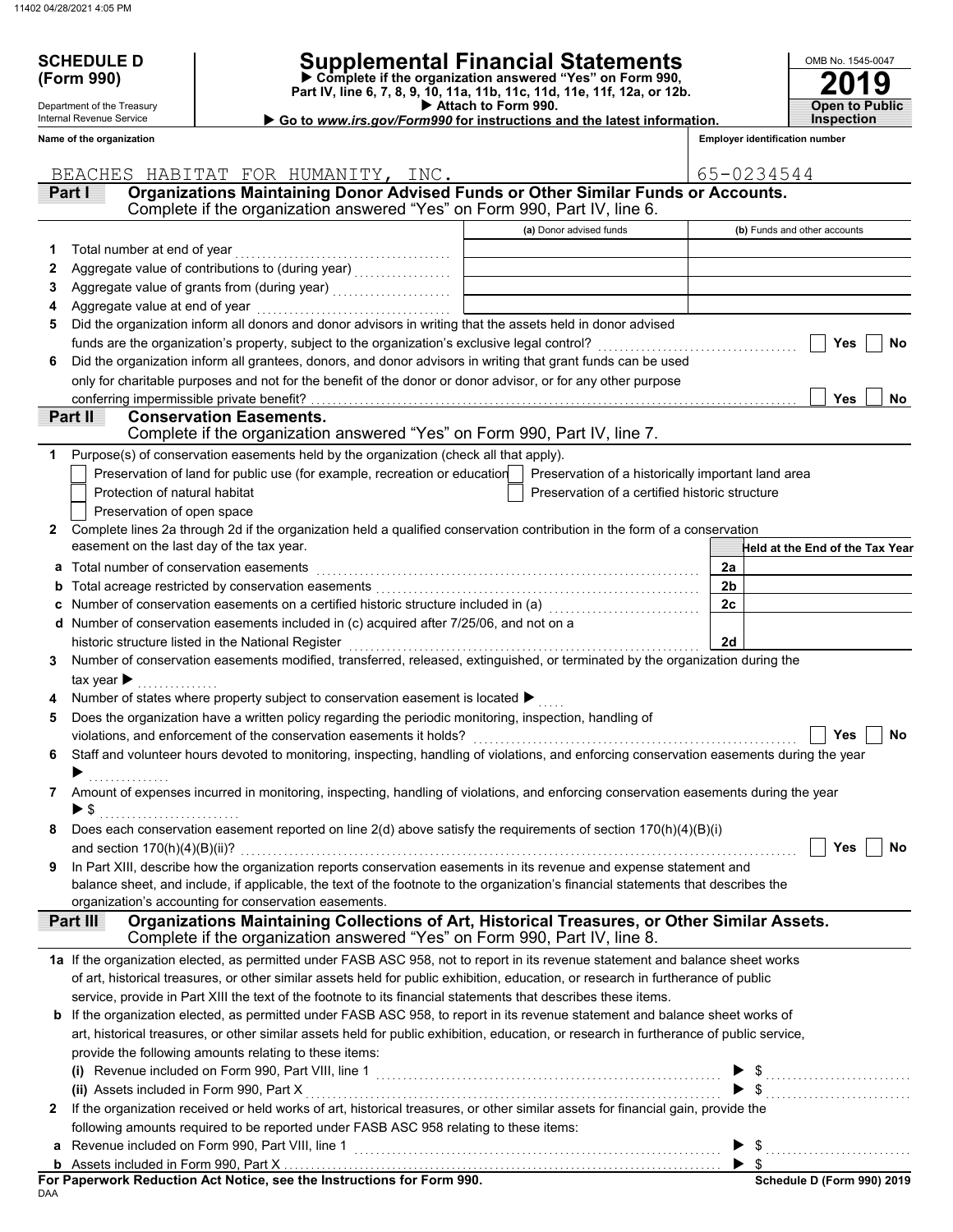|    | Schedule D (Form 990) 2019 BEACHES HABITAT FOR HUMANITY, INC. 65-0234544                                                                                                                                                             |                         |                          |                         |                 |                      | Page 2                |
|----|--------------------------------------------------------------------------------------------------------------------------------------------------------------------------------------------------------------------------------------|-------------------------|--------------------------|-------------------------|-----------------|----------------------|-----------------------|
|    | Organizations Maintaining Collections of Art, Historical Treasures, or Other Similar Assets (continued)<br>Part III                                                                                                                  |                         |                          |                         |                 |                      |                       |
| 3. | Using the organization's acquisition, accession, and other records, check any of the following that make significant use of its<br>collection items (check all that apply):                                                          |                         |                          |                         |                 |                      |                       |
| a  | Public exhibition                                                                                                                                                                                                                    | d                       | Loan or exchange program |                         |                 |                      |                       |
| b  | Scholarly research                                                                                                                                                                                                                   | е                       |                          |                         |                 |                      |                       |
| c  | Preservation for future generations                                                                                                                                                                                                  |                         |                          |                         |                 |                      |                       |
|    | Provide a description of the organization's collections and explain how they further the organization's exempt purpose in Part                                                                                                       |                         |                          |                         |                 |                      |                       |
|    | XIII.                                                                                                                                                                                                                                |                         |                          |                         |                 |                      |                       |
|    | During the year, did the organization solicit or receive donations of art, historical treasures, or other similar                                                                                                                    |                         |                          |                         |                 |                      |                       |
|    | assets to be sold to raise funds rather than to be maintained as part of the organization's collection?                                                                                                                              |                         |                          |                         |                 |                      | Yes<br>No             |
|    | Part IV<br><b>Escrow and Custodial Arrangements.</b>                                                                                                                                                                                 |                         |                          |                         |                 |                      |                       |
|    | Complete if the organization answered "Yes" on Form 990, Part IV, line 9, or reported an amount on Form<br>990, Part X, line 21.                                                                                                     |                         |                          |                         |                 |                      |                       |
|    | 1a Is the organization an agent, trustee, custodian or other intermediary for contributions or other assets not                                                                                                                      |                         |                          |                         |                 |                      |                       |
|    |                                                                                                                                                                                                                                      |                         |                          |                         |                 |                      | Yes $X$ No            |
|    | included on Form 990, Part X?                                                                                                                                                                                                        |                         |                          |                         |                 |                      |                       |
|    | b If "Yes," explain the arrangement in Part XIII and complete the following table:                                                                                                                                                   |                         |                          |                         |                 |                      |                       |
|    |                                                                                                                                                                                                                                      |                         |                          |                         |                 |                      | Amount                |
|    | c Beginning balance                                                                                                                                                                                                                  |                         |                          |                         |                 | 1c                   |                       |
|    |                                                                                                                                                                                                                                      |                         |                          |                         |                 | 1d                   |                       |
|    | e Distributions during the year [1, 1, 2010] with the control of the set of the set of the set of the set of the set of the set of the set of the set of the set of the set of the set of the set of the set of the set of the       |                         |                          |                         |                 | 1е                   |                       |
| f  | Ending balance with a construction of the construction of the construction of the construction of the construction of the construction of the construction of the construction of the construction of the construction of the        |                         |                          |                         |                 | 1f                   |                       |
|    | 2a Did the organization include an amount on Form 990, Part X, line 21, for escrow or custodial account liability?                                                                                                                   |                         |                          |                         |                 |                      | $X$ Yes<br>No         |
|    | b If "Yes," explain the arrangement in Part XIII. Check here if the explanation has been provided on Part XIII                                                                                                                       |                         |                          |                         |                 |                      | $\overline{\text{X}}$ |
|    | <b>Part V</b><br><b>Endowment Funds.</b>                                                                                                                                                                                             |                         |                          |                         |                 |                      |                       |
|    | Complete if the organization answered "Yes" on Form 990, Part IV, line 10.                                                                                                                                                           |                         |                          |                         |                 |                      |                       |
|    |                                                                                                                                                                                                                                      | (a) Current year        | (b) Prior year           | (c) Two years back      |                 | (d) Three years back | (e) Four years back   |
|    | 1a Beginning of year balance                                                                                                                                                                                                         |                         |                          |                         |                 |                      |                       |
|    | <b>b</b> Contributions                                                                                                                                                                                                               |                         |                          |                         |                 |                      |                       |
|    | c Net investment earnings, gains, and                                                                                                                                                                                                |                         |                          |                         |                 |                      |                       |
|    | losses                                                                                                                                                                                                                               |                         |                          |                         |                 |                      |                       |
|    | d Grants or scholarships<br>. <b>.</b> .                                                                                                                                                                                             |                         |                          |                         |                 |                      |                       |
|    | e Other expenditures for facilities and                                                                                                                                                                                              |                         |                          |                         |                 |                      |                       |
|    | programs                                                                                                                                                                                                                             |                         |                          |                         |                 |                      |                       |
|    | f Administrative expenses                                                                                                                                                                                                            |                         |                          |                         |                 |                      |                       |
|    | g End of year balance <i></i>                                                                                                                                                                                                        |                         |                          |                         |                 |                      |                       |
|    | Provide the estimated percentage of the current year end balance (line 1g, column (a)) held as:                                                                                                                                      |                         |                          |                         |                 |                      |                       |
|    | Board designated or quasi-endowment > %                                                                                                                                                                                              |                         |                          |                         |                 |                      |                       |
|    | <b>b</b> Permanent endowment $\blacktriangleright$<br>$\%$<br><u>.</u>                                                                                                                                                               |                         |                          |                         |                 |                      |                       |
|    | <b>c</b> Term endowment $\blacktriangleright$<br>%                                                                                                                                                                                   |                         |                          |                         |                 |                      |                       |
|    | The percentages on lines 2a, 2b, and 2c should equal 100%.                                                                                                                                                                           |                         |                          |                         |                 |                      |                       |
|    | 3a Are there endowment funds not in the possession of the organization that are held and administered for the                                                                                                                        |                         |                          |                         |                 |                      |                       |
|    | organization by:                                                                                                                                                                                                                     |                         |                          |                         |                 |                      | <b>Yes</b><br>No.     |
|    | (i) Unrelated organizations <b>contract to the contract of the contract of the contract of the contract of the contract of the contract of the contract of the contract of the contract of the contract of the contract of the c</b> |                         |                          |                         |                 |                      | 3a(i)                 |
|    | (ii) Related organizations                                                                                                                                                                                                           |                         |                          |                         |                 |                      | 3a(ii)                |
|    | b If "Yes" on line 3a(ii), are the related organizations listed as required on Schedule R? [[[[[[[[[[[[[[[[[[[                                                                                                                       |                         |                          |                         |                 |                      | 3b                    |
|    | Describe in Part XIII the intended uses of the organization's endowment funds.                                                                                                                                                       |                         |                          |                         |                 |                      |                       |
|    | Land, Buildings, and Equipment.<br>Part VI                                                                                                                                                                                           |                         |                          |                         |                 |                      |                       |
|    | Complete if the organization answered "Yes" on Form 990, Part IV, line 11a. See Form 990, Part X, line 10.                                                                                                                           |                         |                          |                         |                 |                      |                       |
|    | Description of property                                                                                                                                                                                                              | (a) Cost or other basis |                          | (b) Cost or other basis | (c) Accumulated |                      | (d) Book value        |
|    |                                                                                                                                                                                                                                      | (investment)            |                          | (other)                 | depreciation    |                      |                       |
|    |                                                                                                                                                                                                                                      |                         |                          | 106,848                 |                 |                      |                       |
|    | <b>1a</b> Land                                                                                                                                                                                                                       |                         |                          |                         |                 |                      | 106,848               |
|    | <b>b</b> Buildings                                                                                                                                                                                                                   |                         |                          | 541,<br>452             |                 | 145,270              | 396,182               |
|    |                                                                                                                                                                                                                                      |                         |                          |                         |                 |                      |                       |
|    |                                                                                                                                                                                                                                      |                         |                          | 153,539                 |                 | 129,445              | 24,094                |
|    |                                                                                                                                                                                                                                      |                         |                          |                         |                 |                      |                       |
|    | Total. Add lines 1a through 1e. (Column (d) must equal Form 990, Part X, column (B), line 10c.)                                                                                                                                      |                         |                          |                         |                 |                      | 527,124               |

**Schedule D (Form 990) 2019**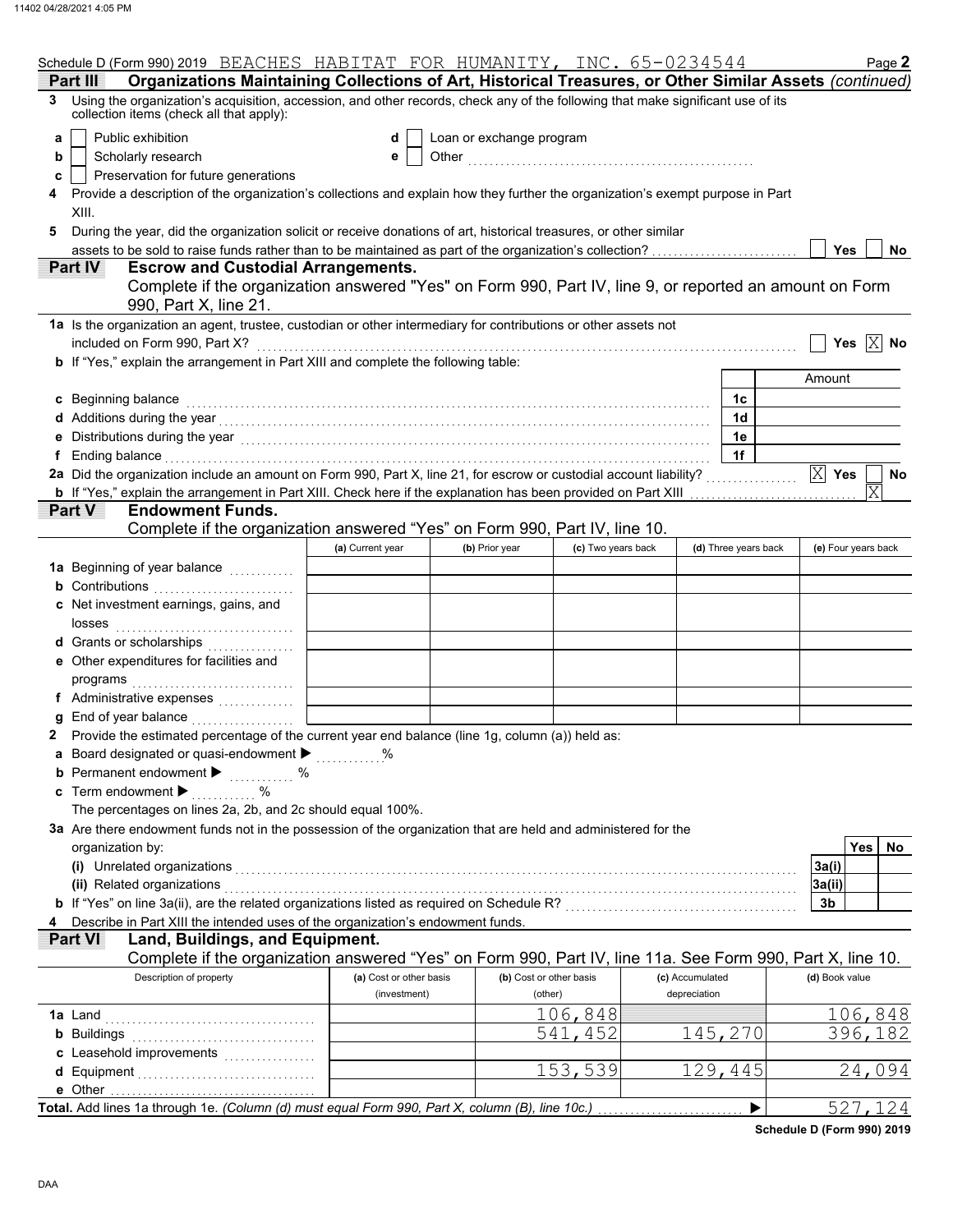|                           | Schedule D (Form 990) 2019 BEACHES HABITAT FOR HUMANITY,                                                   |                | <u>INC. 65-0234544</u>                                       | Page 3         |
|---------------------------|------------------------------------------------------------------------------------------------------------|----------------|--------------------------------------------------------------|----------------|
| <b>Part VII</b>           | <b>Investments - Other Securities.</b>                                                                     |                |                                                              |                |
|                           | Complete if the organization answered "Yes" on Form 990, Part IV, line 11b. See Form 990, Part X, line 12. |                |                                                              |                |
|                           | (a) Description of security or category                                                                    | (b) Book value | (c) Method of valuation:                                     |                |
|                           | (including name of security)                                                                               |                | Cost or end-of-year market value                             |                |
| (1) Financial derivatives |                                                                                                            |                |                                                              |                |
|                           | (2) Closely held equity interests                                                                          |                |                                                              |                |
| $(3)$ Other               |                                                                                                            |                |                                                              |                |
| (A)                       |                                                                                                            |                |                                                              |                |
| (B)                       |                                                                                                            |                |                                                              |                |
| (C)                       |                                                                                                            |                |                                                              |                |
| (D)                       |                                                                                                            |                |                                                              |                |
| (E)                       |                                                                                                            |                |                                                              |                |
| (F)                       |                                                                                                            |                |                                                              |                |
| (G)                       |                                                                                                            |                |                                                              |                |
| (H)                       |                                                                                                            |                |                                                              |                |
|                           | Total. (Column (b) must equal Form 990, Part X, col. (B) line 12.)                                         |                |                                                              |                |
| <b>Part VIII</b>          | <b>Investments - Program Related.</b>                                                                      |                |                                                              |                |
|                           | Complete if the organization answered "Yes" on Form 990, Part IV, line 11c. See Form 990, Part X, line 13. |                |                                                              |                |
|                           | (a) Description of investment                                                                              | (b) Book value | (c) Method of valuation:<br>Cost or end-of-year market value |                |
| (1)                       |                                                                                                            |                |                                                              |                |
| (2)                       |                                                                                                            |                |                                                              |                |
| (3)                       |                                                                                                            |                |                                                              |                |
| (4)                       |                                                                                                            |                |                                                              |                |
| (5)                       |                                                                                                            |                |                                                              |                |
| (6)                       |                                                                                                            |                |                                                              |                |
| (7)                       |                                                                                                            |                |                                                              |                |
| (8)                       |                                                                                                            |                |                                                              |                |
| (9)                       |                                                                                                            |                |                                                              |                |
|                           | Total. (Column (b) must equal Form 990, Part X, col. (B) line 13.)<br><b>Other Assets.</b>                 |                |                                                              |                |
| <b>Part IX</b>            | Complete if the organization answered "Yes" on Form 990, Part IV, line 11d. See Form 990, Part X, line 15. |                |                                                              |                |
|                           | (a) Description                                                                                            |                |                                                              | (b) Book value |
| (1)                       |                                                                                                            |                |                                                              |                |
| (2)                       |                                                                                                            |                |                                                              |                |
| (3)                       |                                                                                                            |                |                                                              |                |
| (4)                       |                                                                                                            |                |                                                              |                |
| (5)                       |                                                                                                            |                |                                                              |                |
| (6)                       |                                                                                                            |                |                                                              |                |
| (7)                       |                                                                                                            |                |                                                              |                |
| (8)                       |                                                                                                            |                |                                                              |                |
| (9)                       |                                                                                                            |                |                                                              |                |
|                           | Total. (Column (b) must equal Form 990, Part X, col. (B) line 15.)                                         |                |                                                              |                |
| Part X                    | <b>Other Liabilities.</b>                                                                                  |                |                                                              |                |
|                           | Complete if the organization answered "Yes" on Form 990, Part IV, line 11e or 11f. See Form 990, Part X,   |                |                                                              |                |
|                           | line 25.                                                                                                   |                |                                                              |                |
| 1.                        | (a) Description of liability                                                                               |                |                                                              | (b) Book value |
| (1)                       | Federal income taxes                                                                                       |                |                                                              |                |
| (2)                       | DOWN PAYMENT CREDITS                                                                                       |                |                                                              | 2,545          |
| (3)                       |                                                                                                            |                |                                                              |                |
| (4)                       |                                                                                                            |                |                                                              |                |
| (5)                       |                                                                                                            |                |                                                              |                |
| (6)                       |                                                                                                            |                |                                                              |                |
| (7)                       |                                                                                                            |                |                                                              |                |

Total. *(Column (b) must equal Form 990, Part X, col. (B) line 25.)* (9)

Liability for uncertain tax positions. In Part XIII, provide the text of the footnote to the organization's financial statements that reports the **2.** organization's liability for uncertain tax positions under FASB ASC 740. Check here if the text of the footnote has been provided in Part XIII  $\blacktriangleright$ 2,545

(8)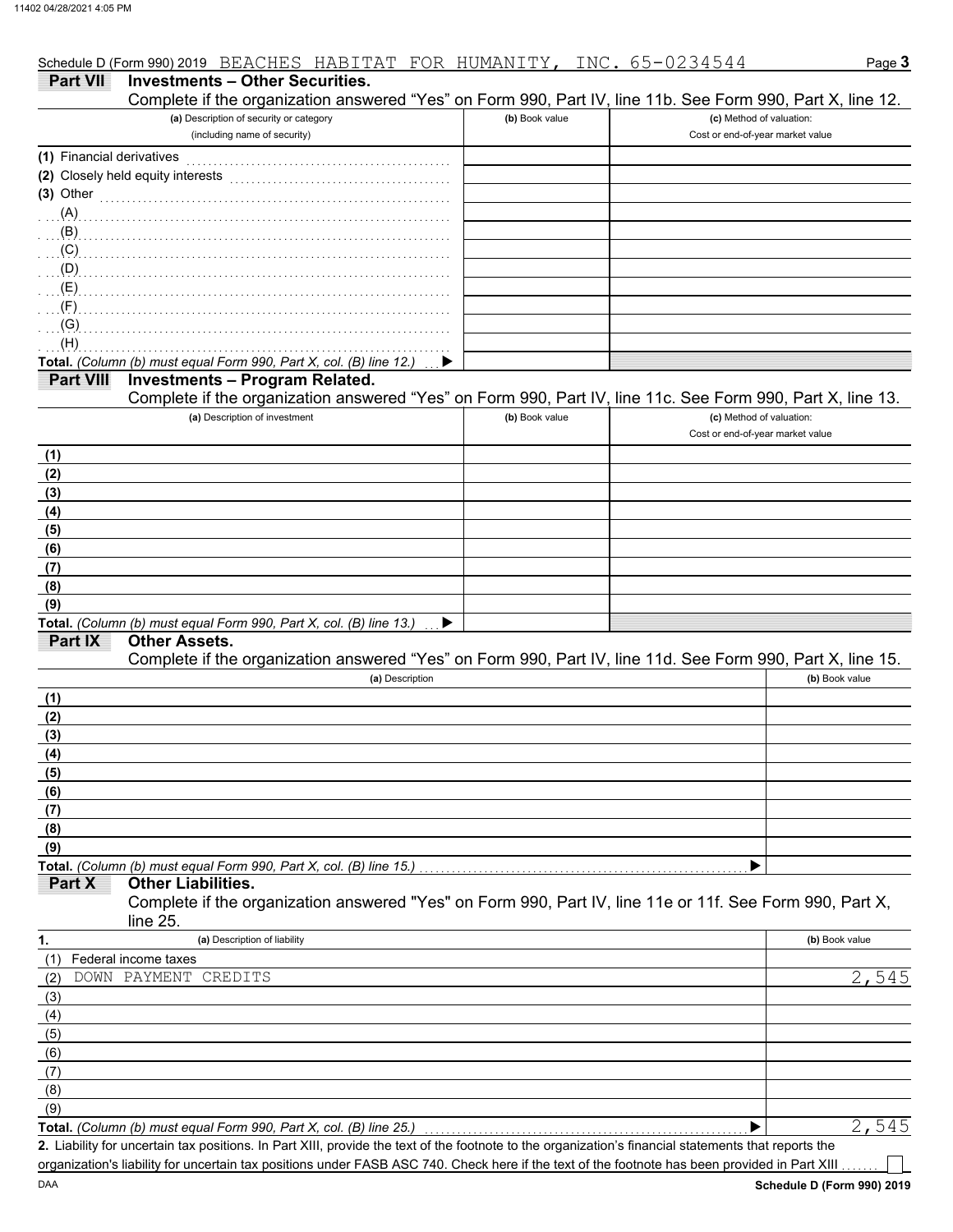| Schedule D (Form 990) 2019 BEACHES HABITAT FOR HUMANITY, INC. 65-0234544                                                                                                                                                           |                      |         | Page 4    |
|------------------------------------------------------------------------------------------------------------------------------------------------------------------------------------------------------------------------------------|----------------------|---------|-----------|
| Reconciliation of Revenue per Audited Financial Statements With Revenue per Return.<br><b>Part XI</b>                                                                                                                              |                      |         |           |
| Complete if the organization answered "Yes" on Form 990, Part IV, line 12a.                                                                                                                                                        |                      |         |           |
| Total revenue, gains, and other support per audited financial statements<br>1.                                                                                                                                                     |                      | 1       | 2,568,668 |
| Amounts included on line 1 but not on Form 990, Part VIII, line 12:<br>2                                                                                                                                                           |                      |         |           |
| a                                                                                                                                                                                                                                  | 2a                   |         |           |
| b                                                                                                                                                                                                                                  | 2 <sub>b</sub>       |         |           |
|                                                                                                                                                                                                                                    | 2c                   |         |           |
| d                                                                                                                                                                                                                                  | 2d                   |         |           |
| Add lines 2a through 2d<br>е                                                                                                                                                                                                       |                      | 2e      |           |
| З                                                                                                                                                                                                                                  |                      | 3       | 2,568,668 |
| Amounts included on Form 990, Part VIII, line 12, but not on line 1:                                                                                                                                                               |                      |         |           |
| a Investment expenses not included on Form 990, Part VIII, line 7b                                                                                                                                                                 | 4a                   |         |           |
|                                                                                                                                                                                                                                    | 4 <sub>b</sub>       |         |           |
| c Add lines 4a and 4b<br>Total revenue. Add lines 3 and 4c. (This must equal Form 990, Part I, line 12.)                                                                                                                           |                      | 4c<br>5 |           |
| 5.<br>Reconciliation of Expenses per Audited Financial Statements With Expenses per Return.<br><b>Part XII</b>                                                                                                                     |                      |         | 2,568,668 |
| Complete if the organization answered "Yes" on Form 990, Part IV, line 12a.                                                                                                                                                        |                      |         |           |
| Total expenses and losses per audited financial statements                                                                                                                                                                         |                      | 1       | 2,305,260 |
| 1<br>Amounts included on line 1 but not on Form 990, Part IX, line 25:                                                                                                                                                             |                      |         |           |
| 2                                                                                                                                                                                                                                  | 2a                   |         |           |
|                                                                                                                                                                                                                                    | 2 <sub>b</sub>       |         |           |
| b Prior year adjustments <b>contained</b> and the contained and the contained and contained and prior of prior of Prior Section 2014 and 2015 of Prior Section 2016 and 2016 and 2016 and 2016 and 2016 and 2016 and 2016 and 2016 | 2c                   |         |           |
| Other losses                                                                                                                                                                                                                       | 2d                   |         |           |
| d                                                                                                                                                                                                                                  |                      |         |           |
| e Add lines 2a through 2d                                                                                                                                                                                                          |                      | 2e      |           |
| З                                                                                                                                                                                                                                  |                      | 3       | 2,305,260 |
| Amounts included on Form 990, Part IX, line 25, but not on line 1:                                                                                                                                                                 |                      |         |           |
| a Investment expenses not included on Form 990, Part VIII, line 7b [[[[[[[[[[[[[[[[[[[[[[[[[[[[[[[[[                                                                                                                               | 4a<br>4 <sub>b</sub> |         |           |
|                                                                                                                                                                                                                                    |                      |         |           |
| c Add lines 4a and 4b                                                                                                                                                                                                              |                      | 4с<br>5 |           |
|                                                                                                                                                                                                                                    |                      |         | 2,305,260 |
| Part XIII Supplemental Information.                                                                                                                                                                                                |                      |         |           |
| Provide the descriptions required for Part II, lines 3, 5, and 9; Part III, lines 1a and 4; Part IV, lines 1b and 2b; Part V, line 4; Part X, line                                                                                 |                      |         |           |
| 2; Part XI, lines 2d and 4b; and Part XII, lines 2d and 4b. Also complete this part to provide any additional information.                                                                                                         |                      |         |           |
| PART IV, LINE 2B - ESCROW LIABILITY ARRANGEMENT EXPLANATION                                                                                                                                                                        |                      |         |           |
|                                                                                                                                                                                                                                    |                      |         |           |
| THE ORGANIZATION MAINTAINS ESCROWS ON MORTGAGE LOANS THAT ARE IN THE                                                                                                                                                               |                      |         |           |
|                                                                                                                                                                                                                                    |                      |         |           |
| POSSESSION OF THE ORGANIZATION.                                                                                                                                                                                                    |                      |         |           |
|                                                                                                                                                                                                                                    |                      |         |           |
|                                                                                                                                                                                                                                    |                      |         |           |
|                                                                                                                                                                                                                                    |                      |         |           |
|                                                                                                                                                                                                                                    |                      |         |           |
|                                                                                                                                                                                                                                    |                      |         |           |
|                                                                                                                                                                                                                                    |                      |         |           |
|                                                                                                                                                                                                                                    |                      |         |           |
|                                                                                                                                                                                                                                    |                      |         |           |
|                                                                                                                                                                                                                                    |                      |         |           |
|                                                                                                                                                                                                                                    |                      |         |           |
|                                                                                                                                                                                                                                    |                      |         |           |
|                                                                                                                                                                                                                                    |                      |         |           |
|                                                                                                                                                                                                                                    |                      |         |           |
|                                                                                                                                                                                                                                    |                      |         |           |
|                                                                                                                                                                                                                                    |                      |         |           |
|                                                                                                                                                                                                                                    |                      |         |           |
|                                                                                                                                                                                                                                    |                      |         |           |
|                                                                                                                                                                                                                                    |                      |         |           |
|                                                                                                                                                                                                                                    |                      |         |           |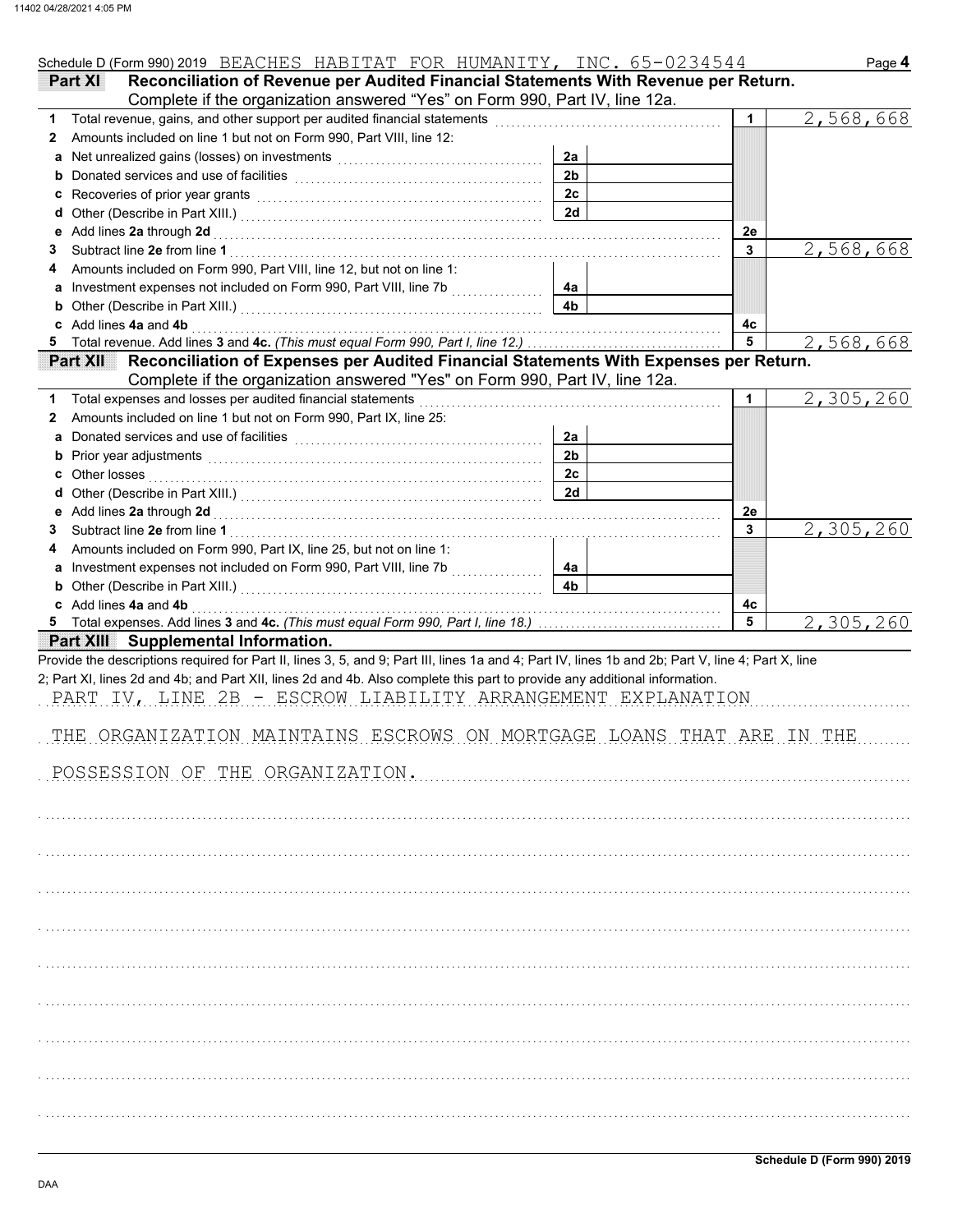|  |  |  | Schedule D (Form 990) 2019 BEACHES HABITAT FOR HUMANITY, INC. 65-0234544<br><b>Part XIII Supplemental Information</b> (continued) | Page 5 |
|--|--|--|-----------------------------------------------------------------------------------------------------------------------------------|--------|
|  |  |  |                                                                                                                                   |        |
|  |  |  |                                                                                                                                   |        |
|  |  |  |                                                                                                                                   |        |
|  |  |  |                                                                                                                                   |        |
|  |  |  |                                                                                                                                   |        |
|  |  |  |                                                                                                                                   |        |
|  |  |  |                                                                                                                                   |        |
|  |  |  |                                                                                                                                   |        |
|  |  |  |                                                                                                                                   |        |
|  |  |  |                                                                                                                                   |        |
|  |  |  |                                                                                                                                   |        |
|  |  |  |                                                                                                                                   |        |
|  |  |  |                                                                                                                                   |        |
|  |  |  |                                                                                                                                   |        |
|  |  |  |                                                                                                                                   |        |
|  |  |  |                                                                                                                                   |        |
|  |  |  |                                                                                                                                   |        |
|  |  |  |                                                                                                                                   |        |
|  |  |  |                                                                                                                                   |        |
|  |  |  |                                                                                                                                   |        |
|  |  |  |                                                                                                                                   |        |
|  |  |  |                                                                                                                                   |        |
|  |  |  |                                                                                                                                   |        |
|  |  |  |                                                                                                                                   |        |
|  |  |  |                                                                                                                                   |        |
|  |  |  |                                                                                                                                   |        |
|  |  |  |                                                                                                                                   |        |
|  |  |  |                                                                                                                                   |        |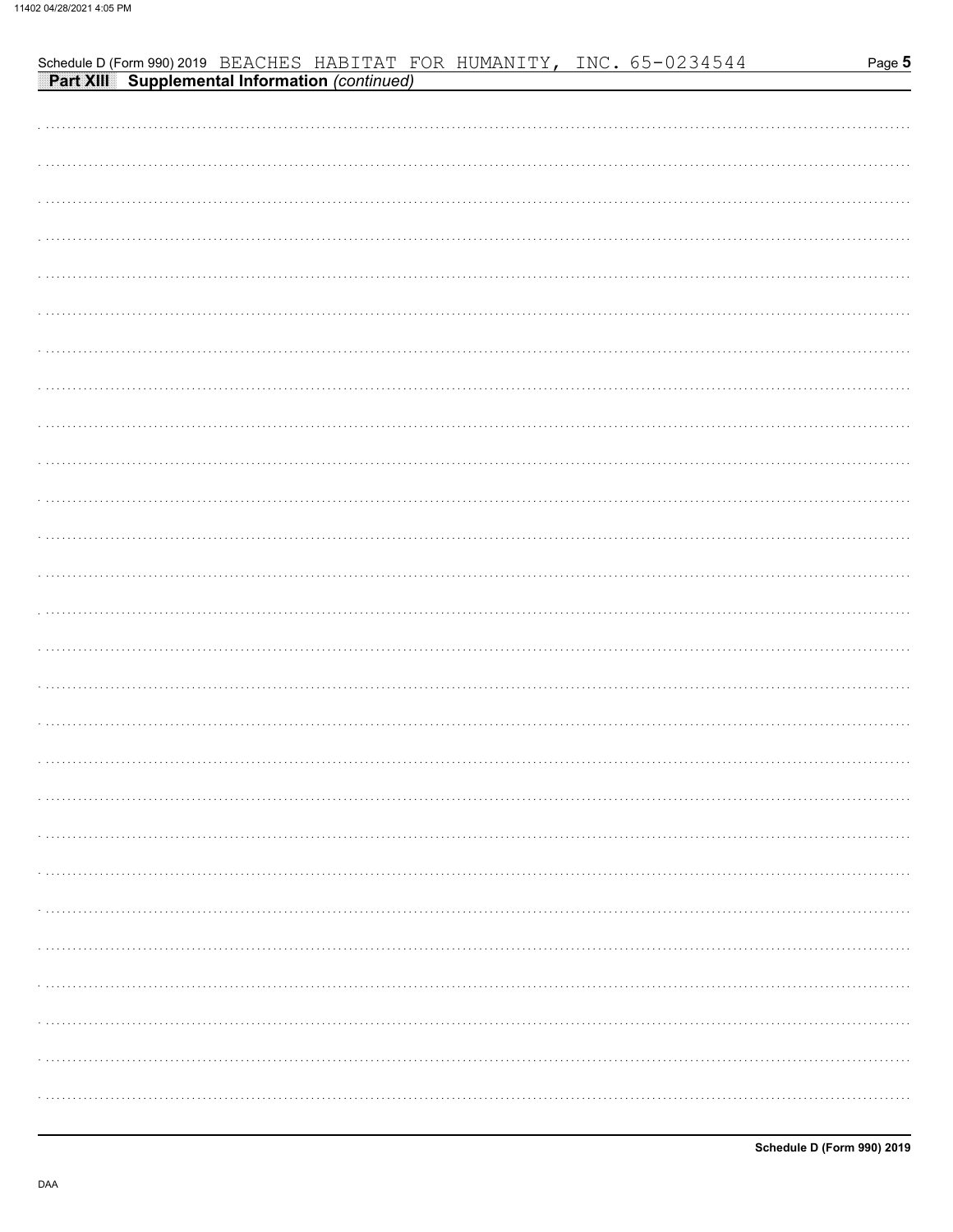# **(Form 990)**

# **SCHEDULE M Noncash Contributions**

OMB No. 1545-0047 **2019**

**Inspection Open To Public**

 **Attach to Form 990.**

 **Go to** *www.irs.gov/Form990* **for instructions and the latest information.**

Name of the organization **Employer identification number Employer identification number** Department of the Treasury<br>Internal Revenue Service

|    |                                                                                                                                                     |                               | BEACHES HABITAT FOR HUMANITY, INC.                     |                                                                                    | 65-0234544                                                   |     |     |     |
|----|-----------------------------------------------------------------------------------------------------------------------------------------------------|-------------------------------|--------------------------------------------------------|------------------------------------------------------------------------------------|--------------------------------------------------------------|-----|-----|-----|
|    | <b>Types of Property</b><br><b>Part I</b>                                                                                                           |                               |                                                        |                                                                                    |                                                              |     |     |     |
|    |                                                                                                                                                     | (a)<br>Check if<br>applicable | (b)<br>Number of contributions or<br>items contributed | (c)<br>Noncash contribution<br>amounts reported on<br>Form 990, Part VIII, line 1g | (d)<br>Method of determining<br>noncash contribution amounts |     |     |     |
| 1  | Art — Works of art <b>Markon</b>                                                                                                                    |                               |                                                        |                                                                                    |                                                              |     |     |     |
| 2  | Art - Historical treasures                                                                                                                          |                               |                                                        |                                                                                    |                                                              |     |     |     |
| 3  | Art - Fractional interests                                                                                                                          |                               |                                                        |                                                                                    |                                                              |     |     |     |
| 4  | Books and publications                                                                                                                              |                               |                                                        |                                                                                    |                                                              |     |     |     |
| 5  | Clothing and household                                                                                                                              |                               |                                                        |                                                                                    |                                                              |     |     |     |
| 6  | Cars and other vehicles                                                                                                                             |                               |                                                        |                                                                                    |                                                              |     |     |     |
| 7  | Boats and planes<br>                                                                                                                                |                               |                                                        |                                                                                    |                                                              |     |     |     |
| 8  | Intellectual property                                                                                                                               |                               |                                                        |                                                                                    |                                                              |     |     |     |
| 9  | Securities - Publicly traded                                                                                                                        |                               |                                                        |                                                                                    |                                                              |     |     |     |
| 10 | Securities - Closely held stock                                                                                                                     |                               |                                                        |                                                                                    |                                                              |     |     |     |
| 11 | Securities - Partnership, LLC,<br>or trust interests                                                                                                |                               |                                                        |                                                                                    |                                                              |     |     |     |
| 12 | Securities - Miscellaneous                                                                                                                          |                               |                                                        |                                                                                    |                                                              |     |     |     |
| 13 | Qualified conservation                                                                                                                              |                               |                                                        |                                                                                    |                                                              |     |     |     |
|    | contribution - Historic                                                                                                                             |                               |                                                        |                                                                                    |                                                              |     |     |     |
| 14 | Qualified conservation                                                                                                                              |                               |                                                        |                                                                                    |                                                              |     |     |     |
|    | contribution - Other                                                                                                                                |                               |                                                        |                                                                                    |                                                              |     |     |     |
| 15 | Real estate - Residential                                                                                                                           |                               |                                                        |                                                                                    |                                                              |     |     |     |
| 16 | Real estate - Commercial                                                                                                                            |                               |                                                        |                                                                                    |                                                              |     |     |     |
| 17 | Real estate - Other                                                                                                                                 |                               |                                                        |                                                                                    |                                                              |     |     |     |
| 18 | Collectibles                                                                                                                                        |                               |                                                        |                                                                                    |                                                              |     |     |     |
| 19 | Food inventory                                                                                                                                      |                               |                                                        |                                                                                    |                                                              |     |     |     |
| 20 | Drugs and medical supplies                                                                                                                          |                               |                                                        |                                                                                    |                                                              |     |     |     |
| 21 | Taxidermy                                                                                                                                           |                               |                                                        |                                                                                    |                                                              |     |     |     |
| 22 | Historical artifacts                                                                                                                                |                               |                                                        |                                                                                    |                                                              |     |     |     |
| 23 | Scientific specimens                                                                                                                                |                               |                                                        |                                                                                    |                                                              |     |     |     |
| 24 | Archeological artifacts                                                                                                                             |                               |                                                        |                                                                                    |                                                              |     |     |     |
| 25 | Other C BUILDING SUPPLI                                                                                                                             | Χ                             | 1                                                      | 115,441                                                                            |                                                              |     |     |     |
| 26 | Other CEDUCATION REN )                                                                                                                              | Χ                             | 1                                                      | $\overline{15}$ ,000                                                               |                                                              |     |     |     |
| 27 |                                                                                                                                                     |                               |                                                        |                                                                                    |                                                              |     |     |     |
| 28 | Other $\blacktriangleright$                                                                                                                         |                               |                                                        |                                                                                    |                                                              |     |     |     |
| 29 | Number of Forms 8283 received by the organization during the tax year for contributions for                                                         |                               |                                                        |                                                                                    |                                                              |     |     |     |
|    | which the organization completed Form 8283, Part IV, Donee Acknowledgement                                                                          |                               |                                                        |                                                                                    | 29                                                           |     |     |     |
|    |                                                                                                                                                     |                               |                                                        |                                                                                    |                                                              |     | Yes | No. |
|    | 30a During the year, did the organization receive by contribution any property reported in Part I, lines 1 through                                  |                               |                                                        |                                                                                    |                                                              |     |     |     |
|    | 28, that it must hold for at least three years from the date of the initial contribution, and which isn't required                                  |                               |                                                        |                                                                                    |                                                              |     |     |     |
|    | to be used for exempt purposes for the entire holding period?                                                                                       |                               |                                                        |                                                                                    |                                                              | 30a |     | Χ   |
| b  | If "Yes," describe the arrangement in Part II.                                                                                                      |                               |                                                        |                                                                                    |                                                              |     |     |     |
| 31 | Does the organization have a gift acceptance policy that requires the review of any nonstandard                                                     |                               |                                                        |                                                                                    |                                                              |     |     |     |
|    | contributions?<br>32a Does the organization hire or use third parties or related organizations to solicit, process, or sell noncash                 |                               |                                                        |                                                                                    |                                                              | 31  |     | Χ   |
|    |                                                                                                                                                     |                               |                                                        |                                                                                    |                                                              |     |     |     |
|    | contributions?                                                                                                                                      |                               |                                                        |                                                                                    |                                                              | 32a |     | Χ   |
| b  | If "Yes," describe in Part II.<br>If the organization didn't report an amount in column (c) for a type of property for which column (a) is checked, |                               |                                                        |                                                                                    |                                                              |     |     |     |
| 33 | describe in Part II.                                                                                                                                |                               |                                                        |                                                                                    |                                                              |     |     |     |
|    |                                                                                                                                                     |                               |                                                        |                                                                                    |                                                              |     |     |     |

**For Paperwork Reduction Act Notice, see the Instructions for Form 990. Schedule M (Form 990) 2019**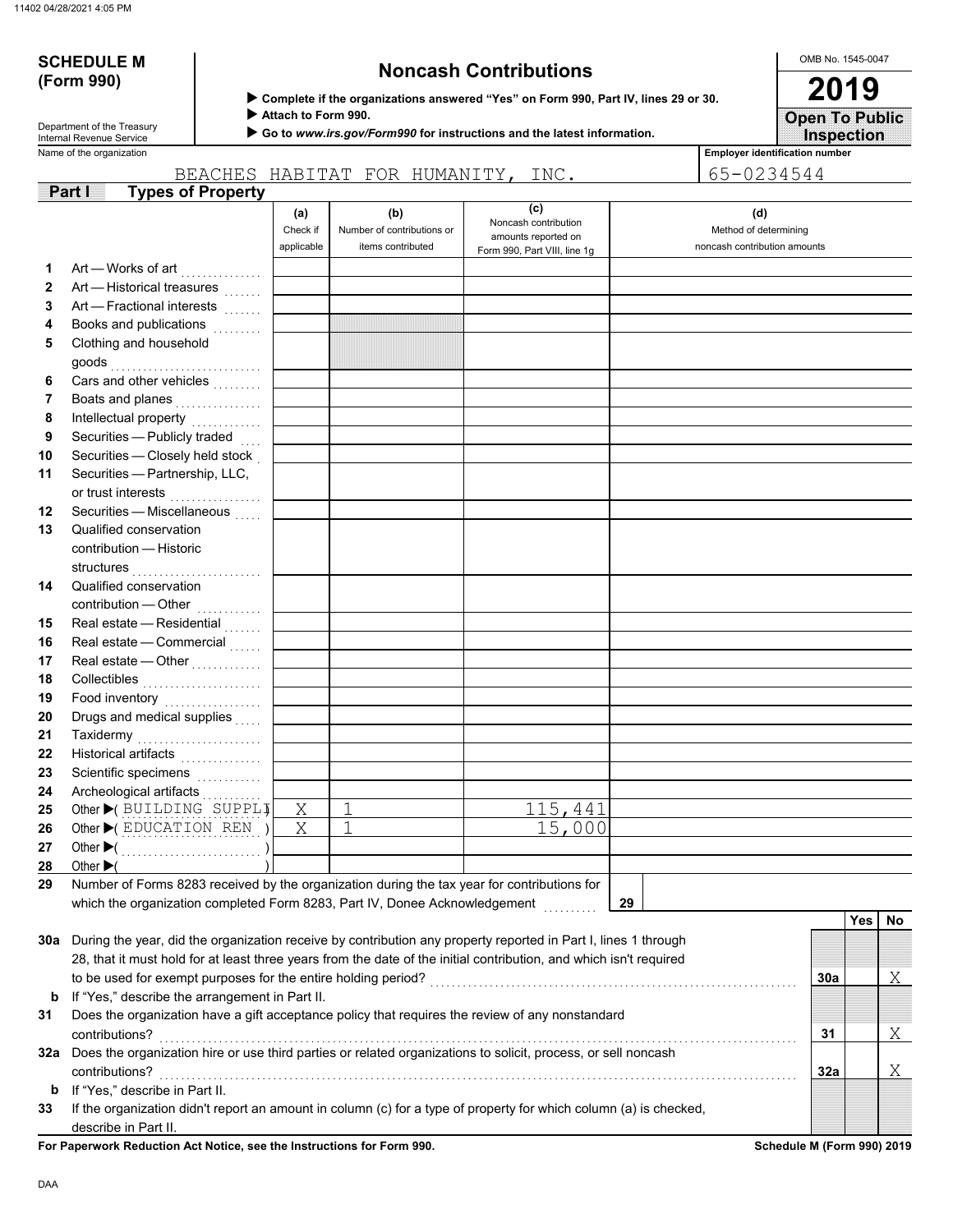| Schedule M (Form 990) 2019 BEACHES HABITAT FOR HUMANITY, INC. 65-0234544 Page 2<br><b>Part II</b> Supplemental Information. Provide the information required by Part I, lines 30b, 32b, and 33, and whether |  |                                                                                                                 | Page 2 |
|-------------------------------------------------------------------------------------------------------------------------------------------------------------------------------------------------------------|--|-----------------------------------------------------------------------------------------------------------------|--------|
| or a combination of both. Also complete this part for any additional information.                                                                                                                           |  | the organization is reporting in Part I, column (b), the number of contributions, the number of items received, |        |
|                                                                                                                                                                                                             |  |                                                                                                                 |        |
|                                                                                                                                                                                                             |  |                                                                                                                 |        |
|                                                                                                                                                                                                             |  |                                                                                                                 |        |
|                                                                                                                                                                                                             |  |                                                                                                                 |        |
|                                                                                                                                                                                                             |  |                                                                                                                 |        |
|                                                                                                                                                                                                             |  |                                                                                                                 |        |
|                                                                                                                                                                                                             |  |                                                                                                                 |        |
|                                                                                                                                                                                                             |  |                                                                                                                 |        |
|                                                                                                                                                                                                             |  |                                                                                                                 |        |
|                                                                                                                                                                                                             |  |                                                                                                                 |        |
|                                                                                                                                                                                                             |  |                                                                                                                 |        |
|                                                                                                                                                                                                             |  |                                                                                                                 |        |
|                                                                                                                                                                                                             |  |                                                                                                                 |        |
|                                                                                                                                                                                                             |  |                                                                                                                 |        |
|                                                                                                                                                                                                             |  |                                                                                                                 |        |
|                                                                                                                                                                                                             |  |                                                                                                                 |        |
|                                                                                                                                                                                                             |  |                                                                                                                 |        |
|                                                                                                                                                                                                             |  |                                                                                                                 |        |
|                                                                                                                                                                                                             |  |                                                                                                                 |        |
|                                                                                                                                                                                                             |  |                                                                                                                 |        |
|                                                                                                                                                                                                             |  |                                                                                                                 |        |
|                                                                                                                                                                                                             |  |                                                                                                                 |        |
|                                                                                                                                                                                                             |  |                                                                                                                 |        |
|                                                                                                                                                                                                             |  |                                                                                                                 |        |
|                                                                                                                                                                                                             |  |                                                                                                                 |        |
|                                                                                                                                                                                                             |  |                                                                                                                 |        |
|                                                                                                                                                                                                             |  |                                                                                                                 |        |
|                                                                                                                                                                                                             |  |                                                                                                                 |        |
|                                                                                                                                                                                                             |  |                                                                                                                 |        |
|                                                                                                                                                                                                             |  |                                                                                                                 |        |
|                                                                                                                                                                                                             |  |                                                                                                                 |        |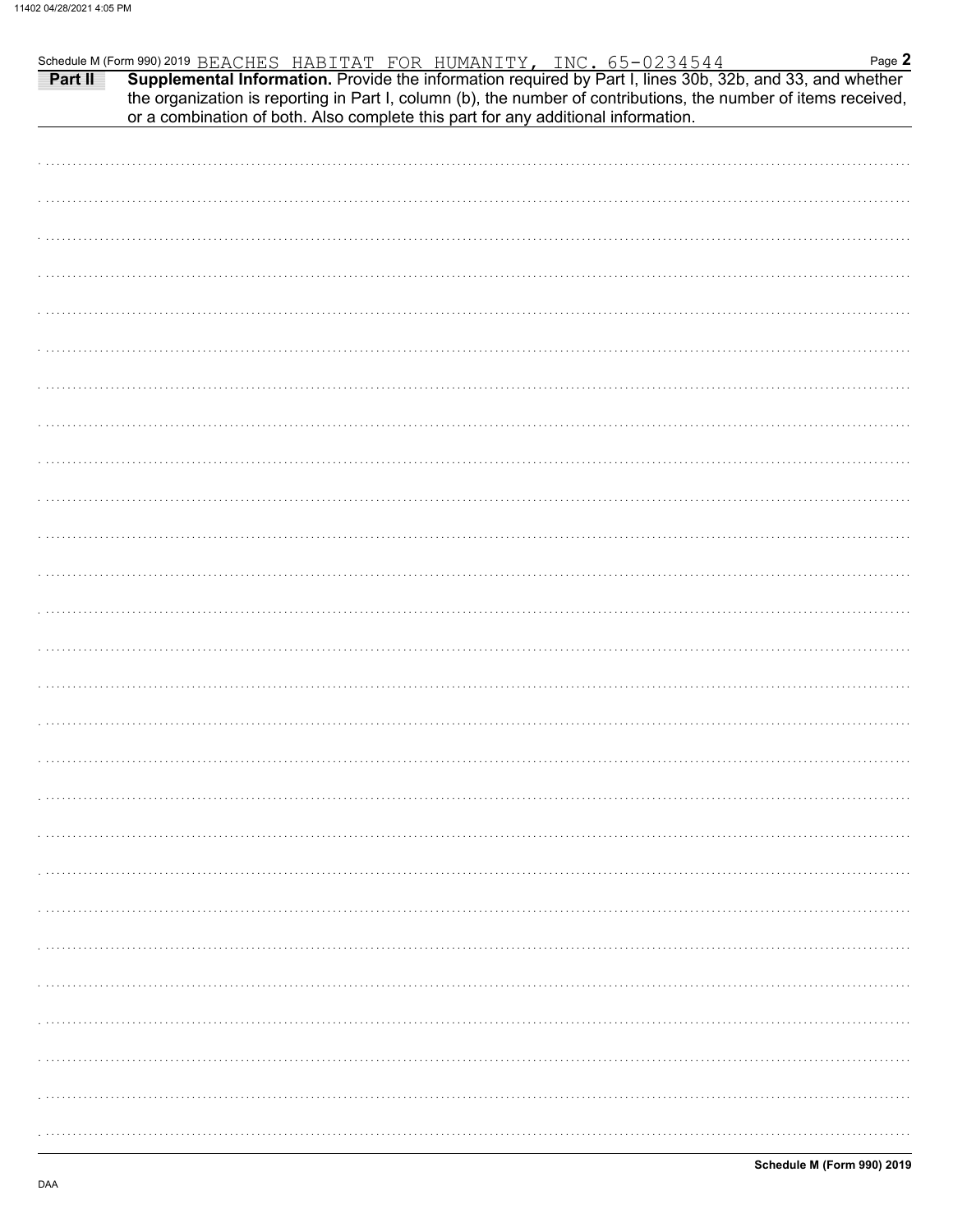| <b>SCHEDULE O</b>                                      | Supplemental Information to Form 990 or 990-EZ                                                                                         | OMB No. 1545-0047                                   |  |  |
|--------------------------------------------------------|----------------------------------------------------------------------------------------------------------------------------------------|-----------------------------------------------------|--|--|
| (Form 990 or 990-EZ)                                   | Complete to provide information for responses to specific questions on<br>Form 990 or 990-EZ or to provide any additional information. |                                                     |  |  |
| Department of the Treasury<br>Internal Revenue Service | Attach to Form 990 or 990-EZ.<br>Go to www.irs.gov/Form990 for the latest information.                                                 | <b>Open to Public</b><br>Inspection                 |  |  |
| Name of the organization                               | <b>BEACHES</b><br>HABITAT FOR HUMANITY,<br>INC.                                                                                        | <b>Employer identification number</b><br>65-0234544 |  |  |
| FORM 990, PART I, LINE 6                               |                                                                                                                                        |                                                     |  |  |
|                                                        | VOLUNTEERS ASSIST ON HOUSING BUILDS AND OFFICE WORK.                                                                                   |                                                     |  |  |
|                                                        | FORM 990, PART VI, LINE 11B - ORGANIZATION'S PROCESS TO REVIEW FORM 990                                                                |                                                     |  |  |
| THE 990 IS REVIEWED                                    | INDEPENDENTLY BY THE EXECUTIVE DIRECTOR AS WELL AS THE                                                                                 |                                                     |  |  |
| CONTROLLER.                                            |                                                                                                                                        |                                                     |  |  |
|                                                        | FORM 990, PART VI, LINE 12C - ENFORCEMENT OF CONFLICTS POLICY                                                                          |                                                     |  |  |
|                                                        | THE CEO REQUESTS THAT A NEW FORM IS PREPARED<br>AT THE                                                                                 | END OF EACH CALENDAR                                |  |  |
| YEAR.                                                  | THE FORMS ARE MAINTAINED WITH THE CORPORATE MINUTES BOOK.                                                                              |                                                     |  |  |
|                                                        | FORM 990, PART VI, LINE 15A - COMPENSATION PROCESS FOR TOP OFFICIAL                                                                    |                                                     |  |  |
| THE                                                    | ORGANIZATION DOES A THOROUGH REVIEW OF COMPARABLE SALARIES                                                                             |                                                     |  |  |
| AND<br>OTHER NON-PROFITS                               | COMPENSATION SURVEYS WITH HABITAT FOR HUMANITY INTERNATIONAL AS WELL AS                                                                |                                                     |  |  |
|                                                        | FORM 990, PART VI, LINE 15B - COMPENSATION PROCESS FOR OFFICERS                                                                        |                                                     |  |  |
|                                                        | THE ORGANIZATION DOES A THOROUGH REVIEW OF COMPARABLE SALARIES AND                                                                     |                                                     |  |  |
| OTHER NON-PROFITS.                                     | COMPENSATION SURVEYS WITH HABITAT FOR HUMANITY INTERNATIONAL AS WELL AS                                                                |                                                     |  |  |
|                                                        | FORM 990, PART VI, LINE 19 - GOVERNING DOCUMENTS DISCLOSURE EXPLANATION                                                                |                                                     |  |  |
|                                                        | NO DOCUMENTS AVAILABLE TO THE PUBLIC                                                                                                   |                                                     |  |  |
|                                                        |                                                                                                                                        |                                                     |  |  |
|                                                        |                                                                                                                                        |                                                     |  |  |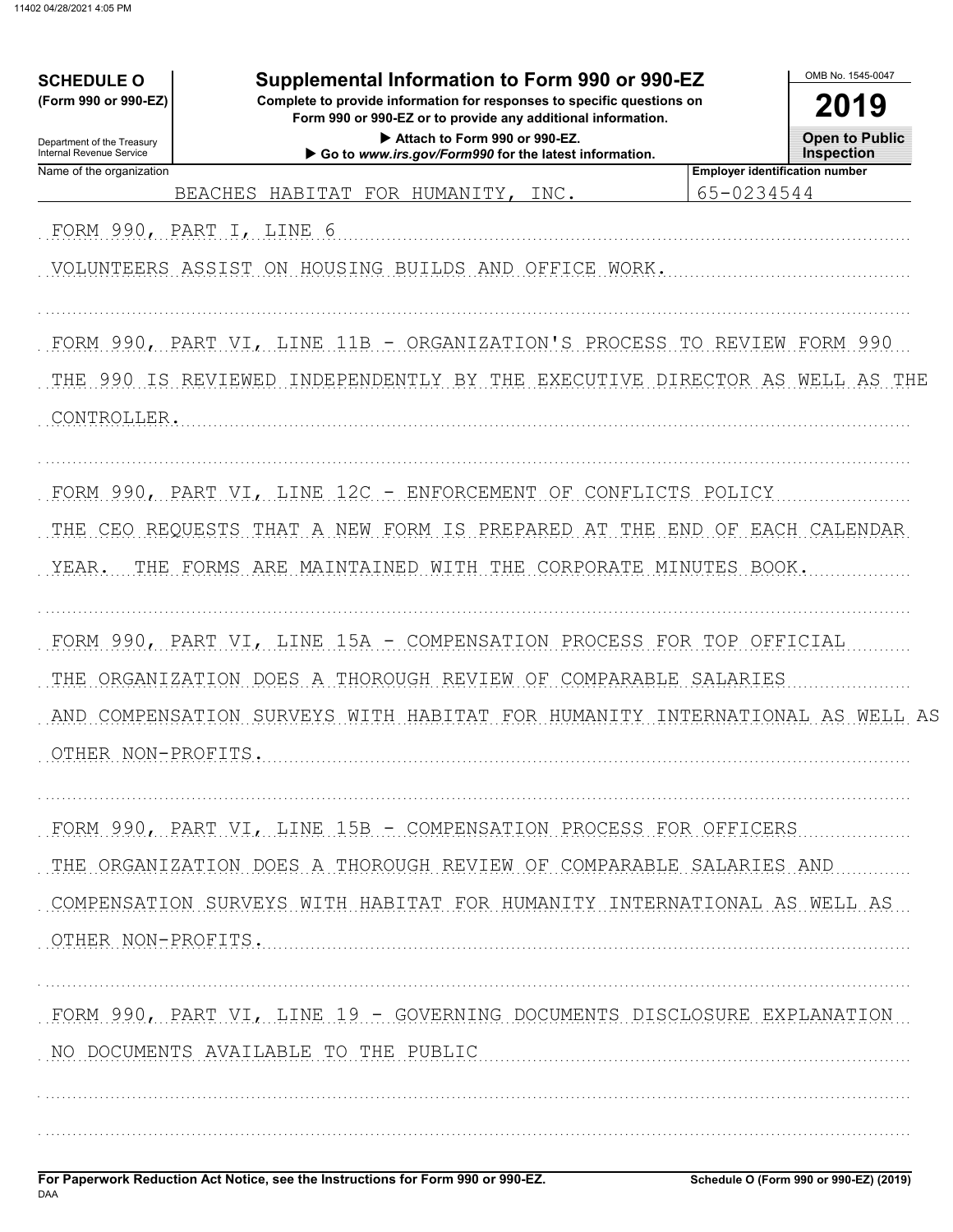# **SCHEDULE R**

# **(Form 990) Related Organizations and Unrelated Partnerships**

 **Complete if the organization answered "Yes" on Form 990, Part IV, line 33, 34, 35b, 36, or 37.**

 **Attach to Form 990.**

▶ Go to *www.irs.gov/Form990* for instructions and the latest information.

Department of the Treasury Internal Revenue Service Name of the organization

BEACHES HABITAT FOR HUMANITY, INC. 65-0234544

**Part I Identification of Disregarded Entities.** Complete if the organization answered "Yes" on Form 990, Part IV, line 33.

| (a)<br>Name, address, and EIN (if applicable) of disregarded entity                                                                                                                                                           | (b)<br>Primary activity |                                                     | (c)<br>Legal domicile (state<br>or foreign country) |                                   | (d)<br>Total income                                    | (e)<br>End-of-year assets           |           | (f)<br>Direct controlling<br>entity |                                                         |
|-------------------------------------------------------------------------------------------------------------------------------------------------------------------------------------------------------------------------------|-------------------------|-----------------------------------------------------|-----------------------------------------------------|-----------------------------------|--------------------------------------------------------|-------------------------------------|-----------|-------------------------------------|---------------------------------------------------------|
| (1) BHFH FUNDING COMPANY, LLC<br>797 MAYPORT RD<br>65-0234544<br>FL 32233-3425<br>ATLANTIC BEACH                                                                                                                              | HOLDS NOTE              |                                                     | FL                                                  |                                   |                                                        |                                     | 1,354,025 | BEACHES HA                          |                                                         |
| (2)                                                                                                                                                                                                                           |                         |                                                     |                                                     |                                   |                                                        |                                     |           |                                     |                                                         |
| (3)                                                                                                                                                                                                                           |                         |                                                     |                                                     |                                   |                                                        |                                     |           |                                     |                                                         |
| (4)                                                                                                                                                                                                                           |                         |                                                     |                                                     |                                   |                                                        |                                     |           |                                     |                                                         |
| (5)                                                                                                                                                                                                                           |                         |                                                     |                                                     |                                   |                                                        |                                     |           |                                     |                                                         |
| Identification of Related Tax-Exempt Organizations. Complete if the organization answered "Yes" on Form 990, Part IV, line 34, because it had<br>one or more related tax-exempt organizations during the tax year.<br>Part II |                         |                                                     |                                                     |                                   |                                                        |                                     |           |                                     |                                                         |
| (a)<br>Name, address, and EIN of related organization                                                                                                                                                                         | (b)<br>Primary activity | (c)<br>Legal domicile (state<br>or foreign country) |                                                     | (d)<br><b>Exempt Code section</b> | (e)<br>Public charity status<br>(if section 501(c)(3)) | (f)<br>Direct controlling<br>entity |           | <b>Yes</b>                          | $(g)$<br>Section 512(b)(13)<br>controlled entity?<br>No |
| (1)                                                                                                                                                                                                                           |                         |                                                     |                                                     |                                   |                                                        |                                     |           |                                     |                                                         |
| (2)                                                                                                                                                                                                                           |                         |                                                     |                                                     |                                   |                                                        |                                     |           |                                     |                                                         |
| (3)                                                                                                                                                                                                                           |                         |                                                     |                                                     |                                   |                                                        |                                     |           |                                     |                                                         |
| (4)                                                                                                                                                                                                                           |                         |                                                     |                                                     |                                   |                                                        |                                     |           |                                     |                                                         |
| (5)                                                                                                                                                                                                                           |                         |                                                     |                                                     |                                   |                                                        |                                     |           |                                     |                                                         |
|                                                                                                                                                                                                                               |                         |                                                     |                                                     |                                   |                                                        |                                     |           |                                     |                                                         |

OMB No. 1545-0047

**Open to Public 2019**

**Employer identification number Inspection**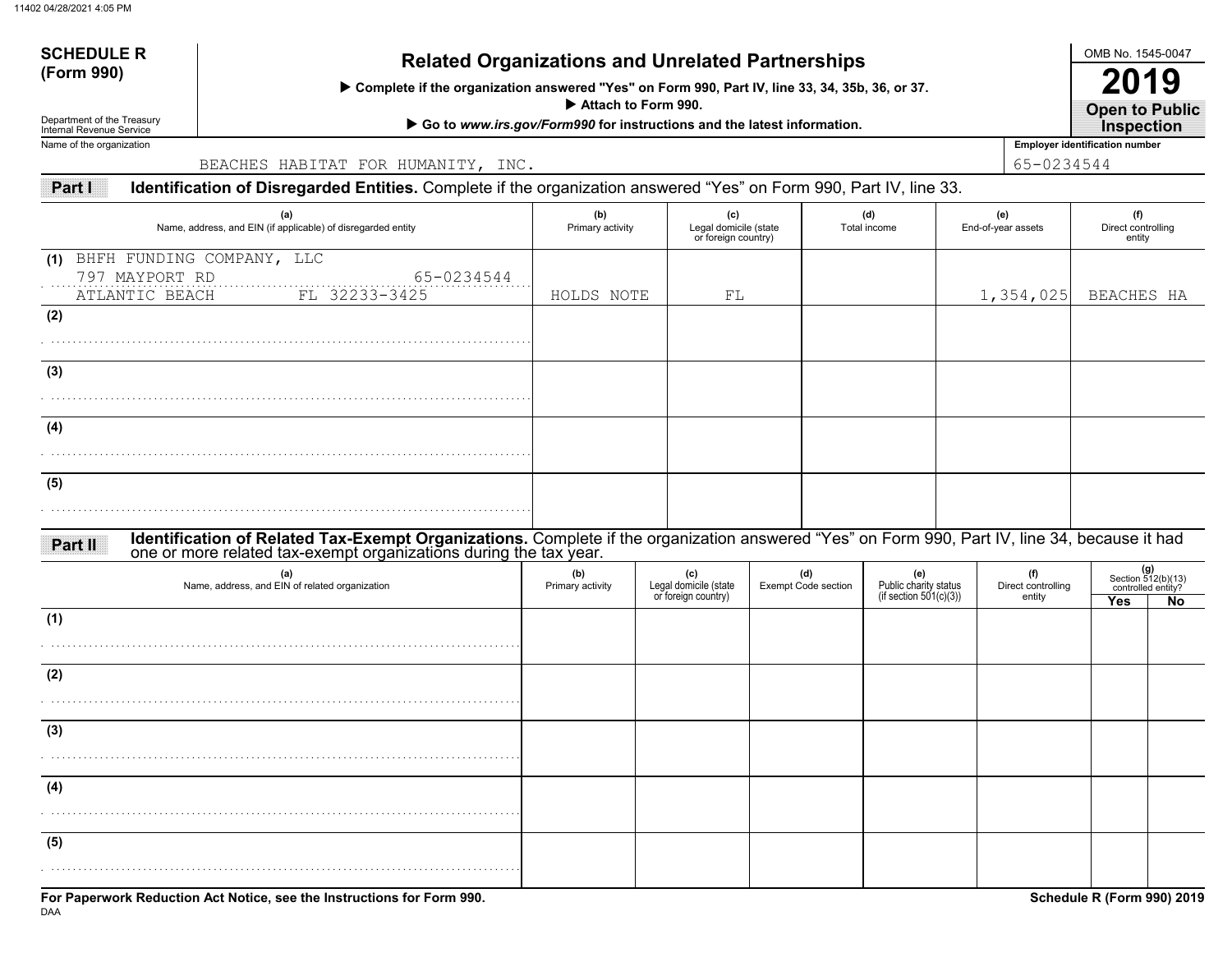# Schedule R (Form 990) 2019 Page **2** BEACHES HABITAT FOR HUMANITY, INC. 65-0234544

| Identification of Related Organizations Taxable as a Partnership. Complete if the organization answered "Yes" on Form 990, Part IV, line 34,<br>Part III<br>because it had one or more related organizations treated as a partnership during the tax year. |                         |                                                              |                                                        |                                                                                                         |                                                        |                                 |                                        |                    |                                                   |  |                                                                         |  |                                                     |                                                       |
|------------------------------------------------------------------------------------------------------------------------------------------------------------------------------------------------------------------------------------------------------------|-------------------------|--------------------------------------------------------------|--------------------------------------------------------|---------------------------------------------------------------------------------------------------------|--------------------------------------------------------|---------------------------------|----------------------------------------|--------------------|---------------------------------------------------|--|-------------------------------------------------------------------------|--|-----------------------------------------------------|-------------------------------------------------------|
| (a)<br>Name, address, and EIN of<br>related organization                                                                                                                                                                                                   | (b)<br>Primary activity | (c)<br>Legal<br>domicile<br>(state or<br>foreign<br>country) | (d)<br>Direct controlling<br>entity                    | (e)<br>Predominant<br>income (related,<br>unrelated,<br>excluded from<br>tax under<br>sections 512-514) | (f)<br>Share of total<br>income                        |                                 | (g)<br>Share of end-of-<br>year assets |                    | (h)<br>Dispro-<br>portionate<br>alloc.?<br>Yes No |  | (i)<br>Code V-UBI<br>amount in box 20<br>of Schedule K-1<br>(Form 1065) |  | (j)<br>General or<br>managing<br>partner?<br>Yes No | (k)<br>Percentage<br>ownership                        |
| (1)                                                                                                                                                                                                                                                        |                         |                                                              |                                                        |                                                                                                         |                                                        |                                 |                                        |                    |                                                   |  |                                                                         |  |                                                     |                                                       |
| (2)                                                                                                                                                                                                                                                        |                         |                                                              |                                                        |                                                                                                         |                                                        |                                 |                                        |                    |                                                   |  |                                                                         |  |                                                     |                                                       |
| (3)                                                                                                                                                                                                                                                        |                         |                                                              |                                                        |                                                                                                         |                                                        |                                 |                                        |                    |                                                   |  |                                                                         |  |                                                     |                                                       |
| (4)                                                                                                                                                                                                                                                        |                         |                                                              |                                                        |                                                                                                         |                                                        |                                 |                                        |                    |                                                   |  |                                                                         |  |                                                     |                                                       |
| Identification of Related Organizations Taxable as a Corporation or Trust. Complete if the organization answered "Yes" on Form 990, Part IV, line 34, because it had one or more related organizations treated as a corporatio<br>Part IV                  |                         |                                                              |                                                        |                                                                                                         |                                                        |                                 |                                        |                    |                                                   |  |                                                                         |  |                                                     |                                                       |
| (a)<br>Name, address, and EIN of related organization                                                                                                                                                                                                      | (b)<br>Primary activity |                                                              | (c)<br>Legal domicile<br>(state or<br>foreign country) | (d)<br>Direct controlling<br>entity                                                                     | (e)<br>Type of entity<br>(C corp, S corp,<br>or trust) | (f)<br>Share of total<br>income |                                        | end-of-year assets | (g)<br>Share of                                   |  | (h)<br>Percentage<br>ownership                                          |  |                                                     | (i)<br>Section<br>512(b)(13)<br>controlled<br>entity? |
| (1)                                                                                                                                                                                                                                                        |                         |                                                              |                                                        |                                                                                                         |                                                        |                                 |                                        |                    |                                                   |  |                                                                         |  | Yes                                                 | <b>No</b>                                             |
| (2)                                                                                                                                                                                                                                                        |                         |                                                              |                                                        |                                                                                                         |                                                        |                                 |                                        |                    |                                                   |  |                                                                         |  |                                                     |                                                       |
|                                                                                                                                                                                                                                                            |                         |                                                              |                                                        |                                                                                                         |                                                        |                                 |                                        |                    |                                                   |  |                                                                         |  |                                                     |                                                       |
| (3)                                                                                                                                                                                                                                                        |                         |                                                              |                                                        |                                                                                                         |                                                        |                                 |                                        |                    |                                                   |  |                                                                         |  |                                                     |                                                       |
| (4)                                                                                                                                                                                                                                                        |                         |                                                              |                                                        |                                                                                                         |                                                        |                                 |                                        |                    |                                                   |  |                                                                         |  |                                                     |                                                       |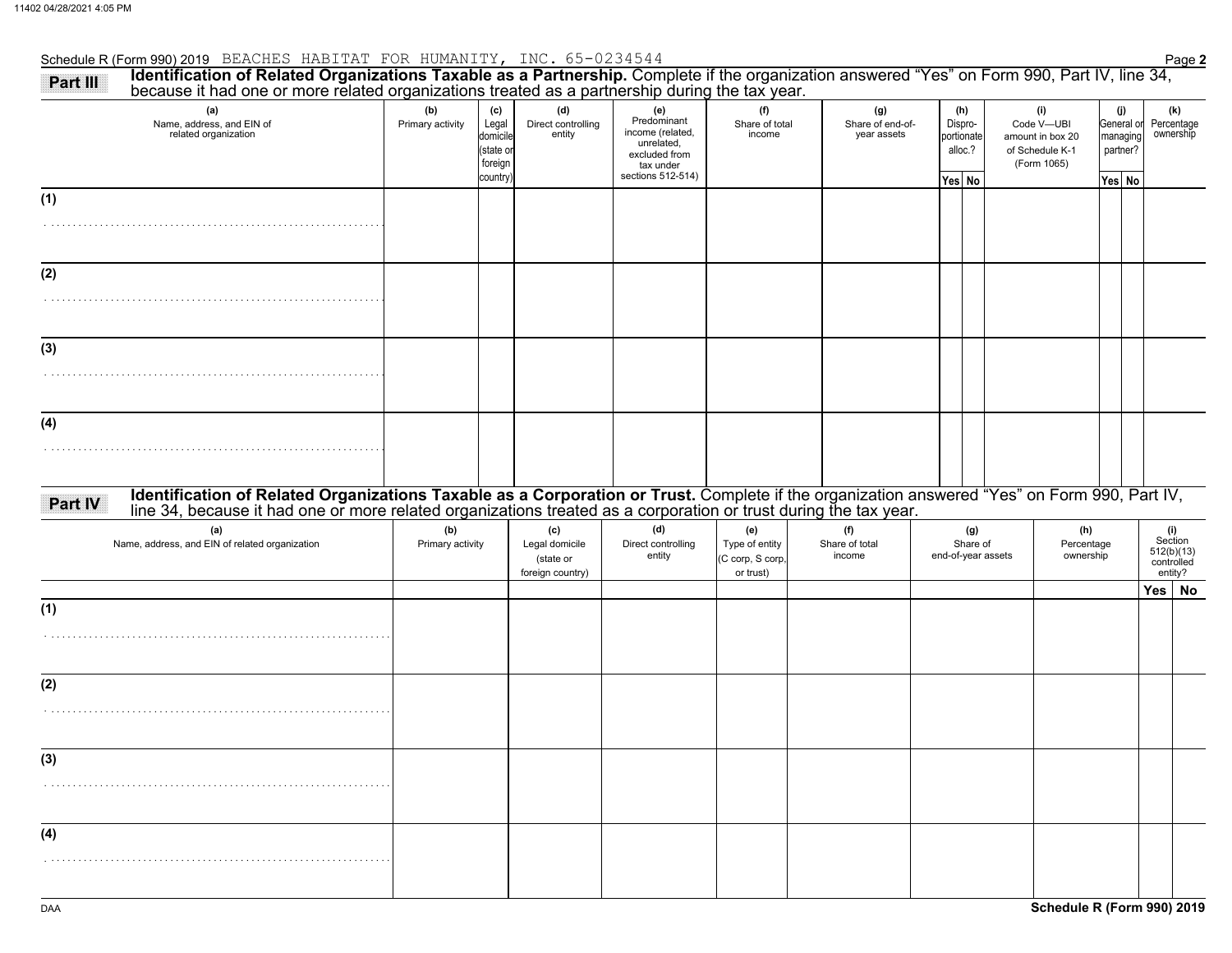### Schedule R (Form 990) 2019 BEACHES HABITAT FOR HUMANITY, INC. 65-0234544 **Page 3**

| <b>Part V</b> | Transactions With Related Organizations. Complete if the organization answered "Yes" on Form 990, Part IV, line 34, 35b, or 36.                                                                                                     |             |                 |                                       |                 |        |
|---------------|-------------------------------------------------------------------------------------------------------------------------------------------------------------------------------------------------------------------------------------|-------------|-----------------|---------------------------------------|-----------------|--------|
|               | Note: Complete line 1 if any entity is listed in Parts II, III, or IV of this schedule.                                                                                                                                             |             |                 |                                       |                 | Yes No |
|               | During the tax year, did the organization engage in any of the following transactions with one or more related organizations listed in Parts II-IV?                                                                                 |             |                 |                                       |                 |        |
|               | a Receipt of (i) interest, (ii) annuities, (iii) royalties, or (iv) rent from a controlled entity [1] controlled entity and controlled entity and controlled entity and controlled entity and contained a Receipt of (i) inter      |             |                 |                                       | 1a              |        |
|               | <b>b</b> Gift, grant, or capital contribution to related organization(s) encourse consumed and consumed contribution to related organization(s)                                                                                     |             |                 |                                       | 1b              |        |
|               | c Gift, grant, or capital contribution from related organization(s) encourse the content of content of content of the contribution from related organization(s) encourse the content of content of content of content of conte      |             |                 |                                       | 1c              |        |
|               | d Loans or loan guarantees to or for related organization(s) encourance contains an account of the container and container and container and container and container and container and container and container and container a      |             |                 |                                       | 1d              |        |
|               | e Loans or loan guarantees by related organization(s) with the control of the control of the control of the control of the control of the control of the control of the control of the control of the control of the control o      |             |                 |                                       | 1e              |        |
|               |                                                                                                                                                                                                                                     |             |                 |                                       | 1f              |        |
|               | f Dividends from related organization(s) with contact the control of the control of the control of the control or contact the control or contact the control or contact the control of the control of the control of the contr      |             |                 |                                       | 1 <sub>q</sub>  |        |
|               | g Sale of assets to related organization(s) with an example and contact the set of sale of assets to related organization(s)                                                                                                        |             |                 |                                       | 1 <sub>h</sub>  |        |
|               | h Purchase of assets from related organization(s) with an example and contained a set of a set of assets from related organization(s) with a set of a set of a set of a set of a set of a set of a set of a set of a set of a       |             |                 |                                       | 11              |        |
|               | Exchange of assets with related organization(s) with a substitution of the control of the set of an above and the control of assets with related organization(s) with the set of the control of the control of the control of       |             |                 |                                       |                 |        |
|               |                                                                                                                                                                                                                                     |             |                 |                                       | 1j              |        |
|               | k Lease of facilities, equipment, or other assets from related organization(s) Materian material content content to the content of facilities, equipment, or other assets from related organization(s) Materian material conte      |             |                 |                                       | 1k              |        |
|               | Performance of services or membership or fundraising solicitations for related organization(s) [11] processors content to the service or membership or fundraising solicitations for related organization(s) [11] processors c      |             |                 |                                       | 11              |        |
|               |                                                                                                                                                                                                                                     |             |                 |                                       | 1 <sub>m</sub>  |        |
|               |                                                                                                                                                                                                                                     |             |                 |                                       | 1n              |        |
|               | o Sharing of paid employees with related organization(s) encounteral control and contained a state of paid employees with related organization(s) encounteral contact the state of Sharing of paid employees with related orga      |             |                 |                                       | 10 <sup>°</sup> |        |
|               |                                                                                                                                                                                                                                     |             |                 |                                       |                 |        |
|               | p Reimbursement paid to related organization(s) for expenses <b>construction construction</b> construction construction construction construction construction construction construction construction construction construction con |             |                 |                                       | 1 <sub>p</sub>  |        |
|               | q Reimbursement paid by related organization(s) for expenses [11, 11, 12] All the content content of the content of the content of the content of the content of the content of the content of the content of the content of t      |             |                 |                                       | 1q              |        |
|               |                                                                                                                                                                                                                                     |             |                 |                                       |                 |        |
|               | r Other transfer of cash or property to related organization(s)                                                                                                                                                                     |             |                 |                                       | 1r              |        |
|               | s Other transfer of cash or property from related organization(s)                                                                                                                                                                   |             |                 |                                       | 1s              |        |
|               | If the answer to any of the above is "Yes," see the instructions for information on who must complete this line, including covered relationships and transaction thresholds.                                                        |             |                 |                                       |                 |        |
|               | (a)                                                                                                                                                                                                                                 | (b)         | (c)             | (d)                                   |                 |        |
|               | Name of related organization                                                                                                                                                                                                        | Transaction | Amount involved | Method of determining amount involved |                 |        |
|               |                                                                                                                                                                                                                                     | $type(a-s)$ |                 |                                       |                 |        |
|               |                                                                                                                                                                                                                                     |             |                 |                                       |                 |        |
| (1)           |                                                                                                                                                                                                                                     |             |                 |                                       |                 |        |
| (2)           |                                                                                                                                                                                                                                     |             |                 |                                       |                 |        |
|               |                                                                                                                                                                                                                                     |             |                 |                                       |                 |        |
| (3)           |                                                                                                                                                                                                                                     |             |                 |                                       |                 |        |
| (4)           |                                                                                                                                                                                                                                     |             |                 |                                       |                 |        |
|               |                                                                                                                                                                                                                                     |             |                 |                                       |                 |        |
| (5)           |                                                                                                                                                                                                                                     |             |                 |                                       |                 |        |
| (6)           |                                                                                                                                                                                                                                     |             |                 |                                       |                 |        |
|               |                                                                                                                                                                                                                                     |             |                 |                                       |                 |        |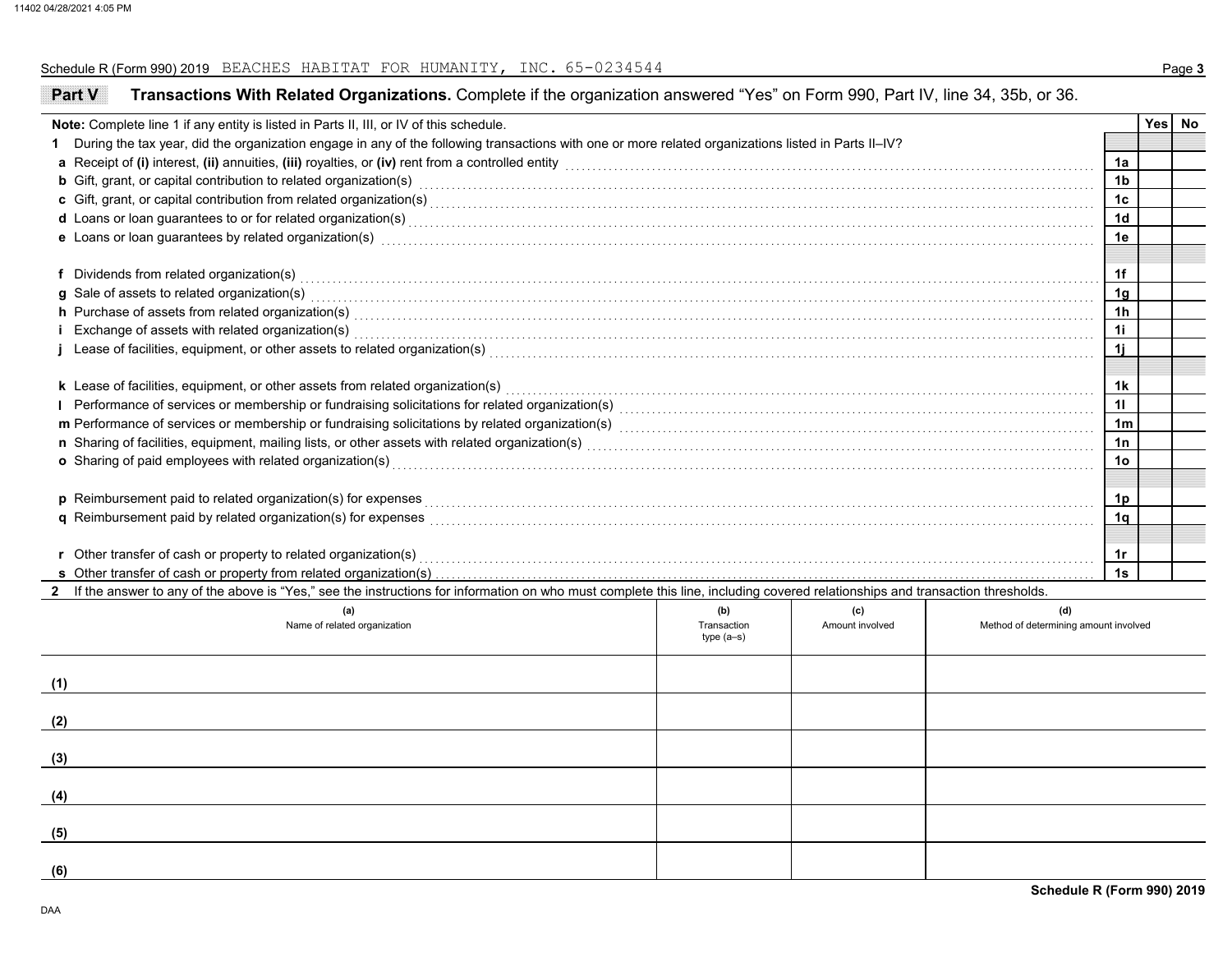### Schedule R (Form 990) 2019 BEACHES HABITAT FOR HUMANITY, INC. 65-0234544

## **Part VI Unrelated Organizations Taxable as a Partnership.** Complete if the organization answered "Yes" on Form 990, Part IV, line 37.

Provide the following information for each entity taxed as a partnership through which the organization conducted more than five percent of its activities (measured by total assets or gross revenue) that was not a related organization. See instructions regarding exclusion for certain investment partnerships.

| (a)<br>Name, address, and EIN of entity | (b)<br>(c)<br>(d)<br>Predominant<br>Primary activity<br>Legal<br>domicile<br>income (related,<br>(state or unrelated, excluded<br>foreign<br>from tax under |          | (f)<br>(e)<br>Are all partners<br>Share of<br>total income<br>section<br>501(c)(3)<br>organizations? |        | (g)<br>Share of<br>end-of-year<br>assets |  | (h)<br>Disproportionate<br>allocations? | (i)<br>Code V-UBI<br>amount in box 20<br>of Schedule K-1<br>(Form 1065) | (j)<br>General or<br>managing<br>partner? |  | (k)<br>Percentage<br>ownership |           |  |
|-----------------------------------------|-------------------------------------------------------------------------------------------------------------------------------------------------------------|----------|------------------------------------------------------------------------------------------------------|--------|------------------------------------------|--|-----------------------------------------|-------------------------------------------------------------------------|-------------------------------------------|--|--------------------------------|-----------|--|
|                                         |                                                                                                                                                             | country) | sections 512-514)                                                                                    | Yes No |                                          |  |                                         | Yes                                                                     | <b>No</b>                                 |  | <b>Yes</b>                     | <b>No</b> |  |
| (1)                                     |                                                                                                                                                             |          |                                                                                                      |        |                                          |  |                                         |                                                                         |                                           |  |                                |           |  |
|                                         |                                                                                                                                                             |          |                                                                                                      |        |                                          |  |                                         |                                                                         |                                           |  |                                |           |  |
| (2)                                     |                                                                                                                                                             |          |                                                                                                      |        |                                          |  |                                         |                                                                         |                                           |  |                                |           |  |
|                                         |                                                                                                                                                             |          |                                                                                                      |        |                                          |  |                                         |                                                                         |                                           |  |                                |           |  |
| (3)                                     |                                                                                                                                                             |          |                                                                                                      |        |                                          |  |                                         |                                                                         |                                           |  |                                |           |  |
|                                         |                                                                                                                                                             |          |                                                                                                      |        |                                          |  |                                         |                                                                         |                                           |  |                                |           |  |
| (4)                                     |                                                                                                                                                             |          |                                                                                                      |        |                                          |  |                                         |                                                                         |                                           |  |                                |           |  |
|                                         |                                                                                                                                                             |          |                                                                                                      |        |                                          |  |                                         |                                                                         |                                           |  |                                |           |  |
| (5)                                     |                                                                                                                                                             |          |                                                                                                      |        |                                          |  |                                         |                                                                         |                                           |  |                                |           |  |
|                                         |                                                                                                                                                             |          |                                                                                                      |        |                                          |  |                                         |                                                                         |                                           |  |                                |           |  |
| (6)                                     |                                                                                                                                                             |          |                                                                                                      |        |                                          |  |                                         |                                                                         |                                           |  |                                |           |  |
|                                         |                                                                                                                                                             |          |                                                                                                      |        |                                          |  |                                         |                                                                         |                                           |  |                                |           |  |
| (7)                                     |                                                                                                                                                             |          |                                                                                                      |        |                                          |  |                                         |                                                                         |                                           |  |                                |           |  |
|                                         |                                                                                                                                                             |          |                                                                                                      |        |                                          |  |                                         |                                                                         |                                           |  |                                |           |  |
| (8)                                     |                                                                                                                                                             |          |                                                                                                      |        |                                          |  |                                         |                                                                         |                                           |  |                                |           |  |
|                                         |                                                                                                                                                             |          |                                                                                                      |        |                                          |  |                                         |                                                                         |                                           |  |                                |           |  |
| (9)                                     |                                                                                                                                                             |          |                                                                                                      |        |                                          |  |                                         |                                                                         |                                           |  |                                |           |  |
|                                         |                                                                                                                                                             |          |                                                                                                      |        |                                          |  |                                         |                                                                         |                                           |  |                                |           |  |
| (10)                                    |                                                                                                                                                             |          |                                                                                                      |        |                                          |  |                                         |                                                                         |                                           |  |                                |           |  |
|                                         |                                                                                                                                                             |          |                                                                                                      |        |                                          |  |                                         |                                                                         |                                           |  |                                |           |  |
| (11)                                    |                                                                                                                                                             |          |                                                                                                      |        |                                          |  |                                         |                                                                         |                                           |  |                                |           |  |
|                                         |                                                                                                                                                             |          |                                                                                                      |        |                                          |  |                                         |                                                                         |                                           |  |                                |           |  |
|                                         |                                                                                                                                                             |          |                                                                                                      |        |                                          |  |                                         |                                                                         |                                           |  |                                |           |  |

**Schedule R (Form 990) 2019**